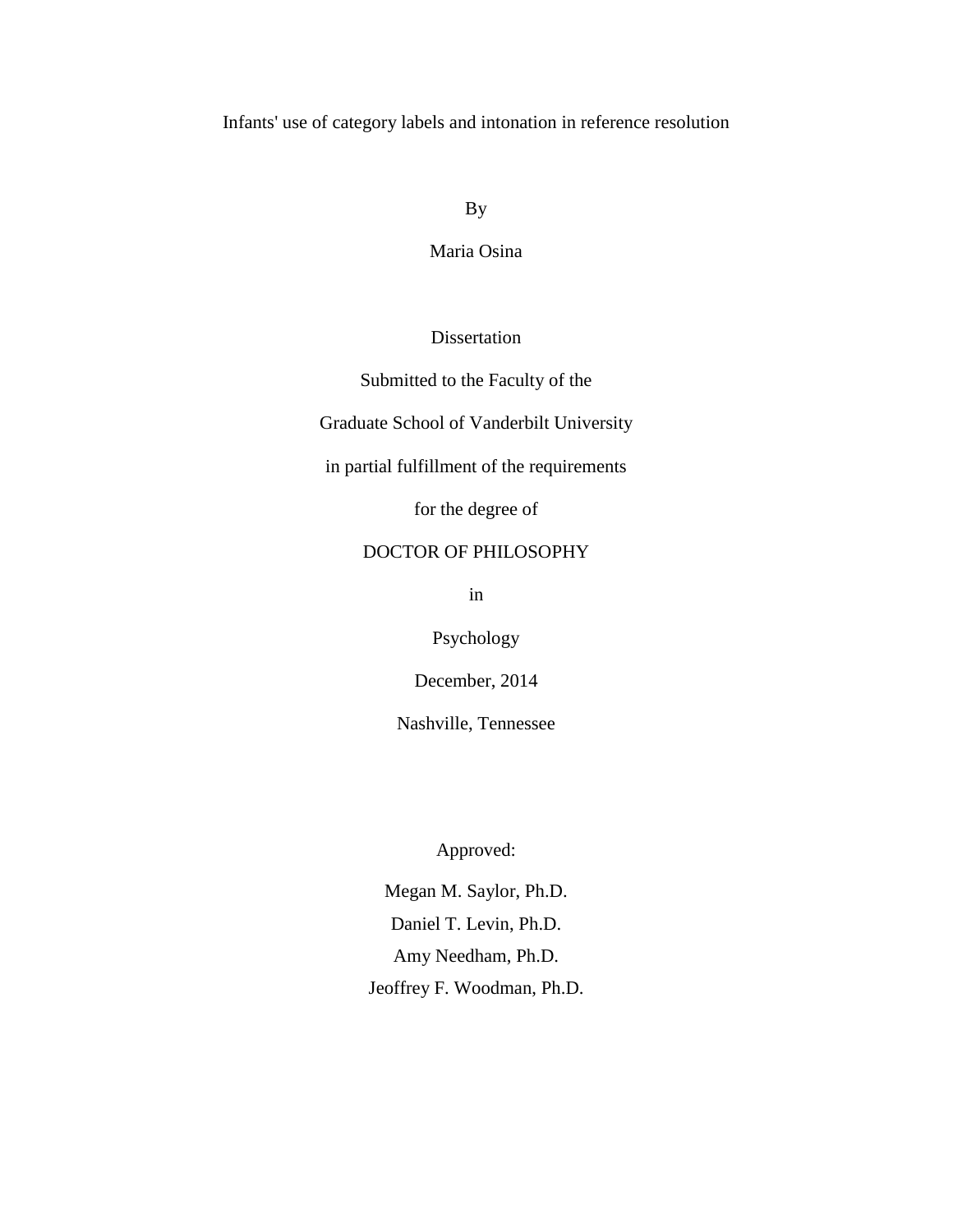To my wonderful children, Sergei and Alexander,

and

To my beloved husband, infinitely patient and supportive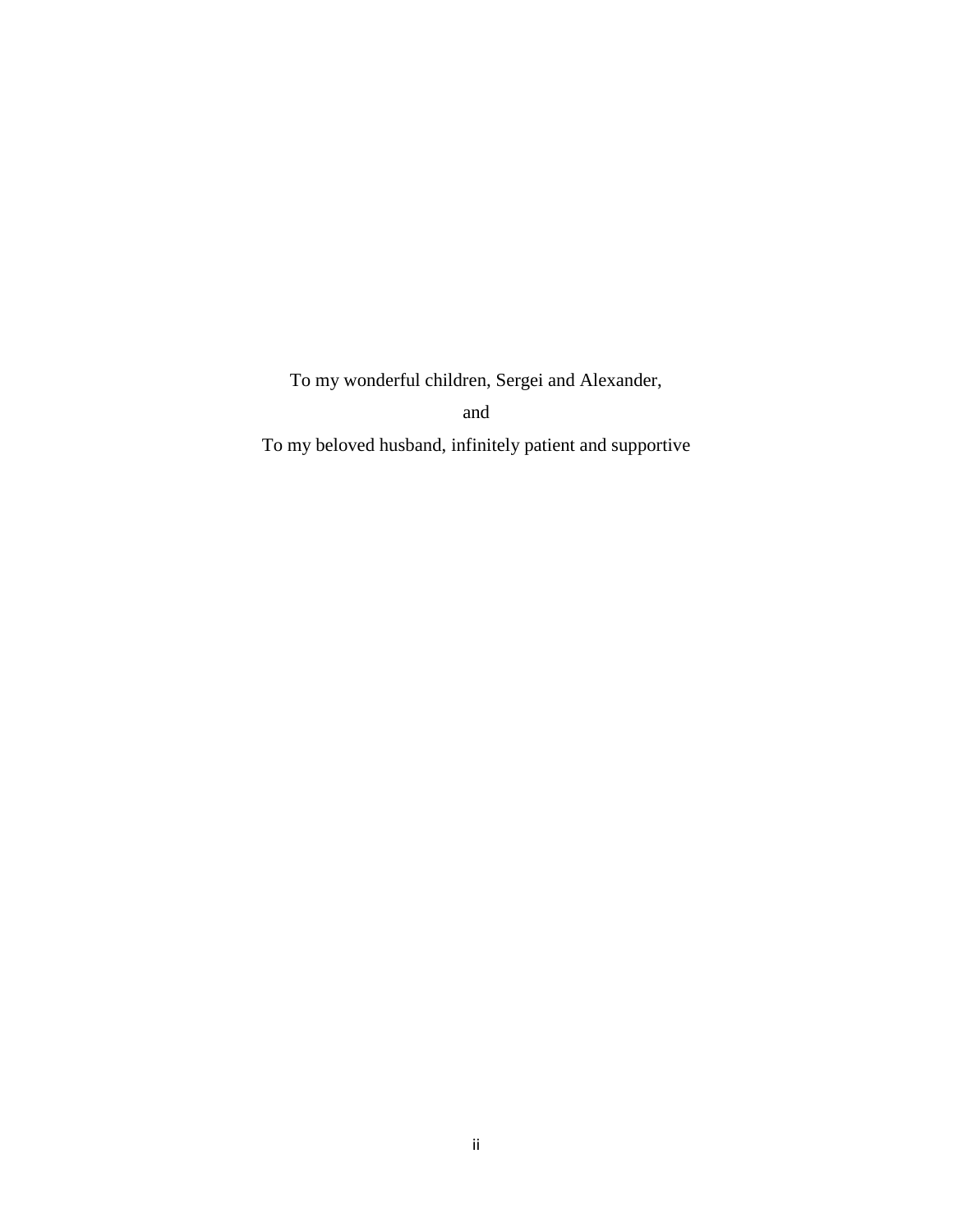#### ACKNOWLEDGEMENTS

I would like to express my deep appreciation and gratitude to my advisor, Dr. Megan Saylor, for her infinite understanding, guidance and support. By both giving me freedom with planning and designing my own research projects and by giving me helpful and always timely feedback, by being available academically and open personally, she provided me with an excellent atmosphere for doing research. I am very fortunate to have had an opportunity to work with Dr. Saylor.

I am also very grateful to my dissertation committee members for their encouragement and useful comments at the planning stage of this work. I am particularly grateful to Dr. Amy Needham for sending me relevant and interesting papers on infant cognition and to both Dr. Needham and Dr. Levin for helpful advice during the implementation of this research.

I would like to thank Sofia Jimenez and Lewis Baker, for fruitful discussions of my preliminary findings.

This research would not have been possible without the hard work of my fantastic research assistants Marlotte DeJong, Marissa LePore, Carly Mecl, Rebecca Jacobson, Christina Alexander, Kelsey Williams, Miller Morris, Yiyang Guan, Aubrey Walsh, Melissa Roberts, and Courtney Foulk.

Finally, I am grateful beyond words to my family: to my first child Sergei who inspired me to study child development professionally by his growth and development, to my second child Sasha for supporting my interest in development, to both my parents for supporting me in all my decisions, and to my husband for his infinite patience and help caring for our children.

iii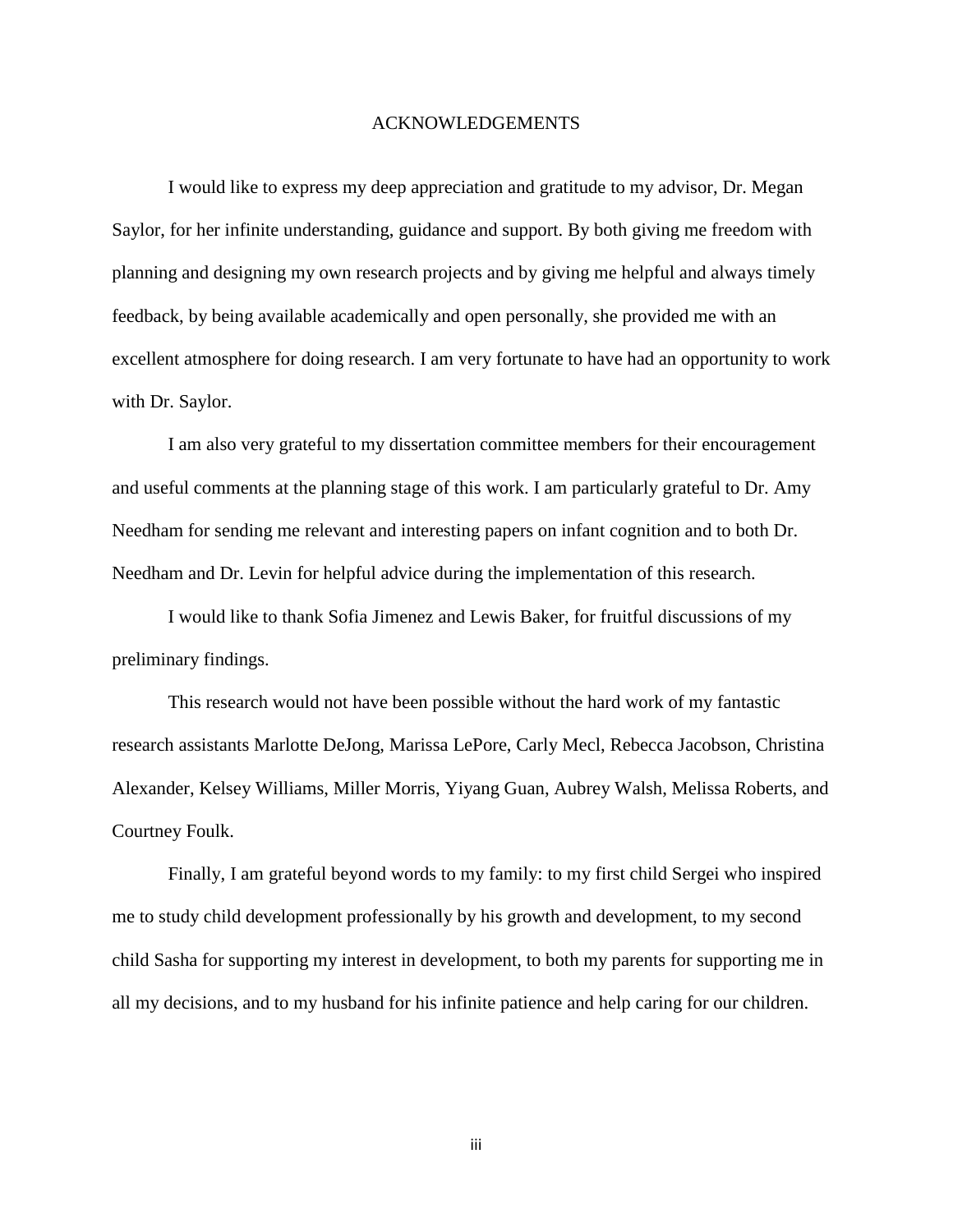# TABLE OF CONTENTS

| Chapter                                                                              |
|--------------------------------------------------------------------------------------|
| Ι.                                                                                   |
|                                                                                      |
|                                                                                      |
|                                                                                      |
| Appendix                                                                             |
| A. Chapter II: Frequencies of objects used as targets and distractors by age group   |
| B. Chapter II, Experiments 2 and 3, Chapter III, Experiment 2: Pictures of stimuli57 |
|                                                                                      |
|                                                                                      |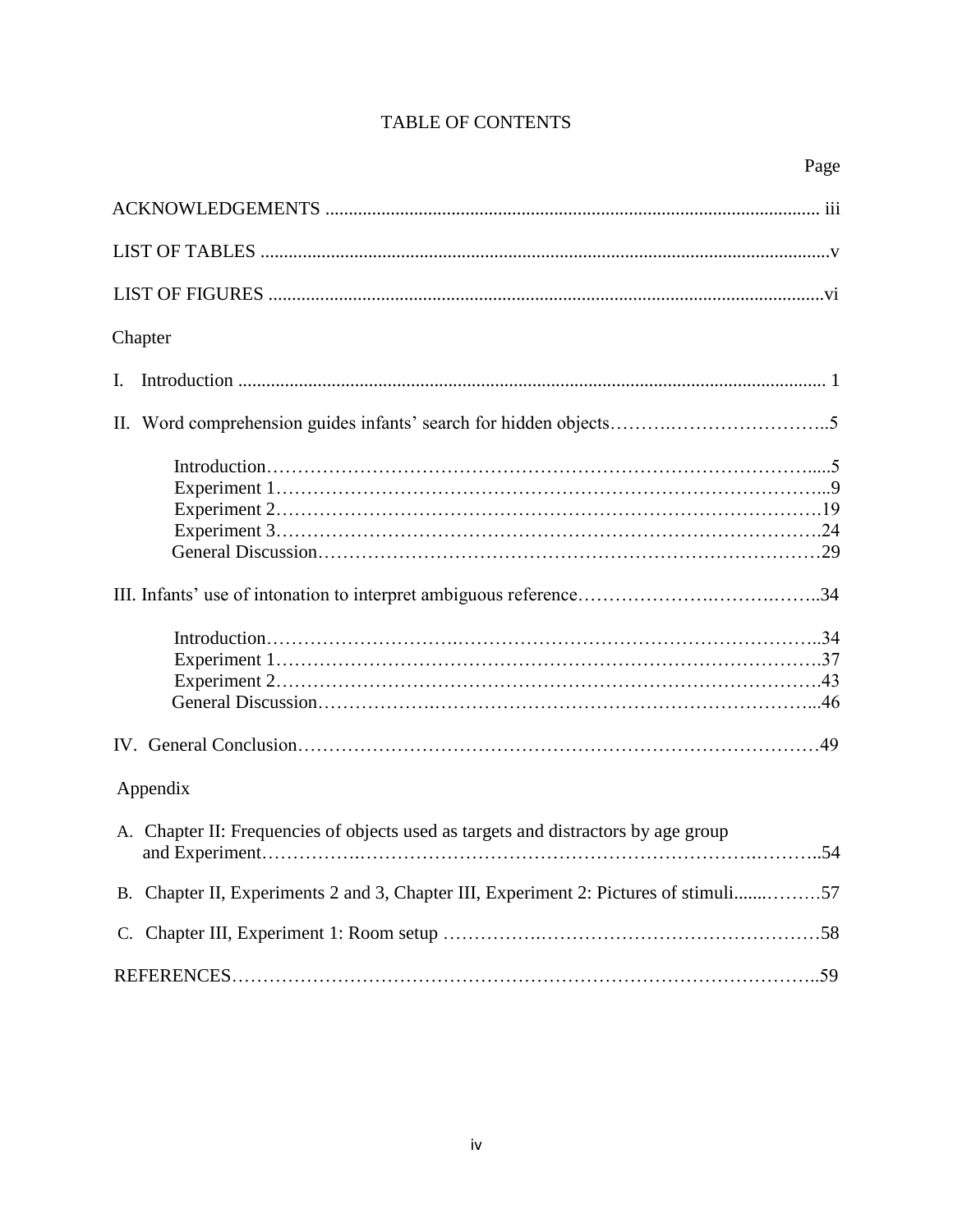# LIST OF TABLES

| Table                                                                                 | Page |
|---------------------------------------------------------------------------------------|------|
|                                                                                       |      |
|                                                                                       |      |
|                                                                                       |      |
| 4. Chapter II. Duration of target and distractor trials by age group and Experiment28 |      |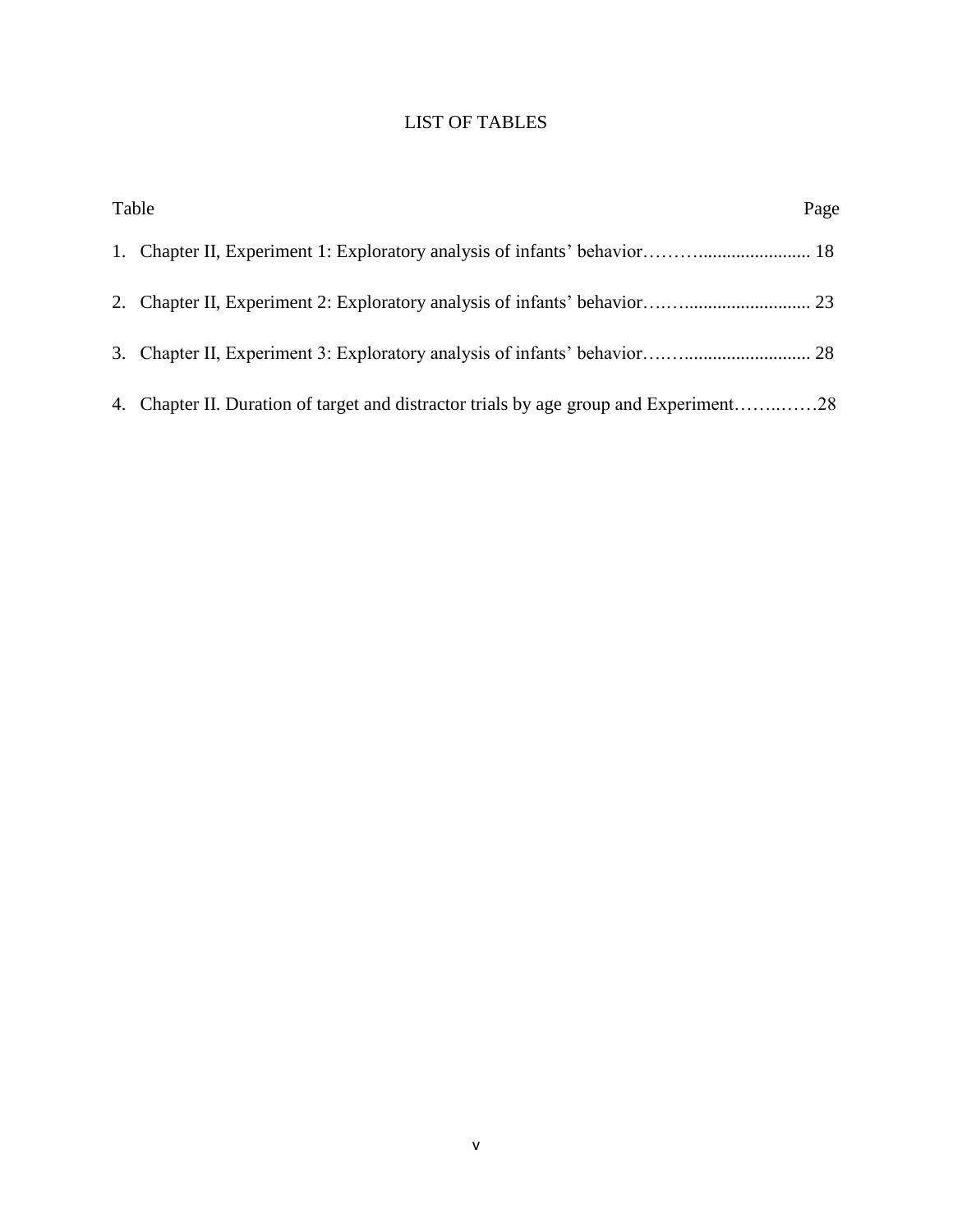# LIST OF FIGURES

| Figure |                                                                                     | Page |
|--------|-------------------------------------------------------------------------------------|------|
| 1.     | Chapter II, Experiment 1: Proportion of trials infants reached back into the box to |      |
| 2.     | Chapter II, Experiment 2: Proportion of trials infants reached back into the box to |      |
| 3.     | Chapter II, Experiment 3: Proportion of trials infants reached back into the box to |      |
| 4.     | Chapter III, Experiment 1: Proportion of infants selecting new vs. old balls41      |      |
| 5.     | Chapter III, Experiment 2: Proportion of infants selecting new vs. old object46     |      |
|        | A1. Chapter II, Experiment 1: Frequency of items by trial type in the               |      |
|        | A2. Appendix: Chapter II, Experiment 1: Frequency of items by trial type in the     |      |
|        | A3. Appendix: Chapter II, Experiment 2: Frequency of items by trial type in the     |      |
|        | A4. Appendix: Chapter II, Experiment 2: Frequency of items by trial type in the     |      |
|        | A5. Appendix: Chapter II, Experiment 3: Frequency of items by trial type in the     |      |
|        | B1. Stimuli used in Chapter II, Experiment 2 "Categorically related distractors"57  |      |
|        | B2. Stimuli used in Chapter II, Experiment 3 "Perceptually similar distractors"57   |      |
|        |                                                                                     |      |
|        |                                                                                     |      |
|        |                                                                                     |      |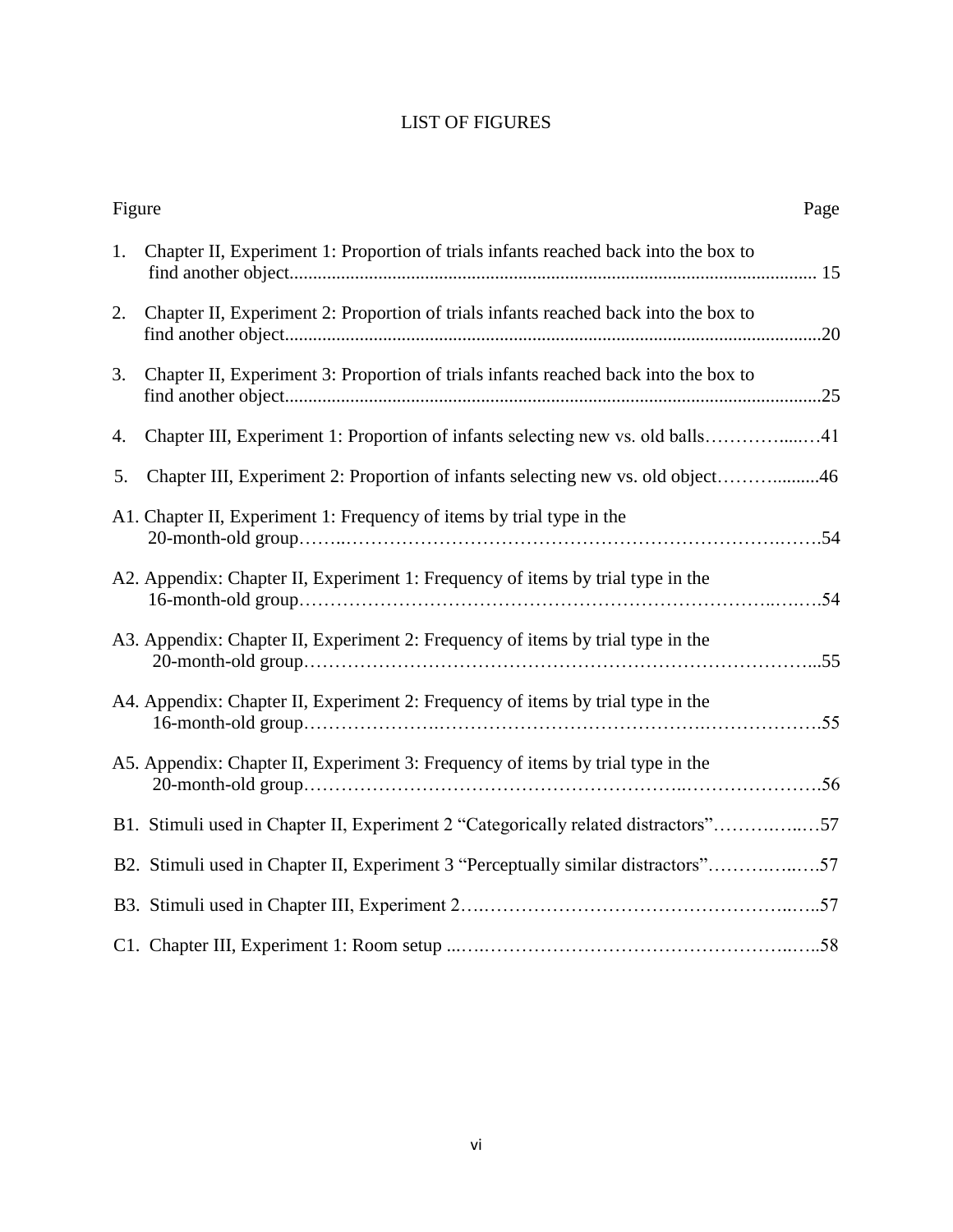#### CHAPTER I

#### INTRODUCTION

Human language, although a powerful source of communication, is not a perfect, errorfree, way of conveying meaning. There is much room for referential ambiguity. For example, in situations when referents are absent, the listener must rely on his or her long-term knowledge of a mentioned concept to understand what a word means. Often, concepts differ across people, especially between children and adults, and this may lead to misunderstandings. For example, as shown in Mervis & Mervis (1982), 13-month-old infants may not be able to distinguish between different types of cars or between leopards and kitty cats, and mothers adjust their object labeling accordingly to avoid misunderstanding (Mervis & Mervis, 1982). Additionally, in English, and most other languages of the world, common nouns denote categories of objects, entities and events, rather than individual tokens. For example, the word "dog" can refer to a German shepherd, to a Scotch terrier, or to a child's stuffed animal. Therefore, when a speaker uses a common noun in speech it can potentially refer to any token of the corresponding category. Speakers must therefore determine which of several possible items to which a person is referring. In a similar vein, people use pronouns like "it", "that", and "one" to refer to objects. Phrases like "Can you bring me the cup" or "Can you give it to me?" are potentially ambiguous when the speaker does not specify which particular cup is meant or what is meant by "it".

An important concept that helps explain how understanding can be achieved between different people is the concept of common ground (Clark, 1996). Common ground includes "…mutual knowledge, beliefs and assumptions shared by the speaker and the addressees" (Clark, Schreuder, & Buttrick, 1983). Several sources of information are available to adults for establishing and using common ground. One such source is shared linguistic evidence, which is what conversational partners experienced or are experiencing being said (Clark & Wilkes-Gibbs, 1986). This source can be meaningful only if the speaker and the listener have access to the shared conventional meanings of words, and references used in the conversation elicit comparable sets of representations in the speaker's and the listener's mind. Another important source is shared perceptual evidence, or what two people jointly experienced or are experiencing at the moment. This source of information requires that people track each other's perceptual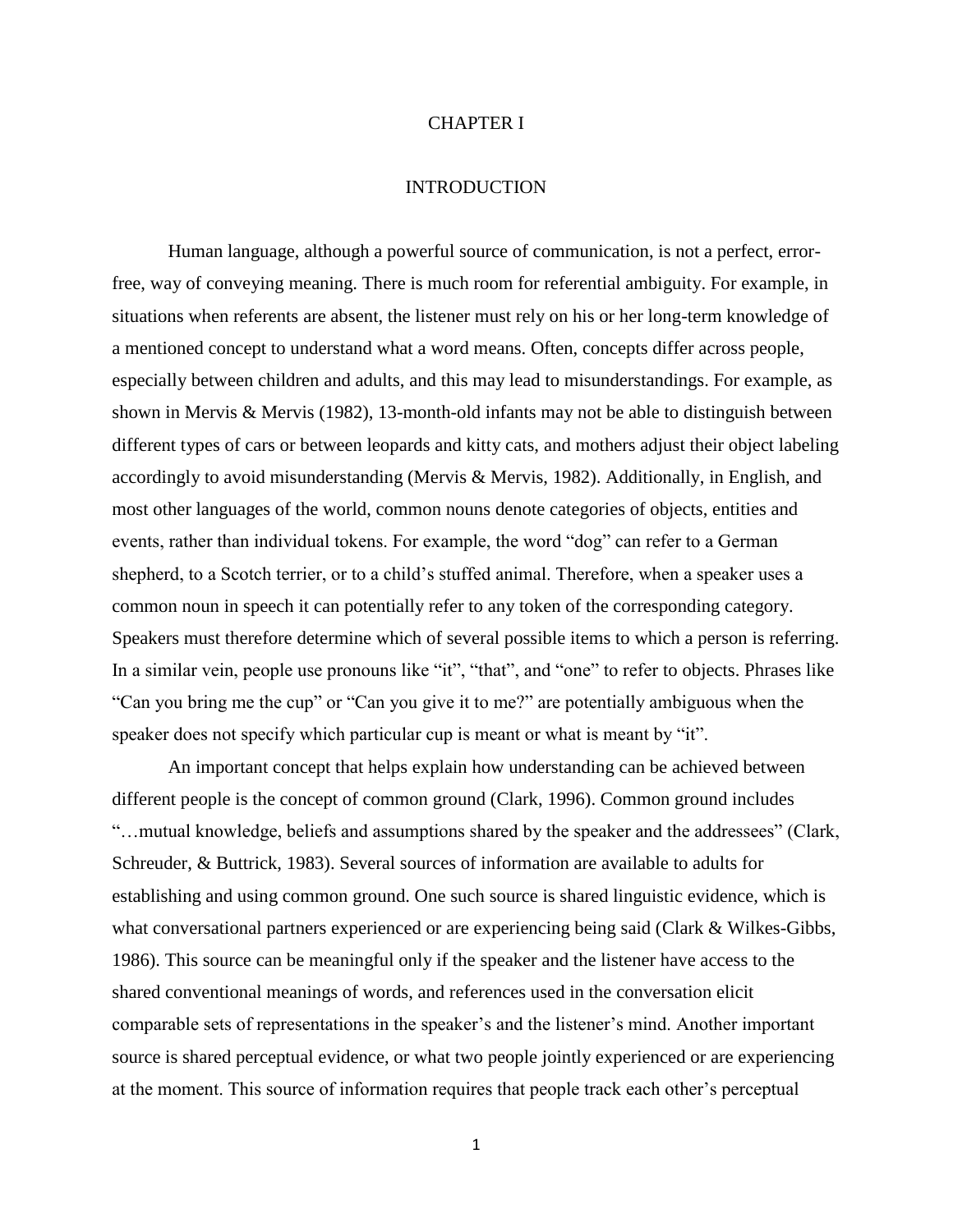experiences and understand that one's awareness of an object in the perceptual common ground depends on one's prior or current perceptual contact with that object.

In the current research we investigate young children's ability to access and use these two sources of information in ambiguous communicative situations. Children can have access to shared linguistic evidence only if they understand words in their conventional sense as referring to categories of related objects rather than to individual tokens. In previous research infants demonstrated their understanding of the categorical nature of words from a very young age (9-12 months), but mostly when the referent objects were in full view. However, much less is known about young infants' understanding of words as category labels when referents are out of view. The purpose of the first study is to investigate children's use of the categorical nature of words when interpreting references to absent objects.

The purpose of the second study is to test children's understanding of the intonation of a request when interpreting ambiguous references to objects. Previous research has shown that infants as young as 14-18 months are sensitive to another person's experience with objects. Infants know what's new (Moll & Tomasello, 2007; Tomasello & Haberl, 2003) and what's old to the speaker (Saylor & Ganea, 2007), and use that information in reference resolution. Infants also can take into account the previous linguistic context, or what the speaker has been saying previously, to interpret ambiguous pronouns like "it" (Ganea & Saylor, 2007). Infants as young as 12 months are able to use the direction of the speaker's voice when the speaker is not visible to infer which of the 2 possible referents she is attending to (Rossano, Carpenter & Tomasello, 2012). In study 2 of the current dissertation we investigate if infants can take into account whether a person is excited or not to understand if she is asking about an old or a new object. *Infants' use of category label to interpret reference* 

Previous research on children's word learning demonstrated that children acquire categorical understanding of words at a very young age. There are indications that children may initially overgeneralize or undergeneralize words, but very quickly they correct their initial mapping errors and accept conventional word meanings. For example, Bloom (1973) reports that her 9-month-old used the word "car" only for moving cars seen from the living room. Barrett (1986) reports that a 13-month-old used "dog" for a few weeks solely in response to an eliciting question about a picture on his bib. At the same time, Huttenlocher and Smiley (1987) demonstrate that overgeneralizations and undergeneralizations disappear quickly after 13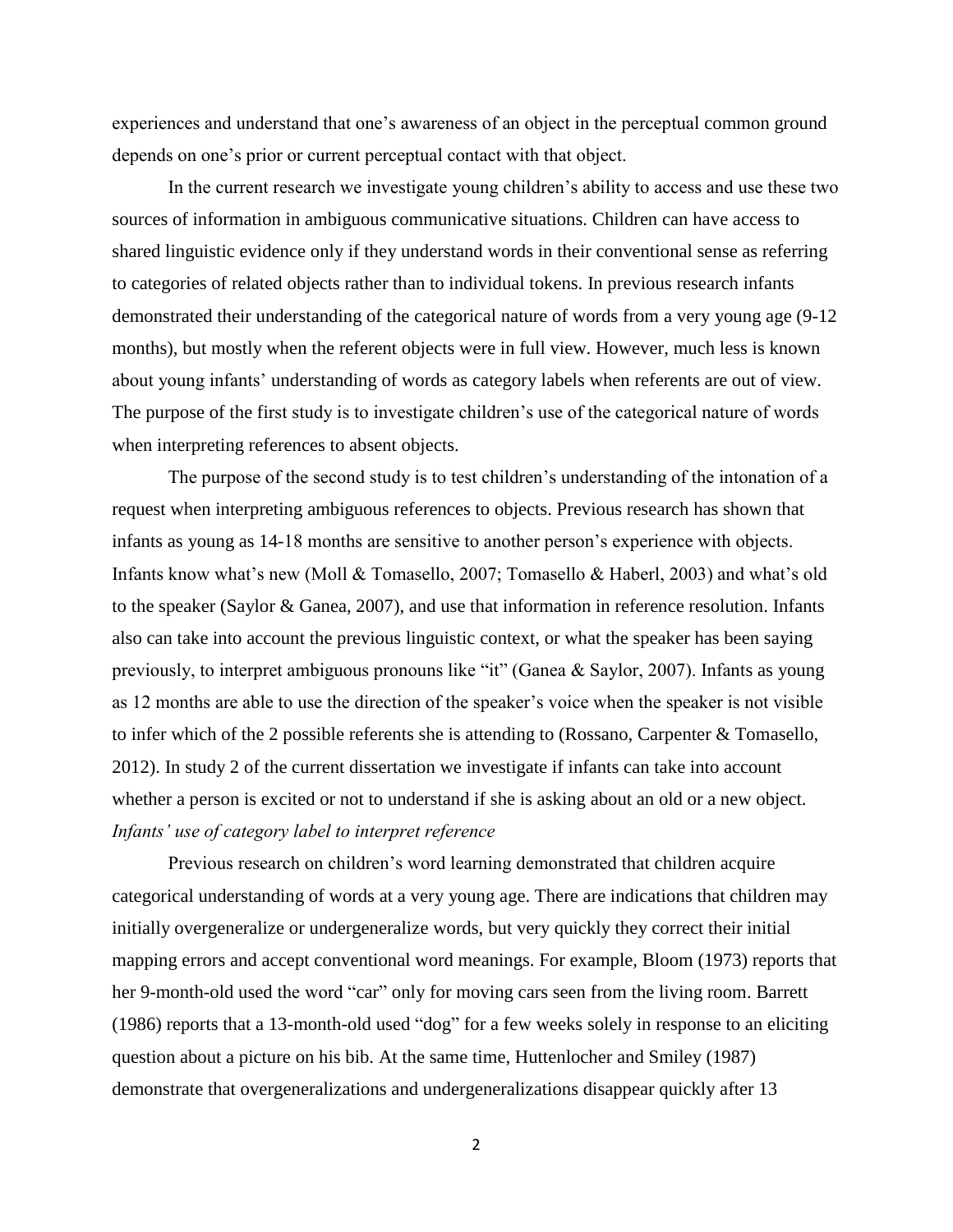months, and most instances of infants' word production they recorded were appropriate for the adult categories.

Infants' early understanding of the categorical nature of words has been demonstrated in a number of studies. One study reports that 9-11-month-old infants can group objects named with the same word into one category (Balaban & Waxman, 1993; Waxman & Leddon, 2011). They do not group objects in the same way when they are not named or when they are accompanied by a simple tone. Older children extend the meanings of newly learned words based on different perceptual information depending on the objects' ontological kinds (e.g., animate or inanimate) (Booth & Waxman, 2003). Booth and Waxman (2003) demonstrated that preschoolers use shape alone or both, shape and texture to extend new words depending on whether they believe the objects are animate or inanimate. Children in this study relied on conceptual information to extend words even if it was put in conflict with perceptual information (e.g., an object had eyes but was described as inanimate). Altogether, these studies reflect children's understanding that common nouns are used symbolically to refer to categories of objects.

All studies described above tested children's word meanings in situations where referents were perceptually available to children. It is not clear if children can rely on their understanding of the categorical nature of words when referents are out of view. For example, when a child hears the word "dog" she might be able to understand that this must be about one of many hairy barking four-legged domestic animals. Alternatively, the child can just think of one specific dog that is most active in her memory and fail to recognize that the speaker might mean something different. The child's ability to access the right set of representations that are relevant to the mentioned category is a first step in understanding absent reference. If a child does not take into account multiple potential referents of the announced word comprehension may not be successful.

To investigate infants' use of category knowledge in reference resolution, in Study I of the current investigation, we test infants' ability to rely on the provided label when searching for hidden objects. Infants first hear a word that refers to an object hidden in a box, then they are allowed to reach in and find an object that is either the target (a token of the mentioned basic category) or one of the three distractor objects (an unrelated object, a token of the same superordinate category, or a perceptually similar object). If infants understand absent reference at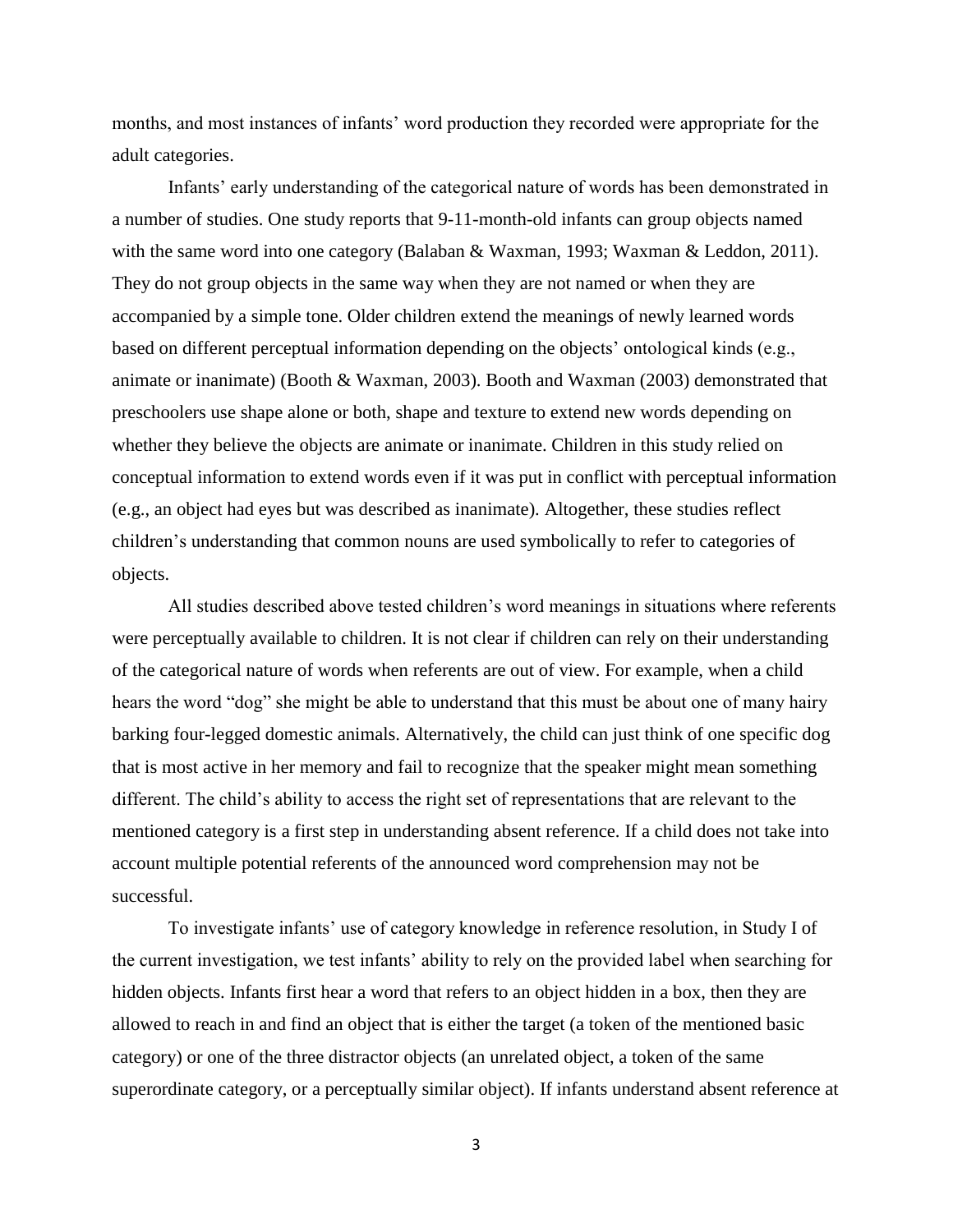the categorical level they should be able to recognize target objects as the correct referents (they will stop searching after having found the target) and reject distractor objects as incorrect ones (search again for another object after having found something wrong). We predict that it will be more difficult for infants to reject distractors that match the target objects categorically or perceptually.

#### *Infants' understanding of ambiguous requests for objects*

The focus of the second study in this research is infants' ability to track people's experiences with objects and to use the intonation of the request to infer if the speaker means to refer to a new or a familiar object. Previous investigations of infants' behavior in ambiguous reference situations (two or more objects are potential referents of a verbal request) indicate that infants beginning at 12 months are able to keep track of people's experiences with objects and rely on this information to identify the target (Saylor & Ganea, 2007; Saylor, Ganea & Vazquez, 2011). However, in some studies infants infer that the ambiguous request is about a familiar object, while in other studies, on the opposite, they interpret the request as about a new object. For example, in Saylor and Ganea (2007) two experimenters played one at a time with 14-18 month-old infants, each with her own ball. At test, when both balls were present, one of the experimenters came back and asked the child ambiguously "Give me the ball". Most children picked the ball that the experimenter previously played with. In comparison to this, in a similar ambiguous reference situation in Tomasello and Haberl (2003) 12- and 18-month-old infants selected a new object over the familiar one as the intended referent. In this study, infants played with two experimenters with two toys. A third toy was introduced to them while one of the experimenters was absent. At test, while all three toys were on the tray, the experimenter who did not see the third toy showed great excitement (Oh, wow! Look at that! Look at that!) and asked the infants ambiguously "Give it to me, please!" Infants selected the toy that the experimenter had not seen before assuming she wants the new object. Why did infants pick the familiar object in one study and the new object in the other?

In Study 2 we investigate the possibility that this discrepancy may be explained by infants' understanding of the intonation of the request. If children can switch from picking an old object to picking a new object depending on whether the speaker is excited or not this would suggest that in addition to tracking the speaker's experience with objects they can also rely on the speaker's intonation to interpret ambiguous reference.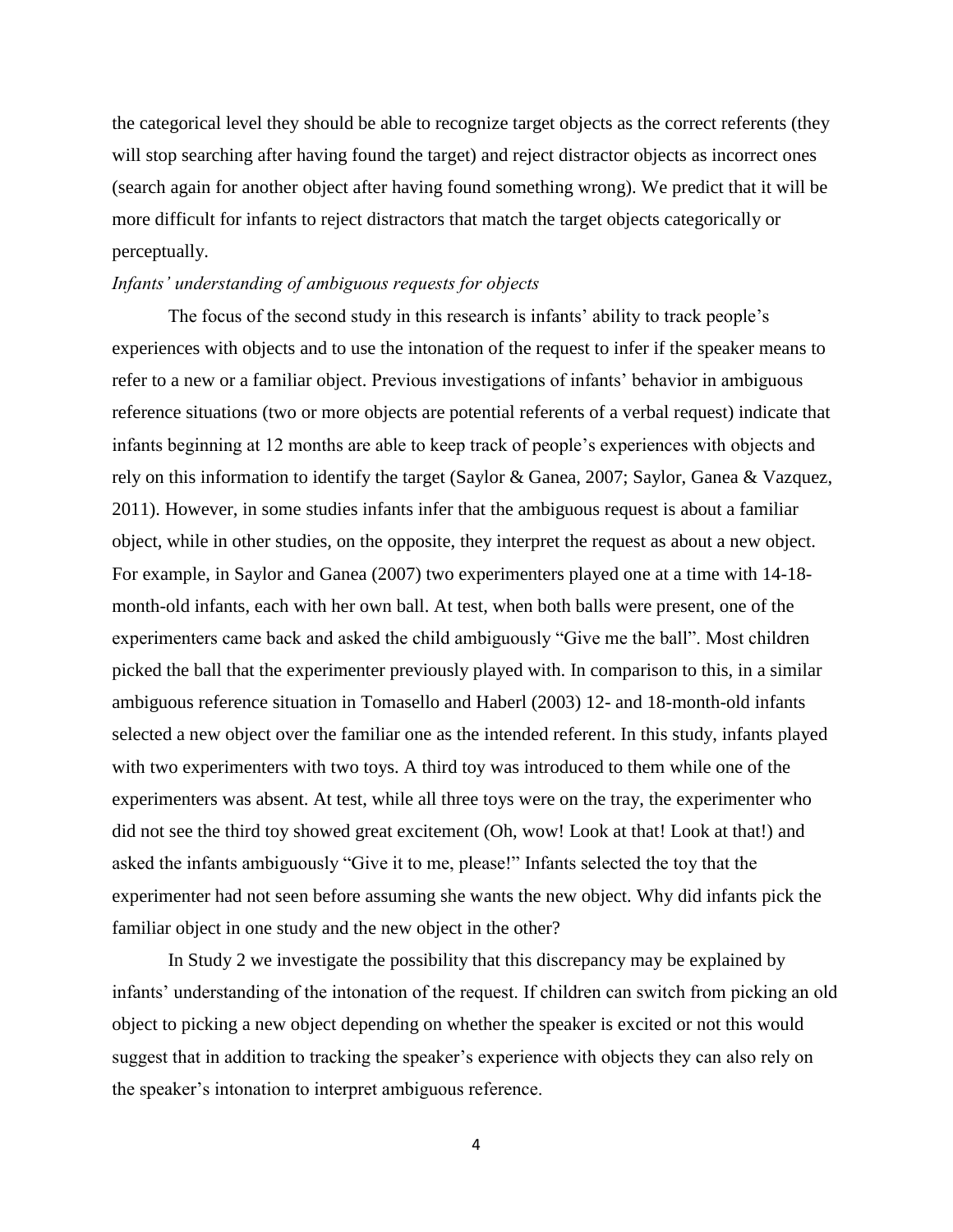#### CHAPTER II

#### WORD COMPREHENSION GUIDES INFANTS' SEARCH FOR HIDDEN OBJECTS

#### Introduction

Adult linguistic communication to a large extent consists of discussing topics that are not physically manifested in the conversational context. Adults often exchange information about the past and the future, about the non-visible, hypothetical or non-existent. Young children's ability to understand references to absent or invisible entities is a pivotal accomplishment as it extends learning opportunities beyond the limits of present and observable things and phenomena. Absent reference comprehension opens the possibility of acquiring knowledge from testimony which to a great extent shapes children's cognitive development. At the same time, absent reference comprehension itself strongly depends on children's cognitive development. Children's ability to call the appropriate set of representations to mind and hold them in working memory in response to absent reference is a necessary skill that supports their understanding of language. The focus of the current study is the role of category label knowledge in children's interpretations of references to absent objects.

Previous research on absent reference understanding shows that this skill emerges around 1 year of age (Ganea, 2005; Huttenlocher, 1974; Miller, et al., 1980; Saylor & Baldwin, 2004; Saylor, 2004). In a typical paradigm, infants play with an object, than it is removed from view, and after a time delay it is mentioned again. Infants' ability to orient to the referent's location, point at it or approach it is taken as a sign of their comprehension of labeling an absent object. In a paradigm like this, infants as young as 10.5-11 months can turn around to look at the mentioned toy if it's close to them. Older, 14-month-old infants can point, look or walk towards the referent's hiding location. At 16 months, infants can go and search for the referent in another room.

Across multiple studies, it has been shown that infants' absent reference understanding may be influenced by their memory of the referent and its location. The youngest infants are best able to respond to requests about absent entities in contexts that support the retrieval and maintenance of the target representation. Infants are more likely to respond to names of highly familiar absent referents, after short time delays and in the presence of reminders of the absent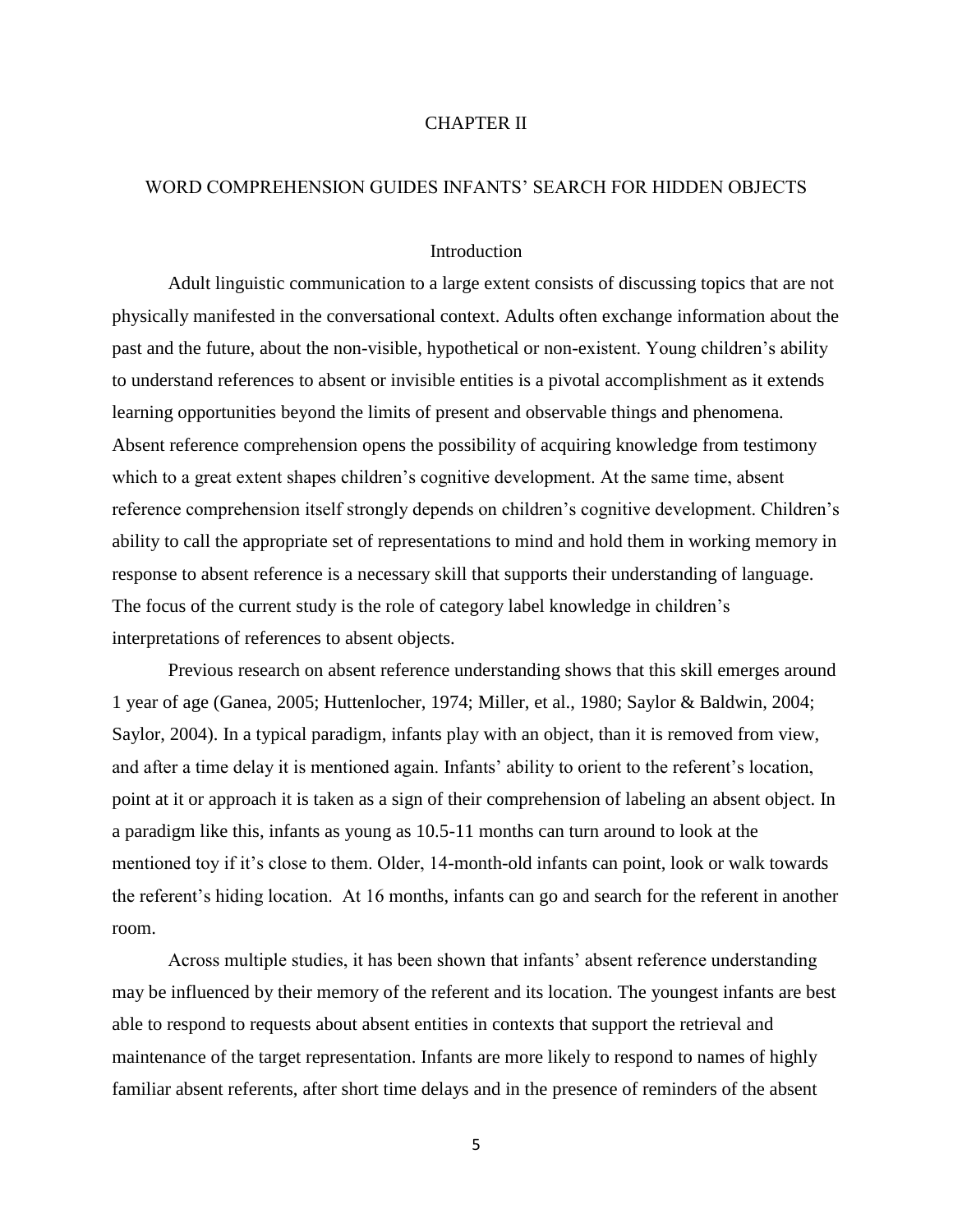referents. For example, infants show comprehension of references to absent familiar people before for absent objects. In Gallerani et al. (2009), 11-month-old infants showed understanding of their parent's name when the parent played with them in the lab and then stepped out of the testing room. When the absent person was mentioned (e.g., "Where is the daddy?") infants looked, pointed or approached the door. They did not show similar comprehension behaviors for familiar objects (e.g., a ball or phone). In other studies, 13-14 months have been shown to engage in the same type of behaviors in response to references to absent objects (Ganea, 2005; Saylor, 2004). Infants are also more likely to understand references for familiar versus unfamiliar people. In Ganea & Saylor (2012), 13-month-old babies responded to a familiar person (a sibling), but not to an unfamiliar absent person they recently met.

Infants' comprehension is also affected by the length of time the referent had been away. In Ganea and Saylor (2013) 13-month-old infants were able to respond to the name of a familiar person when he/she was absent for 2 minutes, but not when for 16 minutes. Older, 16-month-old infants were able to respond after both a 2-minute and 16-minute delays. In a different study, Ganea (2005) found that 13-14-month-old infants responded to the mention of an absent toy by searching for it if it had been absent for 5 minutes, but they were less likely to do so if the toy had been absent for 15 minutes.

Several findings suggest that infants' comprehension can be supported by reminding them of the referent during the delay by different visual and verbal means. In Ganea (2005), 13- 14-month-old infants were introduced to a stuffed animal and taught its name. Infants who during the delay listened to a story containing the toy's name looked, pointed or searched for the target object more often than infants who listened to a story containing a different name. In Saylor (2004), both, 12- and 16-month-old infants revealed their comprehension of absent reference by looking and gesturing more to the referent's prior location than to the distractor object's location if the locations were marked by the displays matching the colors of the absent objects.

Young infants are also more likely to respond to absent reference if the referent is associated with the conversational context. If infants see the referent in the context where they are later asked about it, different elements of the context can remind them of the absent referent and support their comprehension. Contextual associations are very important to infants, and when infants are asked about an absent familiar entity that they had never seen in the testing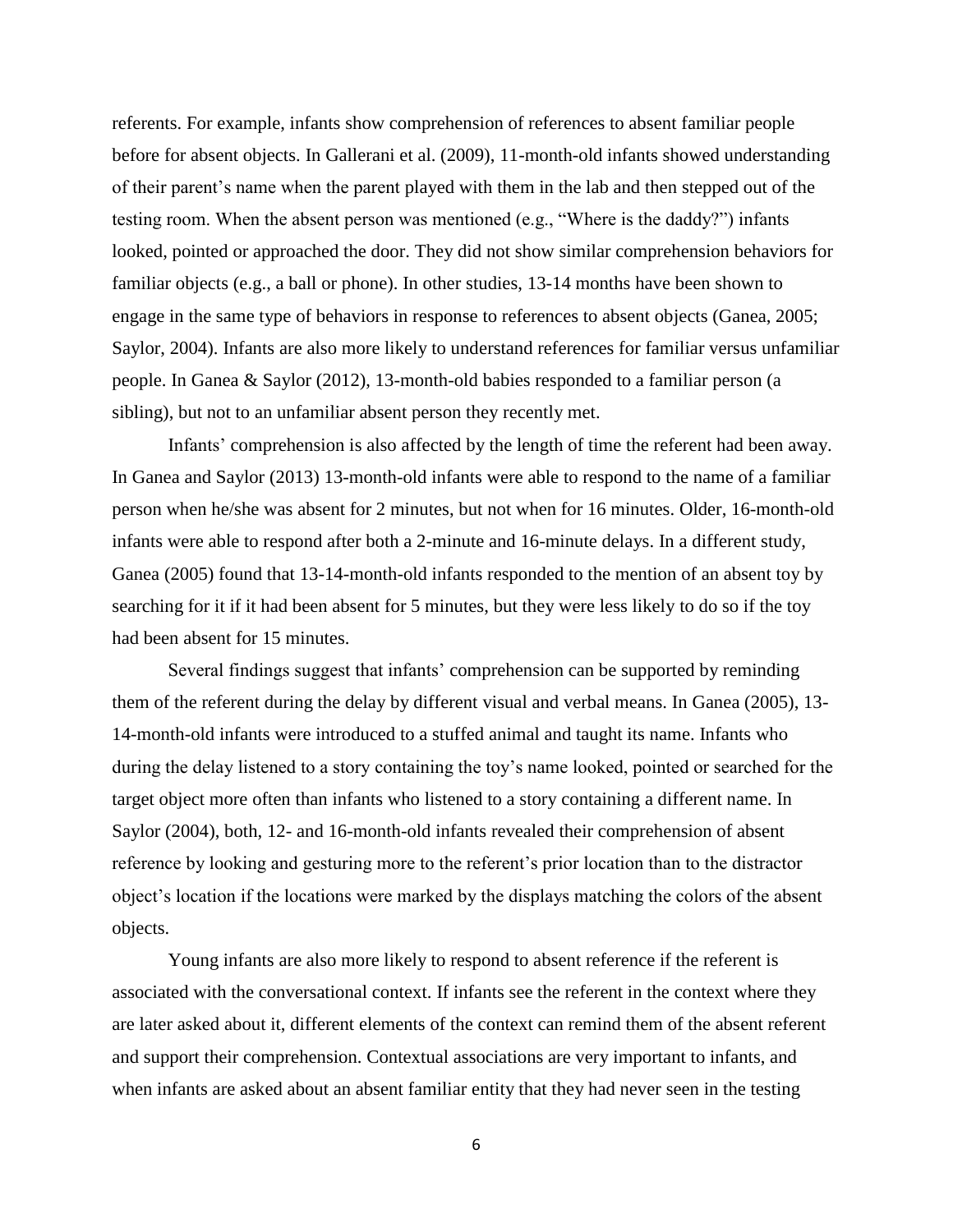environment, they are unlikely to show comprehension. In Saylor & Baldwin (2004) infants younger than 15 months did not display any comprehension of the mention of their absent parent (e.g., daddy) when the parent did not accompany them to the lab. However, in Gallerani et al. (2009) and Ganea & Saylor (2012) a family member was taken to the lab, and infants of 11 and 13 months displayed comprehension by searching for them when they were mentioned while being absent.

In previous absent reference research infants' successful responding required them not only to bring to mind the mentioned hidden object, but also to remember the referent's location. Hence, many studies demonstrate that the characteristics of the referent's hiding location do appear to play a significant role in infants' ability to display comprehension. For example, the youngest infants' comprehension is limited to most proximal and accessible objects and people (Huttenlocher, 1974; Ganea, 2005). In Ganea (2005), 14-month-old infants were less likely to respond to the name of an absent object when its location was not immediately visible and accessible (a toy in the basket behind a couch) compared to when the object's location was accessible and in full view (a toy in the basket in front of the couch). Older infants become increasingly able to search for more distal referents located in a different room or in a different building (Huttenlocher, 1974; Saylor & Baldwin, 2004). It is only by age 2 that their comprehension expands to topics free of physical locations and embodied existence (Miller et al., 1980; Saylor, 2004; Swingley & Fernald, 2002).

The importance of location information in infants' absent reference understanding is suggested by a number of other studies, exploring both, comprehension and production (Adamson & Bakeman, 2006; Morford & Goldin-Meadow, 1997; Osina, Saylor & Ganea, 2013, 2014; Sachs, 1983; Snow et al., 1996). For example, older children (16-19 months) who already can refer to and respond to the names of not immediately available referents still depend on their memory for the referent's location when understanding absent reference. Huttenlocher (1974) observed that infants who can go to a different room to search for a mentioned object mostly do it for large pieces of furniture that occupy permanent locations. The stability of the referent's location helps infants remember where the referent is and this appears to support their comprehension abilities. Objects' locations ("e.g., "where is the  $\langle \dots \rangle$ ") remain the main topic of infants' own talk about the absent at this stage as well (Morford & Goldin-Meadow, 1997; Sachs, 1983).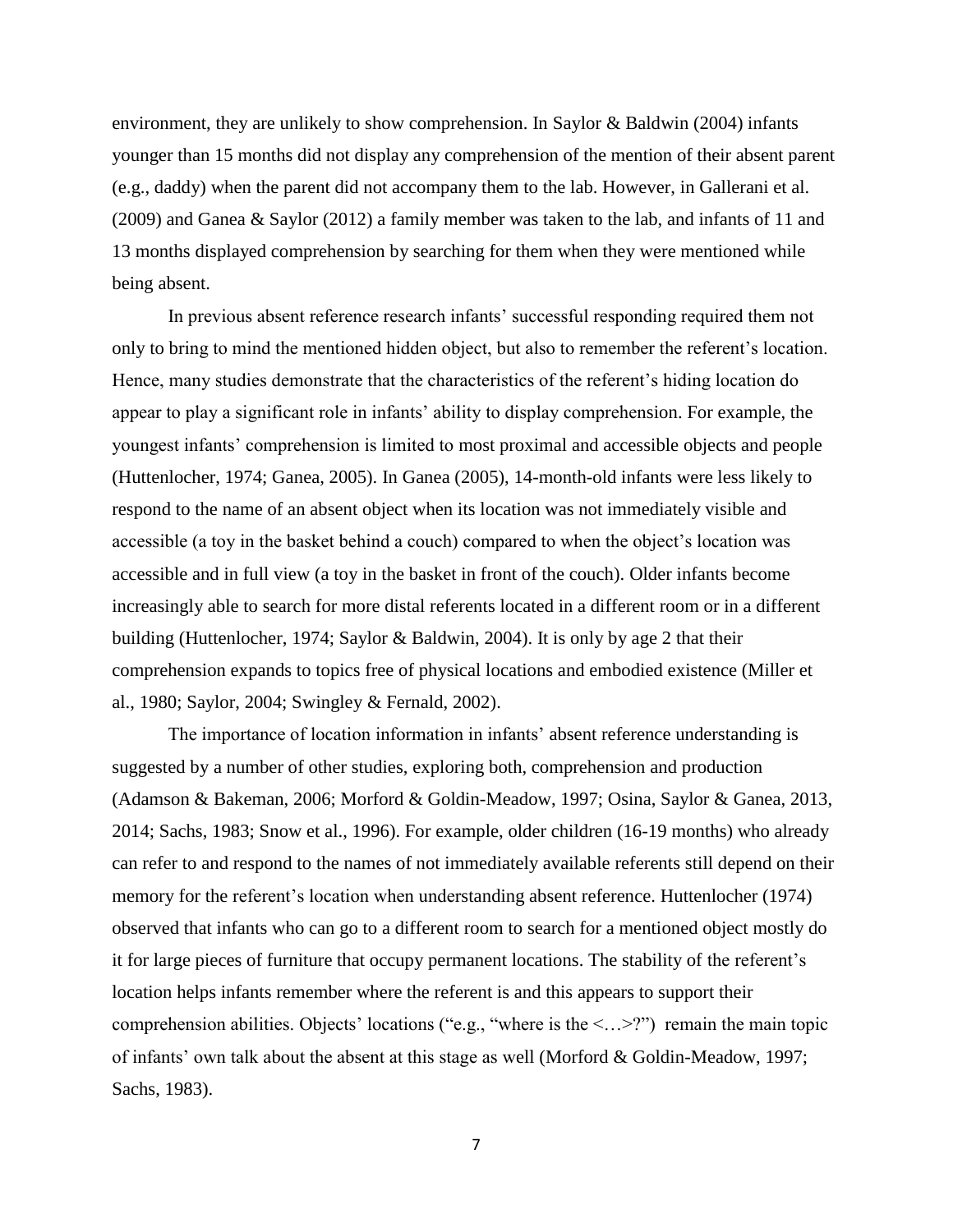A special role of object location in children's communication about the absent is also suggested by observations of deaf children. This research suggests that referents' habitual locations can be used in a symbolic way, to stand for the target object. For example, the deaf child whose displaced communication is described in Butcher, Mylander & Goldin-Meadow (1991) could point at the location associated with the intended referent to bring the referent to the listener's mind. The child pointed at the chair where his dad usually sits to refer to the absent dad or at the corner where they usually put a Christmas tree to convey something about celebrating Christmas. Location as a symbol, or a placeholder for an absent object, can be also used by young hearing children to request a desired object that is associated with that location (Liszkowski et al., 2009).

Altogether, these findings provide strong evidence for the role of infants' memory of the concrete object and its location in their comprehension. What is not clear from the previous research is whether infants truly understood the word as potentially referring to multiple tokens of the target category and then made an inference about which one they were being asked about, or they simply oriented reflexively to the remembered location of the specific recently seen object. Research by Kirkham et al. (2012) demonstrated that infants as young as 6 months can bind auditory, visual and spatial information in complex multimodal events. They orient to the remembered location of an object when they hear a sound associated with that object, because the sound, the object and its location are all parts of one complex multimodal event. Infants' responses in absent reference tasks can be explained by a similar low-level process of spatially indexing absent objects and orienting to their locations in response to the associated sound forms.

In the current study, we investigate infants' ability to use category labels when interpreting references to absent objects. The task was designed such that infants cannot use an active memory trace of a recent object in its' specific location to understand the reference. They have to use their categorical understanding of words knowledge to appropriately respond to absent reference. Infants first hear a name of an object hidden in a box and are asked to find it, and then they are allowed to reach inside and retrieve it. On some trials they retrieve a target object (a token of the mentioned basic category), while on other targets they find a distractor object. We expected infants to reach back into the box to find another object more often on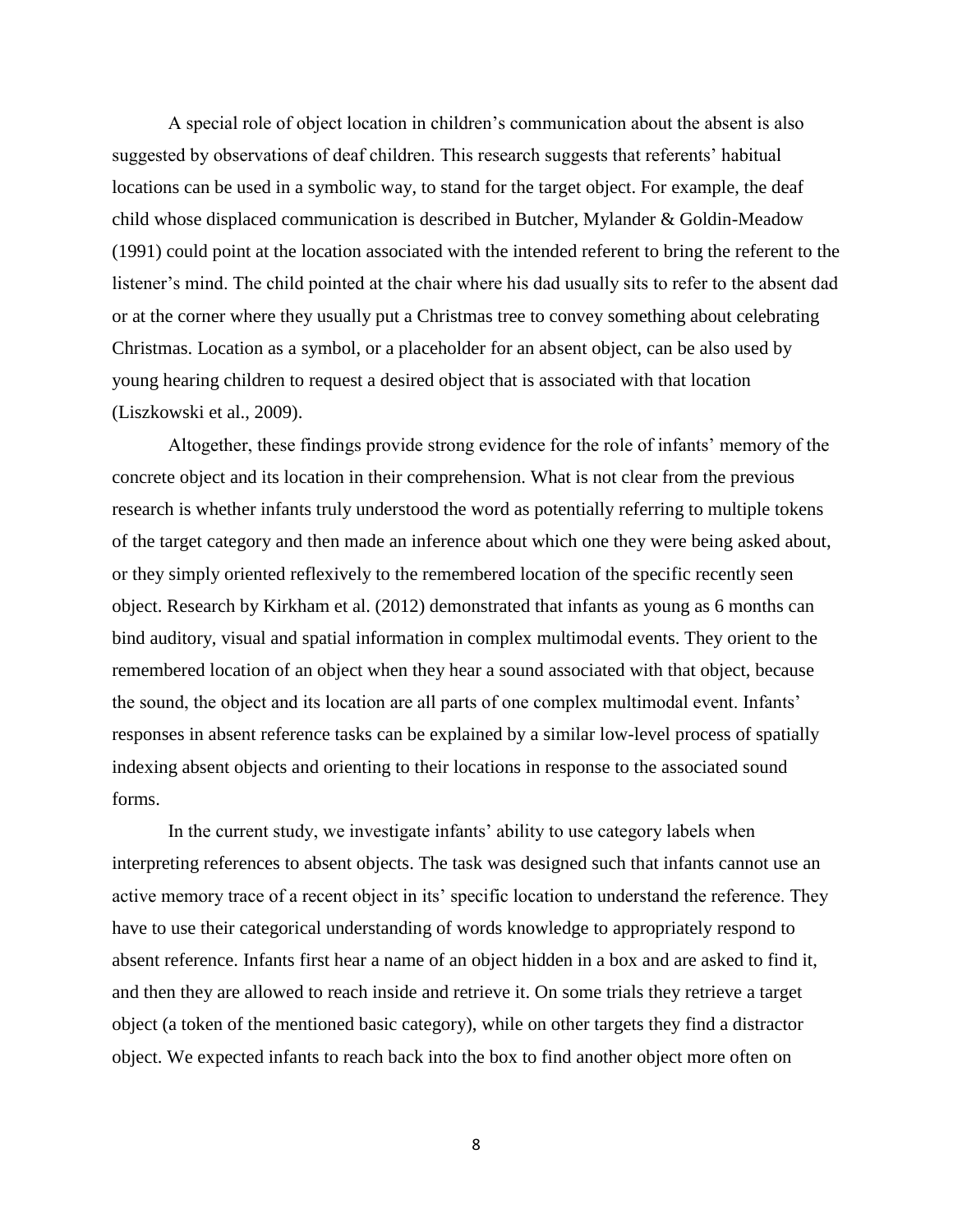distractor trials than on target trials. Infants' long-term categorical knowledge of the mentioned words is required for them to recognize the targets and to reject the distractors.

To further investigate infants' use of category labels in reference resolution we compare their performance with different types of distractors: unrelated objects, related objects (tokens of the same superordinate category) and perceptually similar objects. Previous research on toddler language comprehension (18-24 months) suggests that it is more difficult for children to reject distractor objects that are related categorically or perceptually to the targets because they likely activate categorical and perceptual information when hearing words (Arias-Trejo & Plunkett, 2009; Arias-Trejo & Plunkett, 2010; Johnson & Huettig, 2011; Johnson, McQueen & Huettig, 2011; Mani, et al., in press; Styles & Plunkett, 2009). Therefore, it is possible that infants in the current study have a harder time rejecting distractors that are close categorically or similar perceptually to the targets.

# Experiment I Method

#### *Participants*

Participants were 32 healthy full-term infants with normal hearing and from Englishspeaking families. Half were 16 months old (range 14 months 19 days – 18 months 3 days, mean 16 months 7 days; 9 girls) and half were 20 months old (range 19 months 1 day – 21 months 18 days; mean 20 months 5 days; 8 girls). One additional 16-month-old child participated, but was omitted due to being upset and refusing to participate. Participants for this and all subsequent experiments were primarily Caucasian and from middle class families. They were recruited from the Greater Nashville area by phone from a database of interested families.

# *Materials*

Stimulus objects were hidden in a felt covered box measuring 35x12x8 cm with an 8x4 cm. opening on each side covered by spandex. Small graspable objects from familiar object categories were used during the study. The objects were: a toy spoon, a car, a bottle, a shoe, an apple, a cup, a banana, a diaper, a toy plastic dog, toy keys, a rubber duck, and a ball. Parents were given a list of the names of these objects and were asked to choose which their child understood most well. Based on this report, 4 experimental objects were chosen such that the child knew the labels for both the targets and distractors, and such that in each distractor-target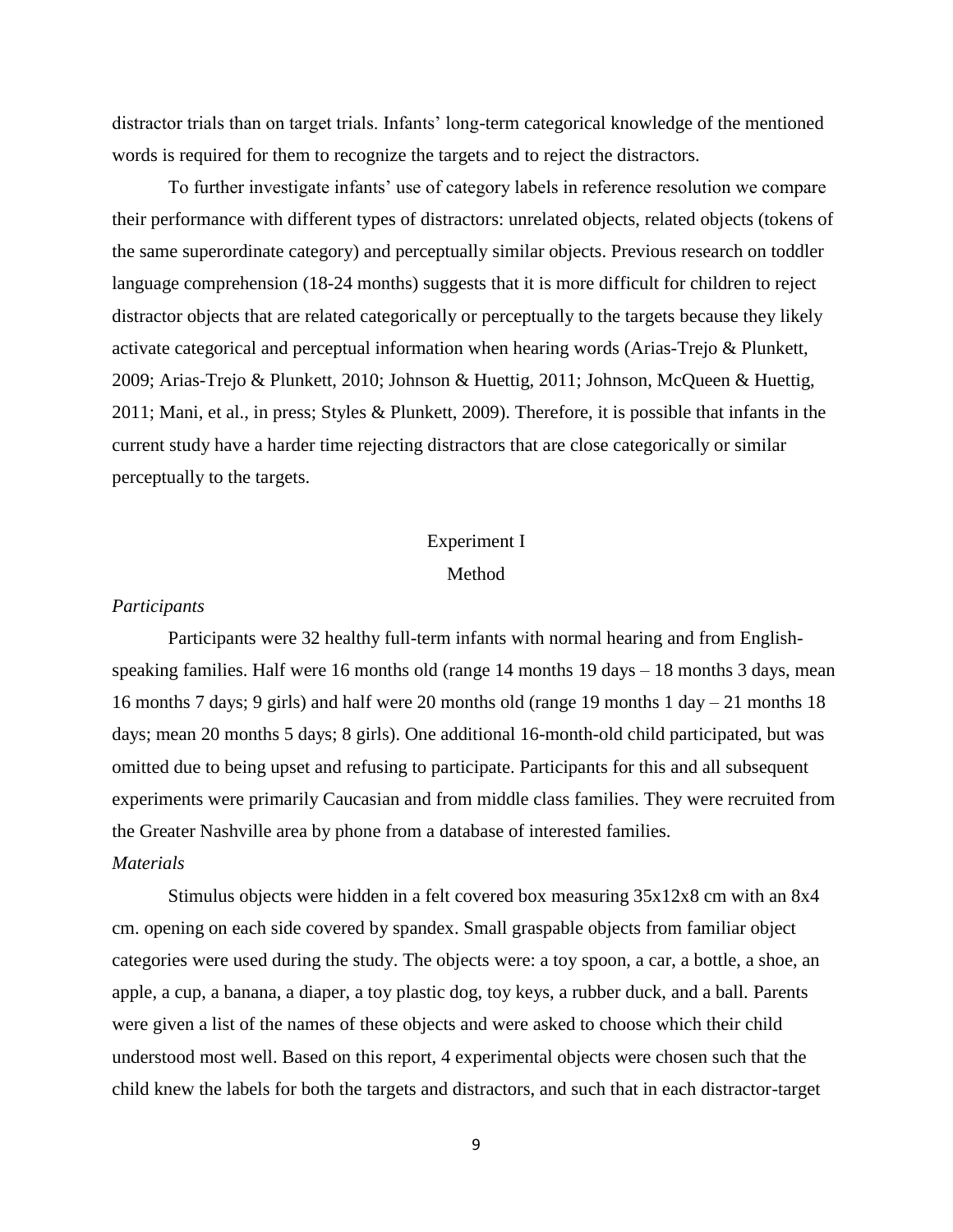pair the objects do not share any perceptual features like color and shape, did not belong to the same category (like apple-banana), and did not start with the same sound (like dog and duck). Infants in both age groups were reported to know a sufficient number of words to make such pairings. See Appendix A for the summary of items used in Experiments 1-3.

The experiment was recorded from 2 viewpoints using 2 cameras. One camera recorded infants from the front to enable coding looking behavior and facial expression. The second camera recorded the experiment from the child's right side to enable coding reaching behavior. *Procedure*

In this and all subsequent experiments the procedure was as follows. Infants were tested individually in the lab. They were seated on their parents' lap across the table from the experimenter. To assure that parents did not inadvertently influence their infants' behavior parents were asked to wear a specially designed visor that prevented them from watching the experiment. An assistant sat on the floor to the left of the experimenter. The assistant's role was to put objects inside the box for the experimenter. This was necessary to avoid disruptions in the experimenter-child interaction and not to attract the child's attention to the bucket with the objects that was hidden under the table.

#### *Familiarization phase*

Once everyone was seated, the experimenter began the first phase of the experiment *familiarization.* The purpose of this phase was to familiarize the child with the box and teach her/him to reach inside to find toys. During the familiarization, the experimenter first showed the box to the child, demonstrating that it had 2 openings and that one could reach inside. Then she put the box on her lap where the child did not see it, saying: "Let's see what's in the box!" The assistant put 2 objects in the box that were not going to be used during the experiment. The familiarization objects were from the pool of objects listed above, and they varied from child to child. The familiarization objects were never named by the experimenter to avoid overloading the child with object labels.

The experimenter put the box on the table, pushed it toward the child and encouraged the child to reach inside to get a toy out by saying "Look, <child's name>, there is something in the box! Do you want to find it? Find a toy!" If the child did not reach on her own, the experimenter took one of the objects out through the child-facing opening. After the child has explored the object for some time (about 30 seconds), the experimenter told the child that there was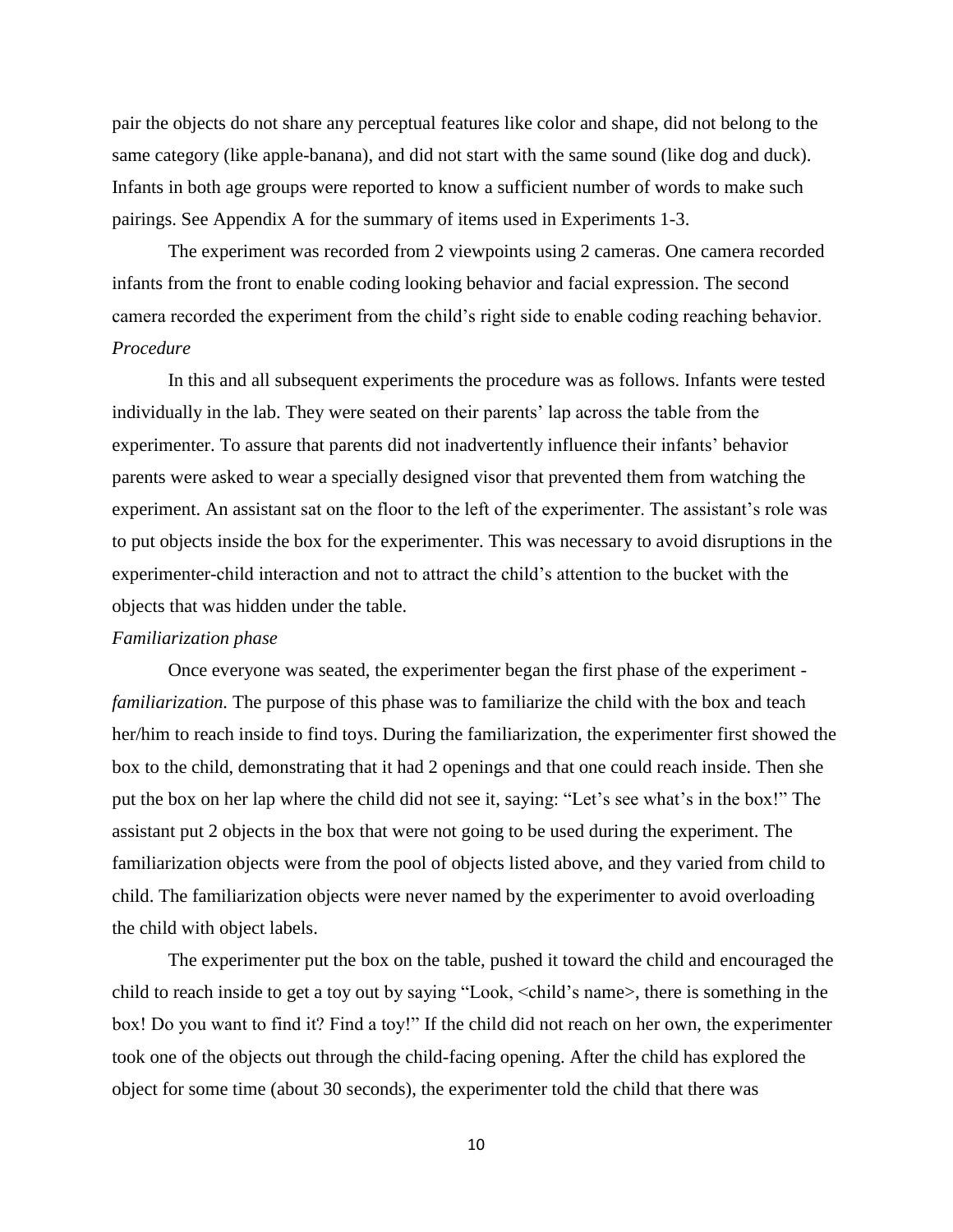something else in the box and encouraged the child to find the other object. Most infants found the second object on their own. If they did not reach inside the second time, the experimenter took the object out herself. The child was allowed to explore the objects, put them back into the box and take them out again. Either 3 minutes later or after the child lost interest in the first pair of objects, the experimenter took the objects from the child and put them on the floor under the table. She put the box on her lap again and the assistant put 2 more objects for the child to practice with. The procedure was repeated with the second pair of objects.

#### *Test phase*

At the end of the familiarization phase, the experimenter took the objects and the box from the child separately to make sure the child understood that the box was now empty. She put the objects under the table and put the box on her lap. At the beginning of the *test phase*, she said: "Let's see what else is in the box!" while the assistant was hiding the first experimental object in the box. There was always only one object on each of the experimental trials. Once the object was inside, the experimenter put the box on the table, holding it close to herself to prevent the child from reaching and said: "<Child's name>, I have an apple in there! Yes, an apple! Find the apple!" She pushed the box towards the child to allow her/him to reach inside. If the child did not reach inside, the experimenter repeated the request: "Find the apple!" On 29 trials (equally distributed across the three experiments and age groups) a child would not reach inside at all or reached, but could not find the object if it rolled too far back or sideways. The experimenter then helped the child find it either by inserting her hand in the box from her side and moving the object closer to the child's hand inside the box, or just took the object out of the box from the child-facing opening and gave it to the child.

She then waited for the child to explore the object. This exploration period was also the interval during which infants could choose to reach back into the box if they detected a mismatch between the object they retrieved and the item that they were told was in the box. The main dependent measure was whether infants' reached back in the box during this period. The trials terminated in one of the following 2 ways: 1) an infant put an object in the box after having explored it and pushed the box back to the experimenter; 2) the experimenter waited for the child to explore the object and reach back for another one, and then took the box and the object from the child whether the child had reached back or not. At the end of the trials the experimenter put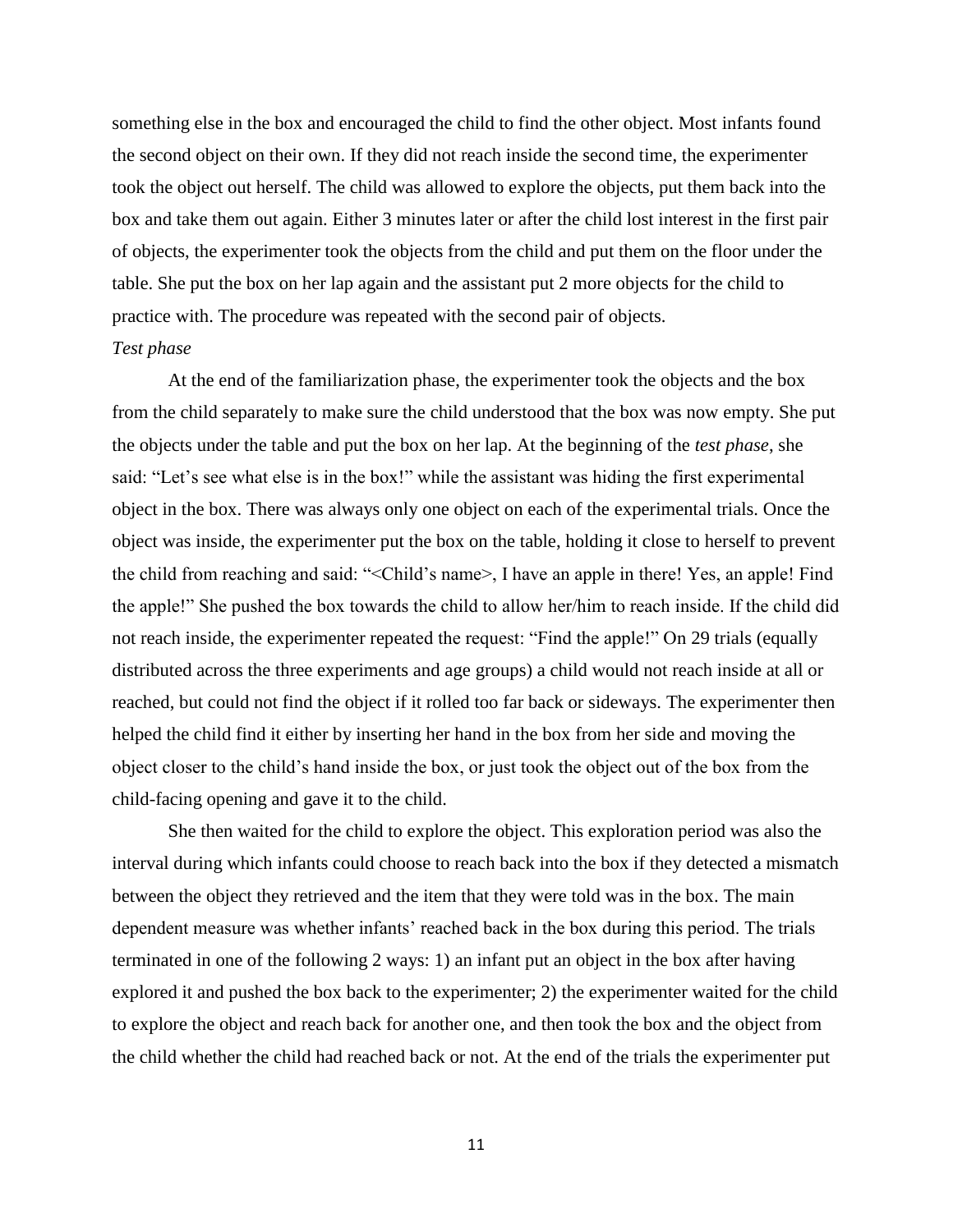the object under the table and put the box on her lap. The procedure was repeated with 3 other objects, making it 4 experimental trials total.

During the experimental trials the experimenter maintained eye contact with the child. She did not name the objects once they were visible and just smiled at the infant if (s)he showed an object to her or named it. The duration of trials (from the moment an infant was allowed to reach in the box to the moment the experimenter took an object and the box away from the infant) varied from trial to trial and from infant to infant. This happened because sometimes infants terminated the trials themselves by putting the object in the box and pushing the box away, and such trials were therefore shorter, or because infants sometimes reached back into the box for another object after having found the first one, and such trials lasted longer for this reason. An average trial length across the 3 experiments was 19.86 seconds  $(SD = 8.43 \text{ sec})$ . We return to a discussion of trail length after Experiment 3.

#### *Design*

In this and all subsequent experiments, the 4 experimental trials were blocked by label. Thus, each child heard 2 labels, each label occurred 2 times in a row. For each label, infants once found the target object and once a distractor. For example, the experimenter said there was a spoon inside and a child found a spoon on the target trial. Once the spoon was taken from the child and out of view and the assistant put in a distractor object, the experimenter said again there was a spoon inside and the child found a different object (e.g., a toy car). The order of target and distractor trials was counterbalanced for each label. Thus each participant had two types of trial sequences: target-distractor, and distractor-target. Whether the target-distractor or the distractor-target sequence came first was counterbalanced across participants.

# *Coding*

# *1. Searching for another object*

In this and all subsequent experiments, the main measure was whether infants searched again in the box on distractor trials more often than on target trials. If an infant took out one object, put it on the table, and then inserted her empty hand in the box it was coded as searching again for another object. On 2 occasions (Experiment 1) infants put aside the retrieved object and instead of reaching with their hands they peeked inside the box through the spandex opening. This was also coded as searching again for another object. On 8 trials (5 distractor and 3 target trials), infants first put the retrieved object back into the box, then took their hand out, and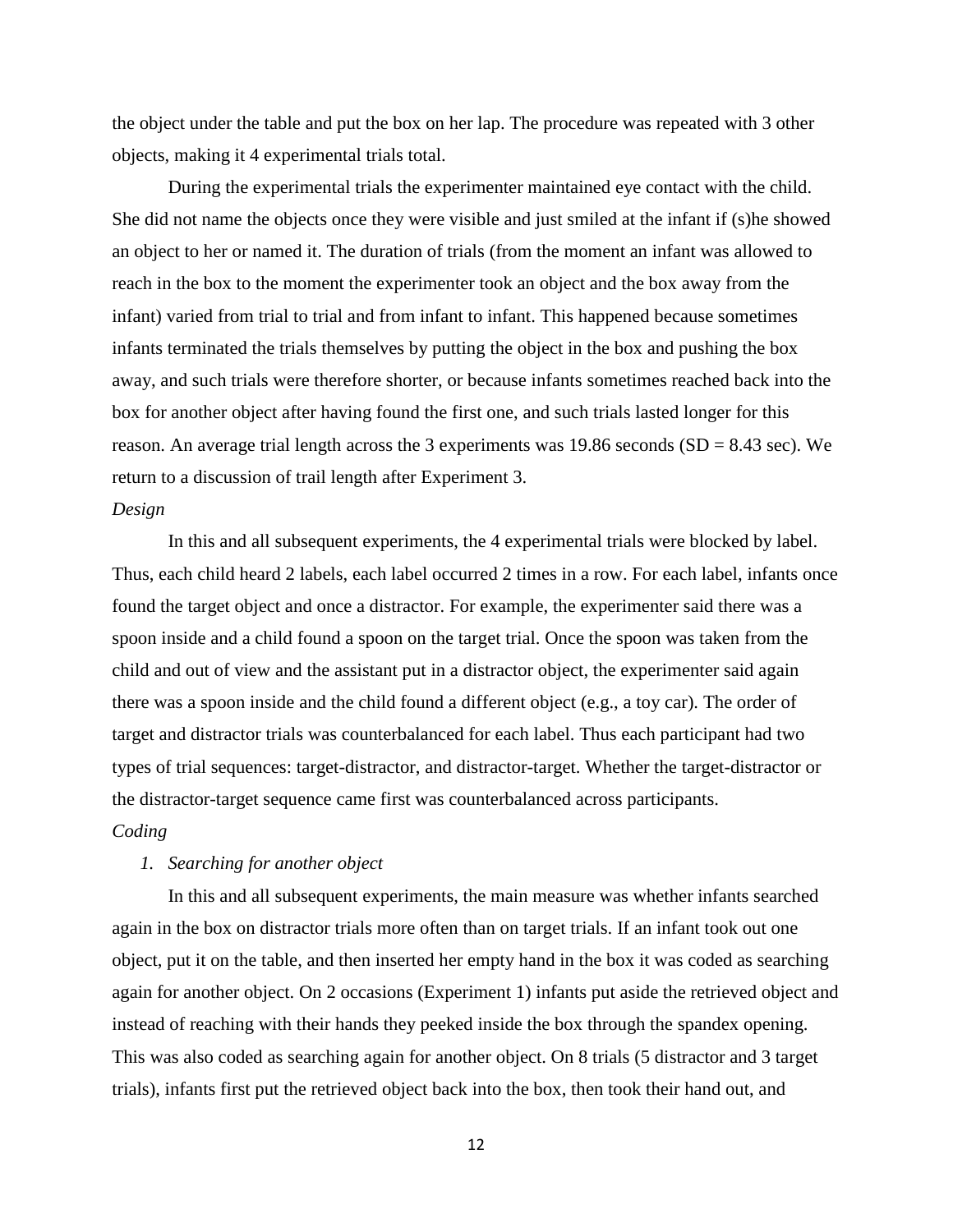reached back again (Experiment 1, 2 in each age group, Experiment 2, 2 in the 20-month-old group and 1 in the 16-month-old group, and 1 in Experiment 3). Such behavior is ambiguous and could be interpreted as reaching again to get the first toy out or reaching back to find another object. On some occasions the persistence of infants' search (how long they have been searching and how far they inserted their hand in the box) suggested they were trying to find a second object, because they left the first one right at the spandex opening. On some occasions they would take the first object out right away suggesting they were just playing with the box and the toy. Such ambiguous instances were coded as searching back for another object or not based on the coder's impression of what infants were doing. On 21 trials evenly spread across all experiments (both distractor and target, representing 6.7% of all trials) infants inserted their hand into the box holding the retrieved object and took their hand out without letting it go. Such occasions were not treated as searching back for another object. If a child reached out with her hand, touched the spandex cover on the box opening, but did not insert their hand any further this was not coded as searching back.

Infants were scored "0" for trials on which they did not reach back and "1" for trials on which infants searched back. Muted video recordings were analyzed by an independent coder blind to the trial type: 90.6% of the trials from Experiment 1 (both age groups), 94% from Experiment 2 (both age groups), and 100% in Experiment 3. Overall agreement on whether a search for another object occurred or not was high: on 95.7% of the trials in Experiment 1 (Cohen's kappa =  $0.91$ ), on 93.5% in Experiment 2 (Cohen's kappa =  $0.87$ ), on 90% in Experiment 3 (Cohen's kappa  $= 0.77$ ).

#### *2. Exploratory analysis of infants' behavior*

In addition to the main measure of infants' word comprehension we performed the following exploratory analyses of infants' reaction to the experimenter's reference and to the retrieved objects.

#### *1) Verbal behavior (object label production)*

We coded the following instances of infants' labeling the objects during the experimental trials. First, we were interested in whether infants repeated the reference after the experimenter while initially reaching in the box. We also coded if infants named the objects after having found them. Next, we coded instances of mislabeling distractor objects: it happened sometimes if infants were repeating the experimenter's reference after having retrieved a distractor object.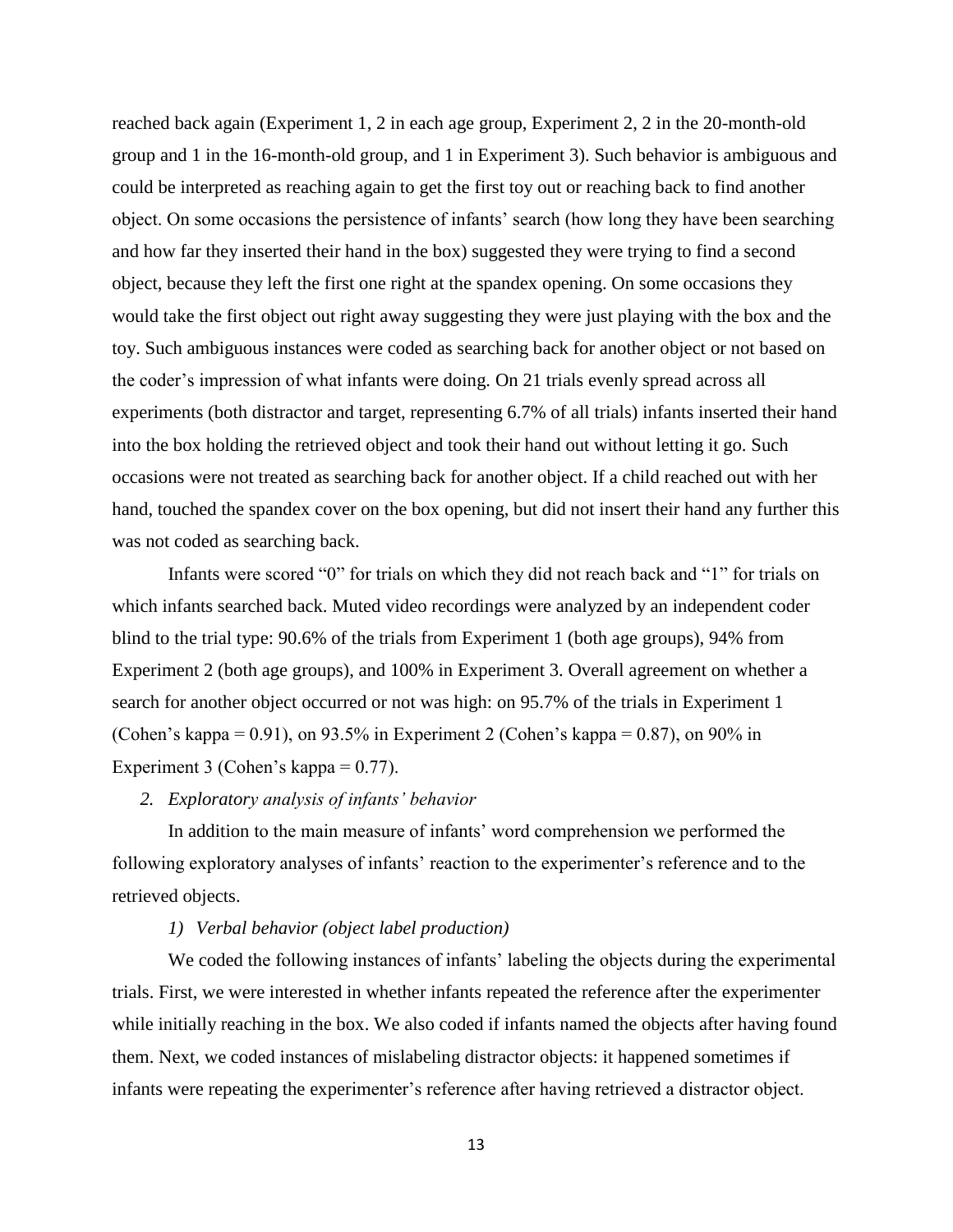Last, we coded if the infants were able to correct their mislabeling of a distractor object by producing the right label.

# *2) Object exploration*

We coded the actions infants produced on the retrieved objects, specifically, the actions that corresponded to the object's function and category membership (category-specific actions). Some examples of category-specific actions include rolling the car, drinking from the bottle, trying to bite the apple etc. General actions like mouthing the objects or dropping them on the floor that could be done with any kind of toy were not recorded. We report the actions that reflected infants' recognition of the objects' functions and category membership.

#### *3) Looking behavior*

To investigate infants' reaction at the target and distractor objects we coded the duration of infants' first look at the retrieved objects. As a measure of infants' social behavior we also coded whether they looked at the mom or at the experimenter right after looking at the retrieved object.

# Results and discussion

#### *1. Searching for another object*

The purpose of this experiment was to investigate infants' ability to use a category label in interpreting references to absent objects. Infants first heard a reference to an object inside the box and then were allowed to retrieve an object. We predicted that infants would be more likely to search again in the box to find another object on distractor trials (when they retrieved a different object than what the experimenter had mentioned) than on target trials. Results are displayed in Figure 1. A Generalized Estimating Equation model with probit link was run predicting infants' reaching back from trial type, age and their interaction. Trial type and age were dummy coded first, with 20-month-olds and distractor trials as reference categories, and second with 16-month-olds and distractor trials as reference categories. The analysis showed that 20-month-old infants searched on 59.4% of distractor trials ( $b_0 = 0.24$ ,  $\chi^2(1) = 0.83$ ,  $p = 0.36$ , 95% CI [-0.27; 0.75]). They were significantly less likely to reach back on target trials (46.9%) than on distractor trials  $(b_1 = -1.39, \chi^2(1) = 10.89, p < 0.001, 95\% \text{ CI}$  [-2.21; -0.56]). There was no significant difference in the rates of reaching back on distractor trials between 20 and 16 month-olds ( $b_2 = -0.08$ ,  $\chi^2(1) = 0.05$ ,  $p = 0.82$ , 95% CI [-0.784; 0.624]). The age by trial interaction was not significant, meaning that the difference in infants' performance on target vs.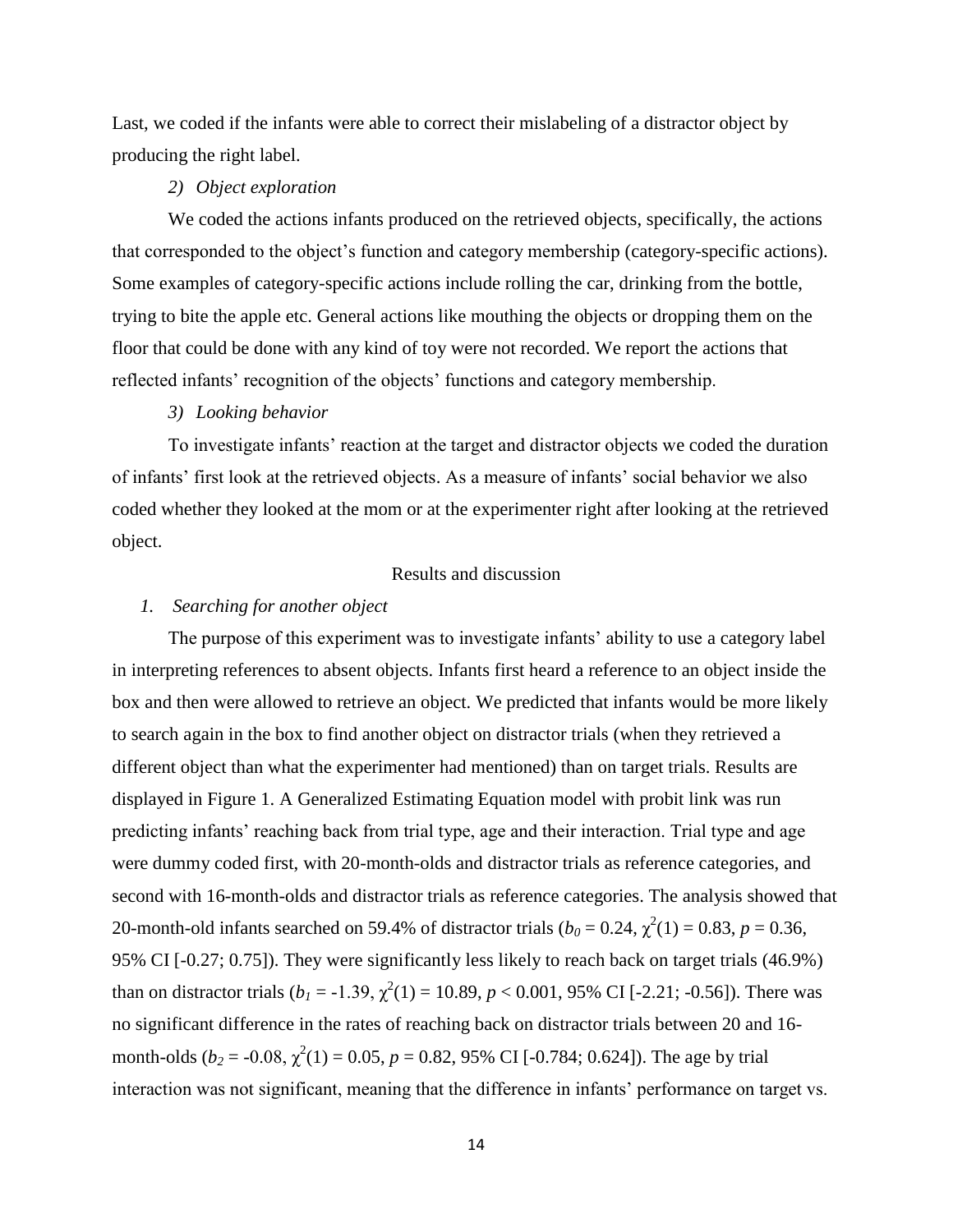distractor trials was not smaller in the younger group comparing to the older group ( $b_3$  = 0.56,  $\chi^2(1) = 1.03, p = 0.31, 95\%, \text{CI} [-0.518; 1.629]).$ 

Next, to investigate 16-month-old infants' performance on distractor vs. target trials we changed the reference category from 20-month-olds to 16-month-olds. Sixteen-month-old infants reached back on 56.2% of distractor trials ( $b_0 = 0.1573$ ,  $\chi^2(1) = 0.4$ ,  $p = 0.5253$ , 95% CI [-0.328; 0.643]). They were significantly less likely to search back on target trials (31.2%) than on distractor trials ( $b_1 = -0.83$ ,  $\chi^2(1) = 5.62$ , p < 0.05, 95% CI [-1.519; -0.144]). There were no sex or order effects.





To guard against the possibility that differences in infants' behavior on target trials and distractor trials was prompted by the experimenter's behavior, a coder naïve to trial type watched muted video recordings (90.6%) and tried to guess trial type based on the experimenter's behavior. The coder was told that each child had 2 target trials and 2 distractor trials, but was naïve to the order of the trials. The coder could correctly guess trial type on 50.9% of the coded trials, which is not different from chance level (binomial test,  $p = 0.9$ ). Whether the coder correctly guessed distractor trials was not related to whether a child reached back on those trials or not (Logistic regression,  $b = 0.34$ ,  $Z = 0.76$ ,  $p = 0.44$ ). This suggests that infants' behavior was not biased by the experimenter.

Higher rates of reaching back into the box to find another object on distractor trials than on target trials suggest that infants were able to recognize target objects they had never seen before as the correct referents and that they were able to recognize the distractor objects as not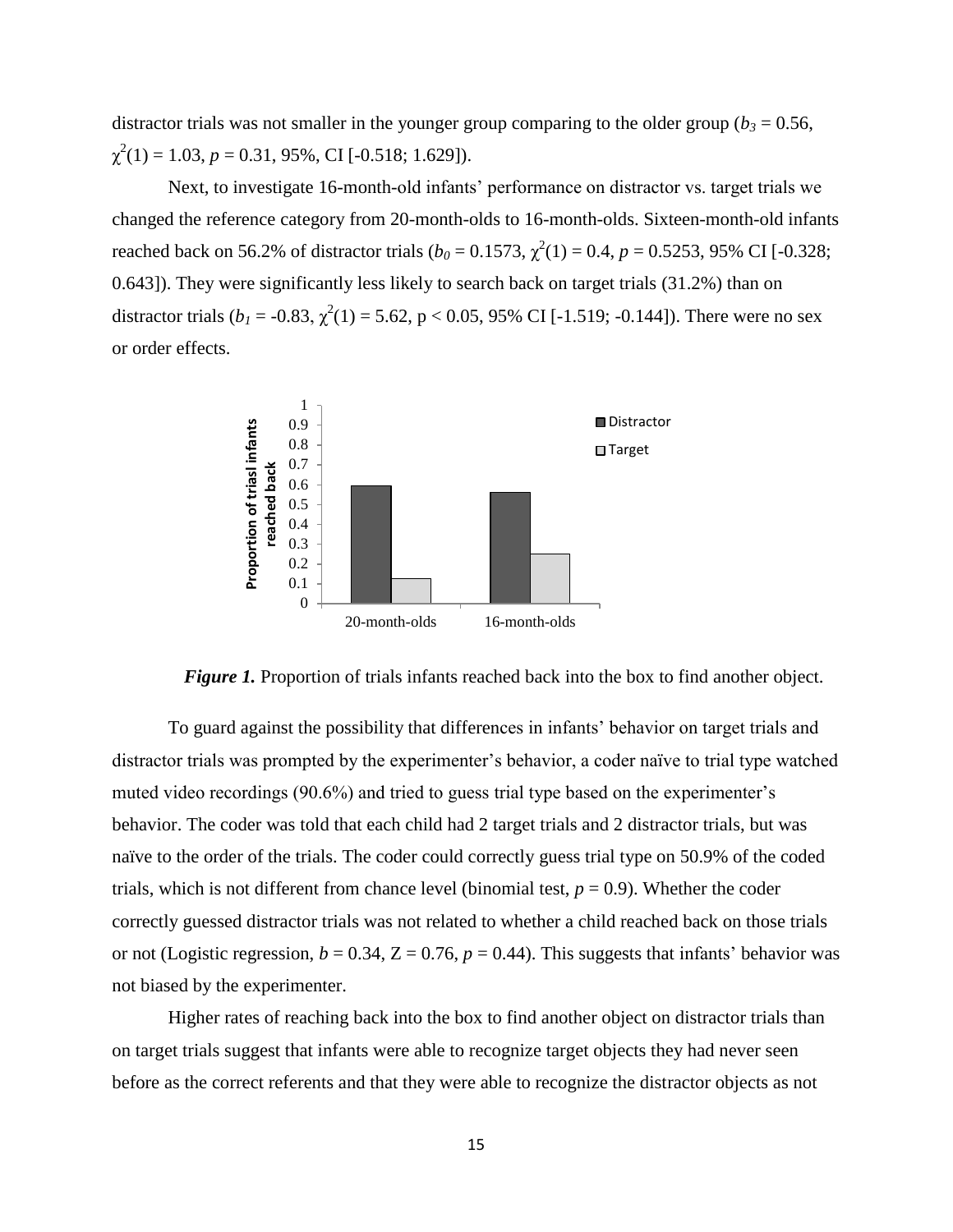belonging to the right set of referent objects. This suggests that infants are able to use category label to interpret absent reference, and their understanding does not require a memory of a particular token in its specific location.

#### *2. Exploratory analysis of infants' behavior*

To further investigate infants' reaction to the announced words and their reaction to the retrieved objects we coded 100% of trials for 16-month-olds and 94% of trials for 20-month-olds (the experiment was not taped for 1 participant) with respect to various verbal and non-verbal behaviors infants produced during the experimental trials. See summary in Table 1.

#### *1) Verbal behavior (object label production)*

Coding of infants' verbal behavior revealed that infants in both groups occasionally named the objects they found in the box. In the older group, naming occurred on 45% of the trials (often more than once on the same trial), about equally often on target and distractor trials. In the younger group, naming occurred less often, only on 12.5% of trials, and all but one on target trials. On rare occasions (17% of trials in the older group and 4.7% in the younger), infants rehearsed the label provided by the experimenter either during the initial search in the box or during the secondary search after having realized they found something wrong. Interestingly, on 43.8% (7 out of 16) of the distractor trials on which labeling occurred older infants repeated the label produced by the experimenter when already exploring the retrieved object and this actually lead them to mislabeling the object in hands. On 3 occasions of mislabeling infants corrected themselves. For example, when the experimenter said there was an apple inside and a child found a shoe instead, she said "Apple! Apple! Apple! No… Shoe!" In the younger group mislabeling on distractor trials occurred only once. Infants' verbal behavior provides additional evidence that infants often recognized objects for what they were, and their reactions to the retrieved objects was guided by their word comprehension.

#### *2) Object exploration*

Coding of infants' object exploration showed that infants sometimes produced categoryspecific actions when exploring the toys they found in the box. Some examples of such actions include rolling the car, drinking from the cup and the bottle, shaking the bottle, bouncing the ball, trying to bite the banana and the apple, eating or digging with the spoon. Such behaviors occurred on 37% of the coded trials in the older group (both target and distractor) and on 12.5% of the coded trials in the younger group (both target and distractor). Such behavior may suggest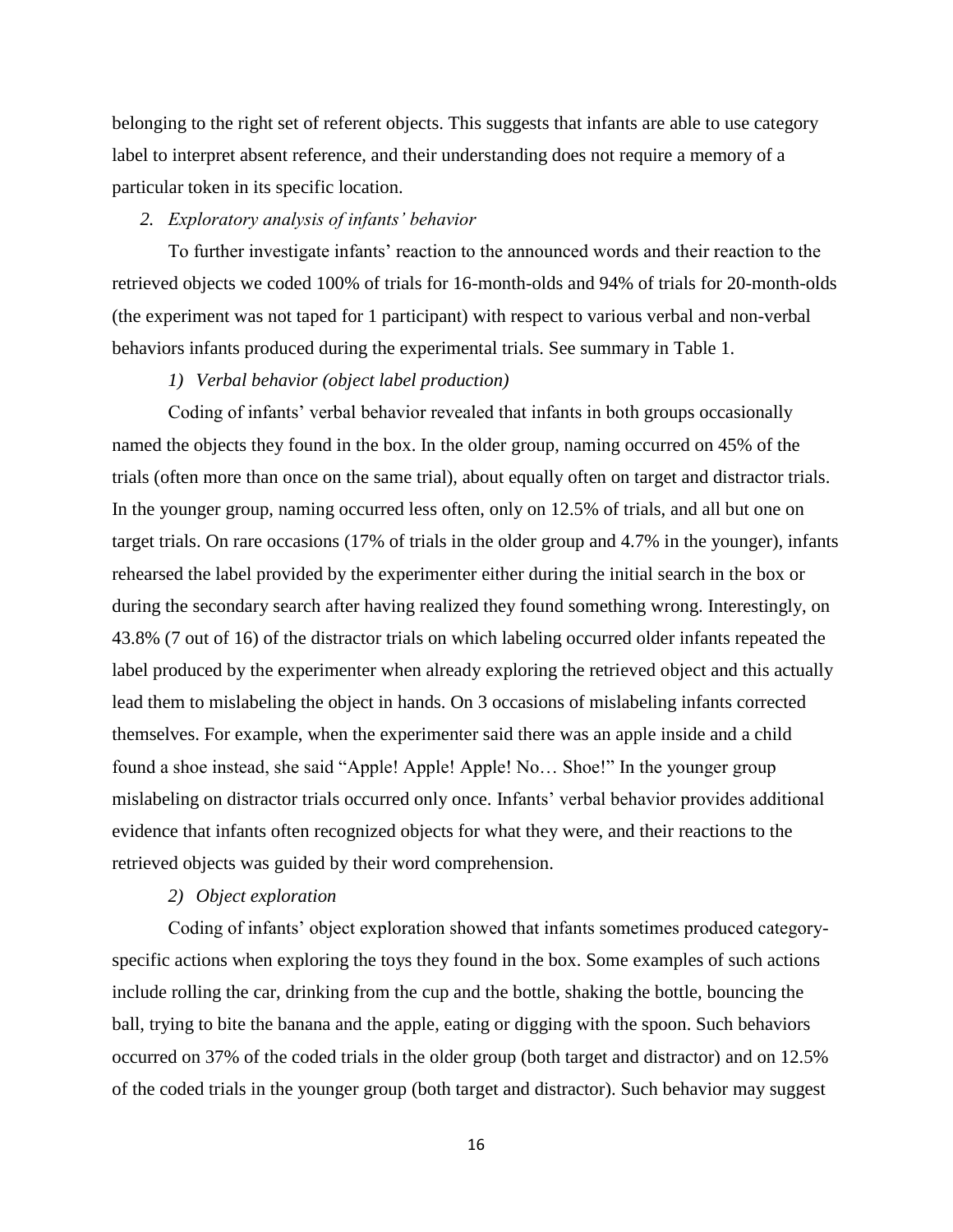that many infants were mostly able to recognize objects for what they were. However, it's important to point out that such behavior could have been driven by object affordances and not reflect infants' higher-level understanding of what the objects were. Additionally, we can not be sure that infants who did not produce this behavior were not able to recognize the objects. It's possible that they just did not want to play with these objects. Despite the uncertainty about the interpretation of such behavior it can be used to compare infants' object exploration across the 3 experiments.

#### *3) Looking behavior*

To investigate infants' immediate reaction at the retrieved objects we coded the duration of infants' initial look at the retrieved objects. We expected that infants may be surprised at finding wrong objects on the distractor trials which will be manifested in longer looking at the distractor objects than at target objects. In the older group, we found the opposite: 20-month-old infants' initial look at distractor objects tended to be quicker than their look at the target objects, although the difference was only marginally significant ( $M(target) = 5.09$  sec.,  $SD = 3.5$  sec.,  $M(distractor) = 4.04$  sec.,  $SD = 1.9$  sec., paired t-test,  $t(31) = 1.74$ ,  $p = 0.09$ ). One potential explanation for this is that older infants quickly recognized the mismatch between the experimenter's reference and the retrieved objects on distractor trials, while they concentrated on exploring the objects longer on target trials. In the younger age group this difference did not emerge (M(target) = 4.37 sec.,  $SD = 2.4$ , M(distractor) = 4.55 sec.,  $SD = 4$ , paired t-test,  $t(31) =$  $0.28, p = 0.78$ .

Further investigation of infants' looking patterns revealed that infants often looked back at the experimenter after their initial look at the object (very rarely they looked at their parent instead of the experimenter). This behavior was observed on 57% of trials in the older group and on 93% of trials in the younger group, and equally often on target and distractor trials. This suggests that infants in both age groups were sensitive to the social component of the interaction and often reestablished eye contact with the experimenter after having initially explored the retrieved objects.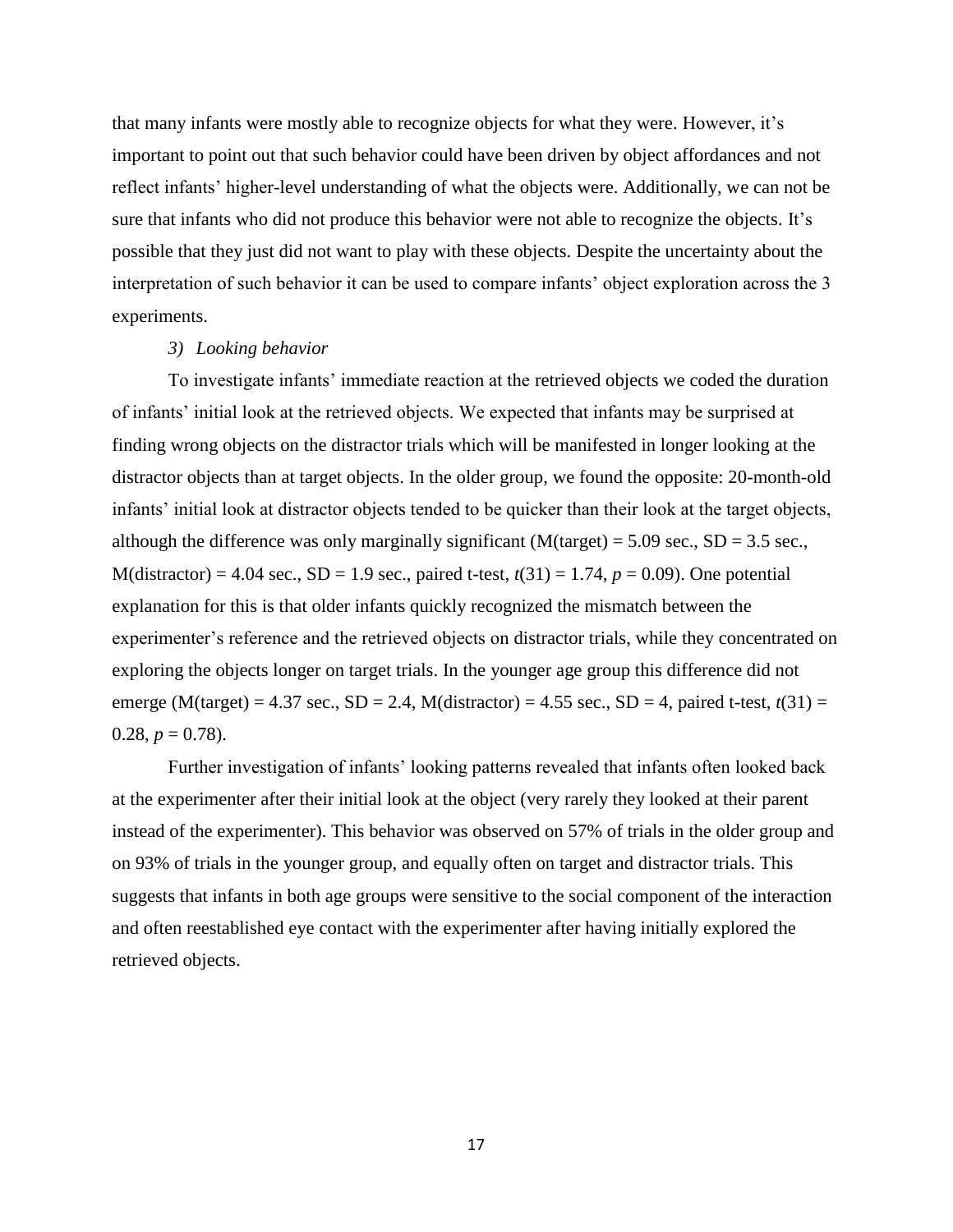|           | Naming<br>object in<br>hands       | Mislabeling on<br>the distractor<br>trials                          | Rehearsing<br>the label<br>while<br>reaching | Object<br>exploration        | Duration<br>of $1st$ look                          | Looking back<br>at the<br>experimenter |
|-----------|------------------------------------|---------------------------------------------------------------------|----------------------------------------------|------------------------------|----------------------------------------------------|----------------------------------------|
| 20 months | 45%,<br>both T<br>and D<br>trials  | 43.8% of the $D$<br>trials where the<br>naming<br>occurred $(7/16)$ | 17%, both<br>on T and D<br>trials            | 37% of T<br>and D trials     | Mean $T =$<br>5.09(3.5)<br>Mean $D =$<br>4.04(1.9) | 57% of T and<br>D trials               |
| 16 months | 12.5%,<br>mostly<br>on T<br>trials | 1.56% only 1<br>instance                                            | $4.7\%$ , both<br>on T and D<br>trials       | 12.5% of $T$<br>and D trials | Mean $T =$<br>4.37(2.4)<br>Mean $D =$<br>4.55(4.0) | 93% of T and<br>D trials               |

*Table 1.* Exploratory analysis of infants' behavior.

To summarize, this experiment demonstrates that infants at 16 and 20 months are able to understand absent reference based on their knowledge of category labels and without relying on their memory of a particular recently seen token of the category and its specific location. Their language comprehension is sufficient for them to recognize familiar but never seen before objects as targets and to reject distractors as objects not belonging to the category mentioned by the researcher. In addition, at both ages they showed some understanding of the social aspect of communication. First, infants frequently looked back at the experimenter after having found an object to check on her reaction. Second, they were able to make an inference that there must be a different object inside the box if they did not find the object the experimenter was referring to on distractor trials.

In the next two experiments we investigate infants' ability to reject distractor objects that are similar to the target objects categorically (Experiment 2) and visually (Experiment 3). Arias-Trejo and Plunkett (2010) suggest that perceptual similarity and category membership of distractor objects interfere with referent identification both in toddlers and adults. In their study, target identification was slower and less accurate when the distractor was similar perceptually or categorically, or both, compared to when it was unrelated and visually dissimilar. Additionally, research on adults' factual error detection shows that people are more prone to accept incorrect statements if the incorrect entity is conceptually related to the correct entity (e.g., Moses instead of Noah as a person who build the arc, Erickson & Mattson, 1981). In the next 2 experiments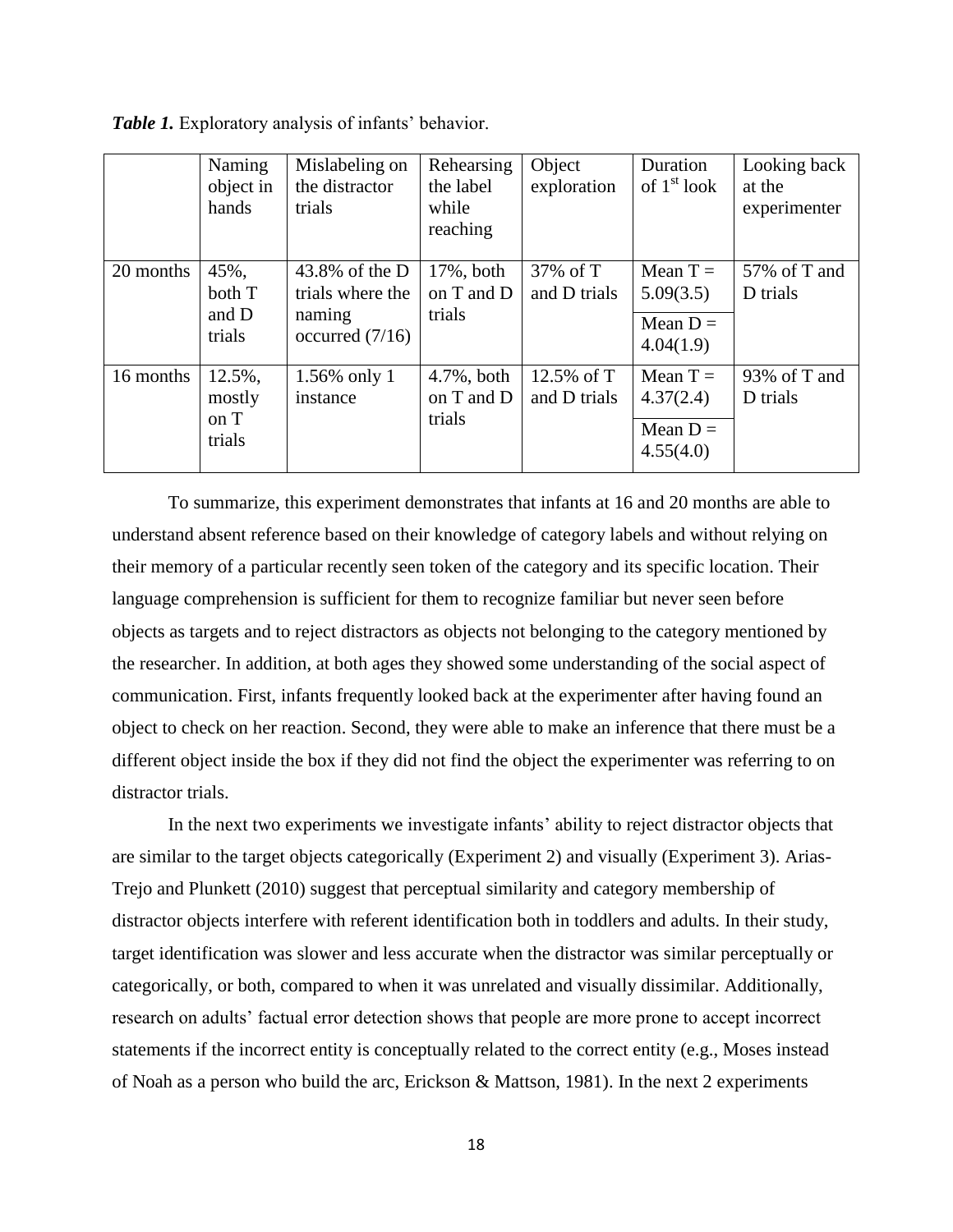infants are tested with distractor objects drawn from the same global category, but visually dissimilar (Experiment 2), and with perceptually similar distractors, but not related to targets categorically (Experiment 3).

# Experiment 2

# Method

## *Participants*

Seventeen 20-month-old infants (range 19 months 8 days – 21 months 9 days; mean 20 months 4 days, 13 girls) and 16 16-month-old infants (mean = 15 months 25 days, range 15 months 24 days – 16 months 14 days; 10 girls) participated. Participants were recruited as in Experiment 1.

#### *Materials and design*

Six objects from the Experiment 1 set were used and two new objects were added: an infants' sock and infants' pants to make 4 pairs of categorically related, but visually dissimilar items: apple-banana, bottle-cup, shoe-sock and diaper-pants (see pictures in Appendix B). The paired objects were from the same global category, but looked distinct from each other. For example, banana and apple are both fruit, but banana is long and yellow, while apple is round and red.

Two pairs were selected for each child to be tested with based on which words their parents reported as known. For 16-month-olds occasionally the list of words reported as "known best" by the parents did not include all words from our "matched distractor" set. On such cases preference was given to infants' knowledge of target labels in constructing distractor-target pairs. For example, if a parent checked the word "banana" in the list, but not the word "apple" the child would be asked to find the banana, and the apple served as a distractor. Procedure, design and coding were the same as in Experiment 1.

# Results and discussion

#### *1. Reaching back for another object*

The purpose of this experiment was to investigate if infants can reject distractor objects that are categorically related, but perceptually dissimilar. Infants' performance in this task depends on their recognition that distractor objects are categorically related. If infants recognize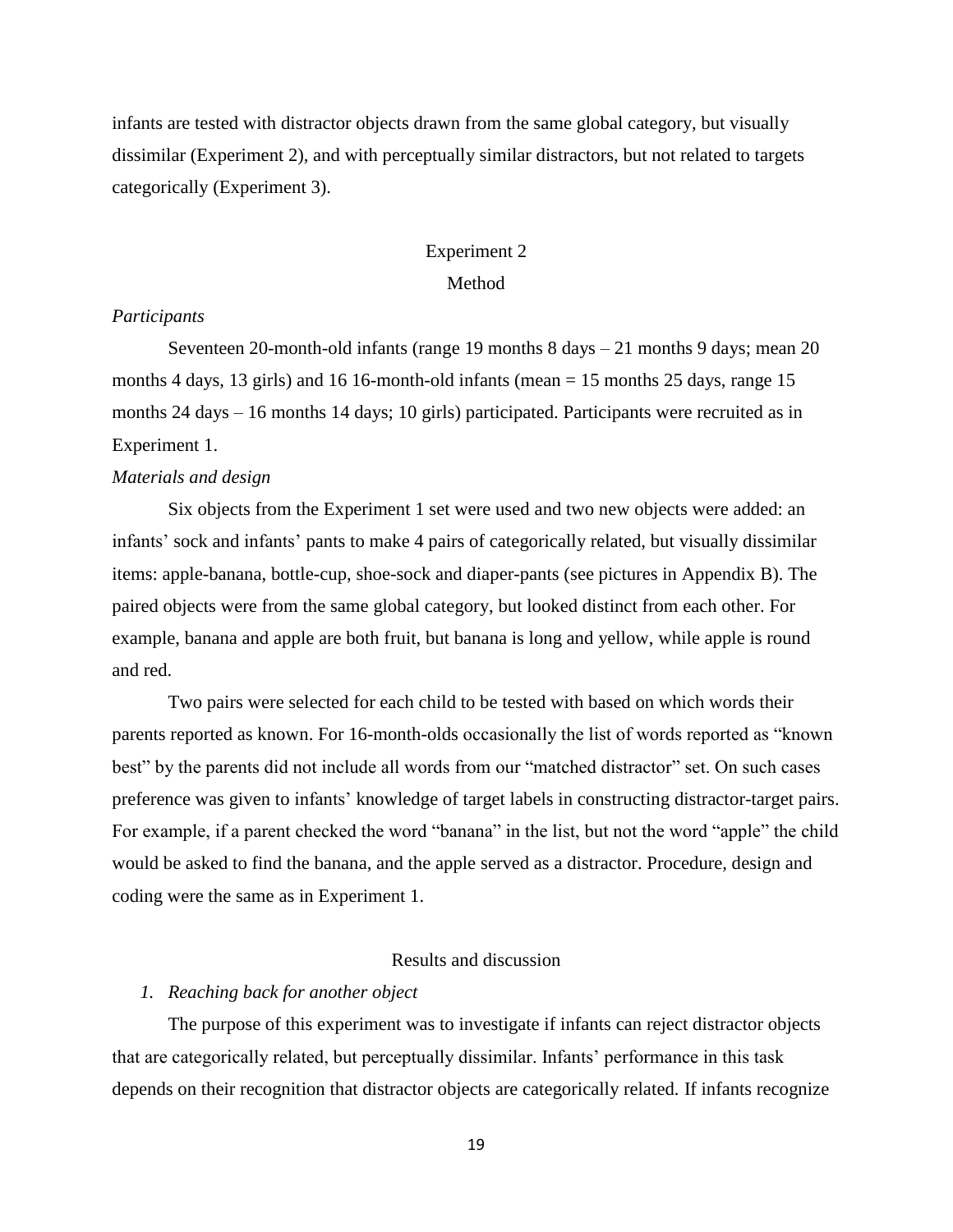the similarity between the retrieved distractor objects and the objects they were told were in the box it should be more difficult for infants to reject such distractors. Thus we should see lower rates of reaching back in this experiment.

The analysis of infants' rates of reaching back to find another object in this experiment confirmed the prediction, but only for the younger group of infants (see Figure 2). A GEE model (probit link) was run following the same strategy as in Experiment 1. Older, 20-month-old infants searched back on 67.7% of distractor trials  $(b_0 = 0.458, \chi^2(1) = 3.97, p < 0.01, 96\% \text{ CI}$ [0.007; 0.9]). They were significantly (50.1%) less likely to search on target trials ( $b<sub>1</sub> = -1.39$ ,  $\chi^2(1) = 20.54$ ,  $p < 0.0001$ , 95% CI [-1.99; -0.787]). Younger, 16-month-old infants, were significantly (36.5%) less likely to reach back on distractor trials than 20-month-olds ( $b_2$  = -0.95,  $\chi^2(1) = 7.91, p < 0.01, 95\% \text{ CI}$  [-1.6; -0.29]). Finally, there was a significant age by trial interaction ( $b_3 = -0.95$ ,  $\chi^2(1) = 7.91$ ,  $p < 0.01$ , 95% CI [0.33; 2.07]) meaning that the difference in rates of reaching back on distractor and target trials was larger for 20-month-olds than for 16 months-olds. Indeed, 16-month-old infants reached back on 31.2% of distractor trials ( $b_0$  = -0.49,  $\chi^2(1) = 3.96, p > 0.05, 95\% \text{ CI}$  [-0.97; -0.007]). They were not much less likely to reach back on target trials ( $b_1 = -0.19$ ,  $\chi^2(1) = 0.34$ ,  $p = 0.56$ , 95% CI [-0.82; 0.44]). There were no sex or order effects.



*Figure 2.* Proportion of trials infants reached back into the box to find another object.

To ensure that 20-month-old infants' behavior was not influenced by the experimenter we asked a coder naïve to trial type to watch muted tapes (88% of the trials) and guess trial type based on the experimenter's behavior. The coder could correctly guess 53% of the trials, which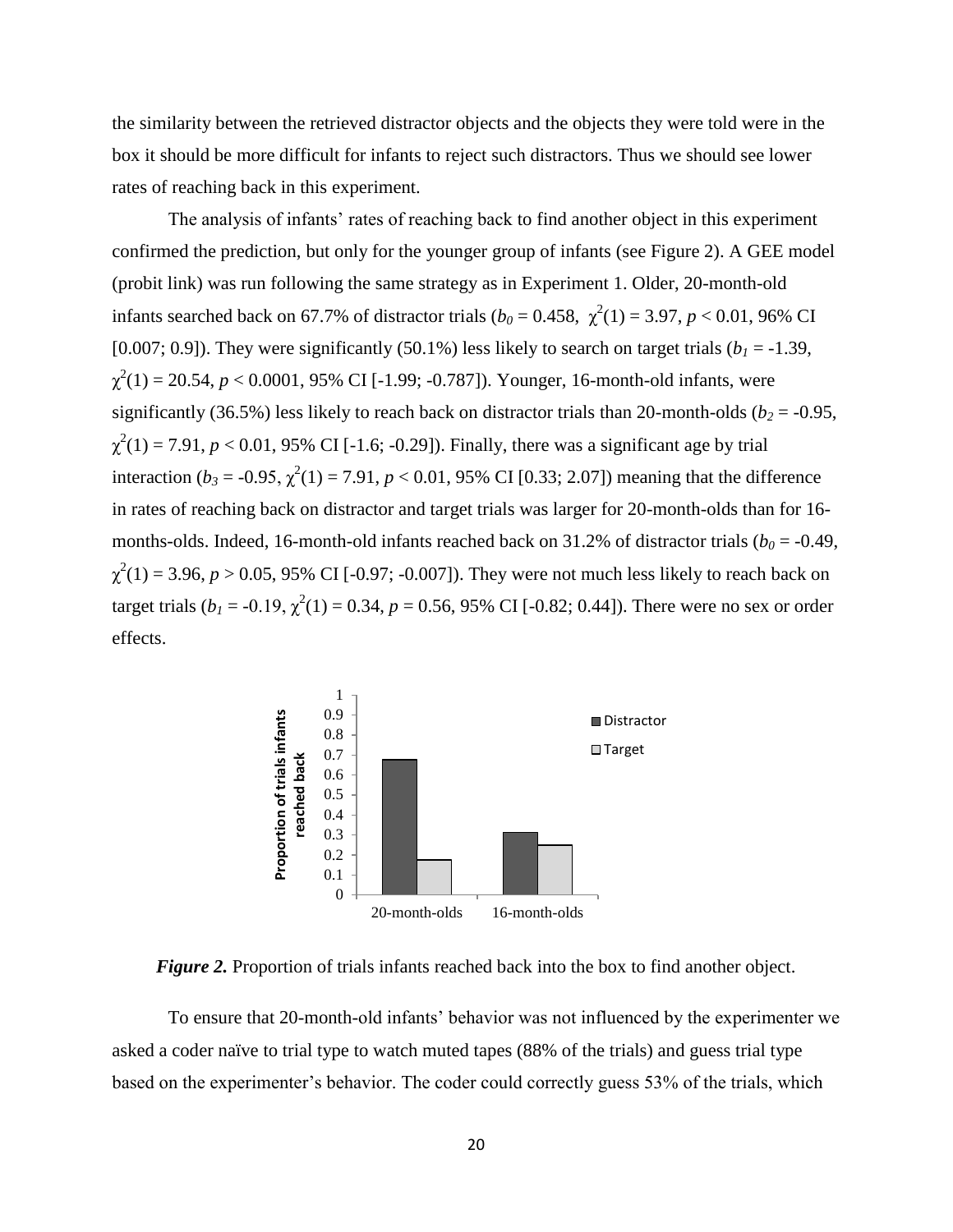is not more than predicted by chance (Binomial test,  $p = 0.7$ ). This suggests that infants' behavior cannot be explained by the experimenter's behavior.

To summarize, these results show that older, 20-month-old infants reached back on distractor trials significantly more often than on target trials, like in Experiment 1. Younger, 16 month-old infants no longer showed this pattern. They reached on distractor trials much less often than 20-month-old infants, and not more often than on target trials. To further investigate older infants' reaction to categorically matched distractors we compared the latency of reaching back on distractor trials in Experiment 1 and Experiment 2 for 20 month olds. We coded the duration of time between the moment infants retrieved an object from the box (it was in full view) and the moment they initiated reaching back (they raised their hand to reach in). This coding was performed only for the distractor trials on which infants reached back. Although the latency of reaching back in Experiment 1 tended to be larger comparing to that in Experiment 2, the difference did not reach significance (M (Exp. 1) = 9.53 sec.,  $SD = 5.72$ , M (Exp. 2) = 7.81, SD = 3.66, Welch t-test, 2-sided,  $t(27.7) = 1.1$ ,  $p = 0.28$ ).

#### *2. Exploratory analysis of infants' behavior*

Like in Experiment 1, we coded infants' reaction to the retrieved objects (83% of the trials for 20-month-olds and 100% of the trials for 16-month-olds). Below we report infants' production of object labels, object exploration patterns, and looking behavior. See summary in Table 2.

### *1) Verbal behavior (object label production)*

Coding infants' verbal behavior revealed that in the older group infants named the objects in hands on 28.6% of the coded trials, both on distractor and target trials. Like in Experiment 1, naming was less frequent in the younger group – 7.81% of the trials, both target and distractor. As in Experiment 1, infants occasionally rehearsed the label after the experimenter while searching in the box. This occurred only in the older group on 19.7% of the coded trials, both target and distractor. Younger infants in this experiment never repeated the experimenter's reference before seeing an object. In the older group, rehearsing the label after the experimenter sometimes led to infants mislabeling a distractor object after they had retrieved it already. This occurred on 5 out of 8 instances (62.5%) when infants named the objects on distractor trials. For example, one child was repeating after the experimenter: "Find shoe! Shoe!" She said "shoe" after having found a sock, then said "socky" several times, then said "shoe" again and reached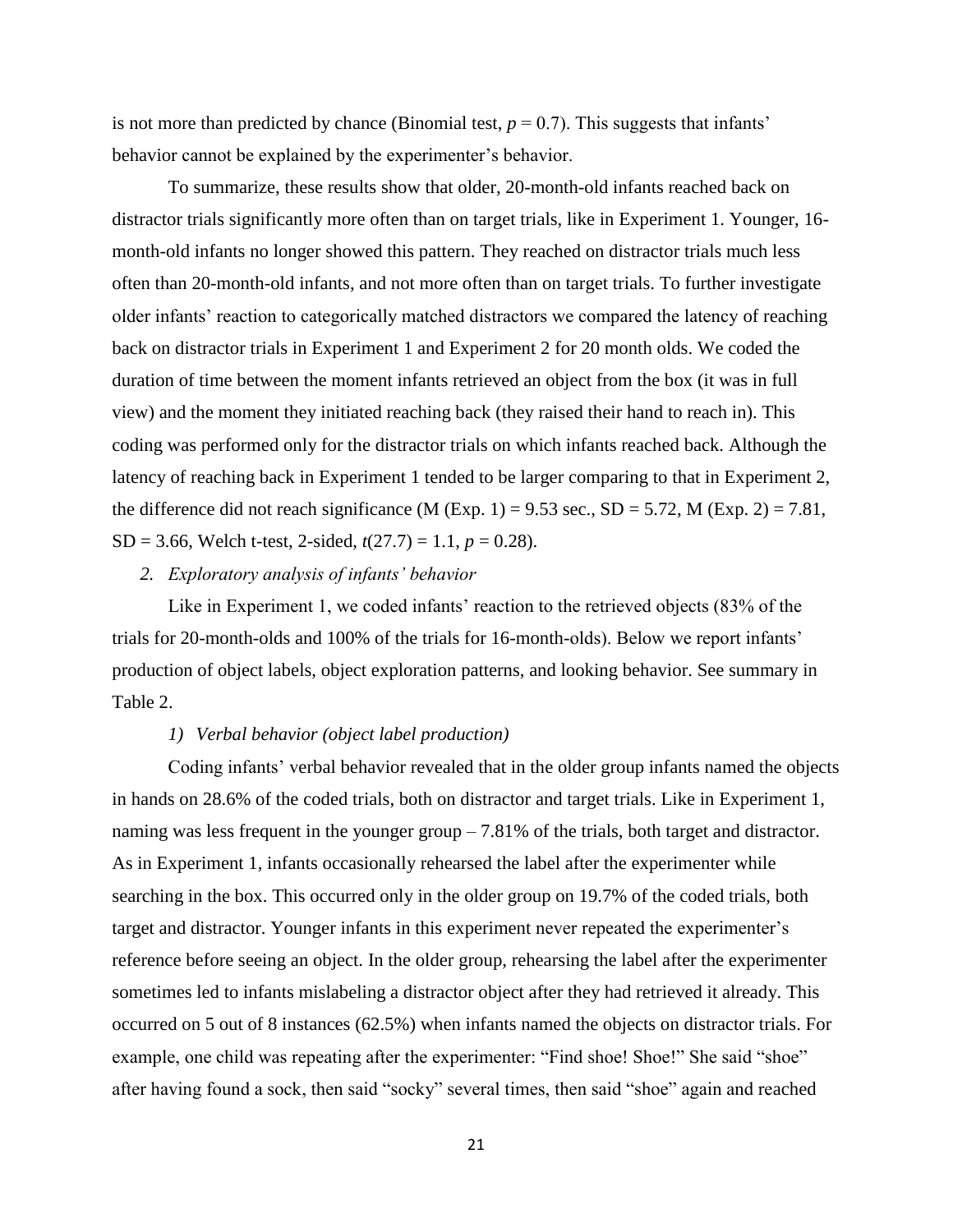back into the box. In the younger group there was only 1 instance of mislabeling, and it occurred on a target trial: the child was told there was an apple inside, he retrieved an apple and said "nana" (banana).

#### *2) Object exploration*

Coding of infants' object exploration patters revealed that infants sometimes performed the following category-specific actions: trying to bite the apple and the banana, trying to drink from the cup and the bottle, trying to put the sock and the shoe on foot. Actions like putting the sock and the shoe in mouth or putting pants or the diaper on head were not considered in this analysis. Category-specific actions occurred on 26.8% of trials in the older group and on 31.2% trials in the younger group. These actions were equally often on target and distractor trials. Interestingly, in the younger groups category-specific actions occurred more often in Experiment 2 than in Experiment 1 (12.5%). This suggests that infants were not less engaged with the objects in this experiment compared to Experiment 1.

#### *3) Looking behavior*

Coding the duration of infants' initial look at the retrieved object on target vs. distractor trials showed that 20-month-old infants spent less time looking at distractor objects than on target objects before looking away (M(distractor) = 3.87 sec.,  $SD = 3.29$ , M(target) = 5.71 sec., SD = 3.1, paired t-test,  $t(27) = 2.35$ ,  $p < 0.05$ ). This provides additional evidence that 20-monthold infants treated distractor objects differently than target objects. The difference between the duration of the initial look at the retrieved distractor vs. target objects did not emerge for 16 month-old infants (M(distractor) = 3.39 sec.,  $SD = 2.68$ , M(target) = 3.58 sec.,  $SD = 2.02$ , paired t-test,  $t(31) = 0.37$ ,  $p = 0.71$ ).

Further analysis of infants' looking behavior revealed that infants in both age groups often looked back at the experimenter to check on her reaction. This occurred on 81.2% of the trials in the younger group and on 41% of the trials in the older group, and both, on target and distractor trials.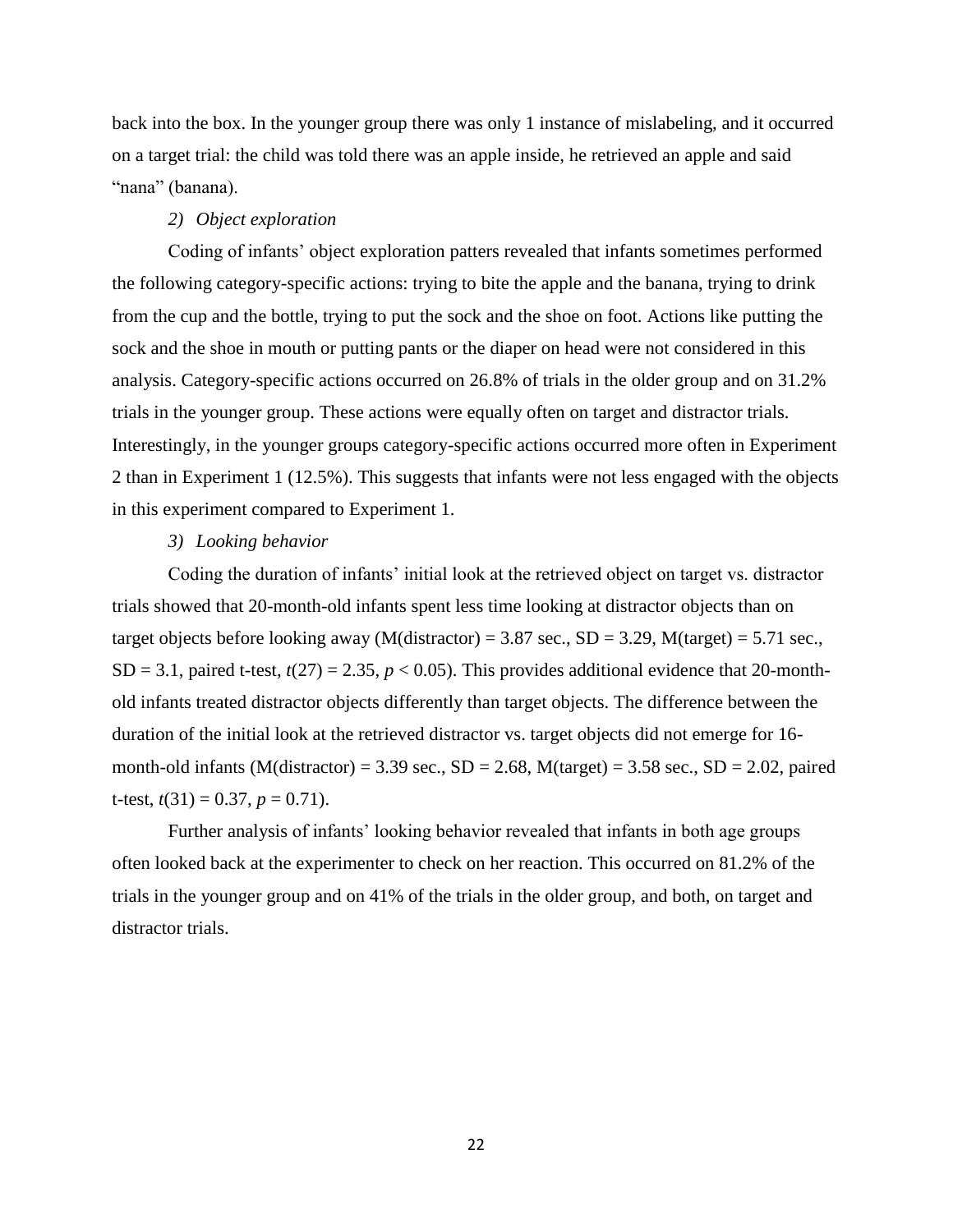|              | Naming<br>object in<br>hands     | Mislabeling<br>on the<br>distractor<br>trials                                               | Rehearsing<br>the label<br>while<br>reaching | Object<br>exploration      | Duration of<br>$1st$ look                            | Looking<br>back at the<br>experimenter |
|--------------|----------------------------------|---------------------------------------------------------------------------------------------|----------------------------------------------|----------------------------|------------------------------------------------------|----------------------------------------|
| 20<br>months | 28.6%,<br>both T and<br>D trials | $62.5\% \text{ of }$<br>the D trials<br>where the<br>naming<br>occurred (5)<br>out of $8$ ) | 19.7%, both<br>on T and D<br>trials          | 26.8% of T<br>and D trials | Mean $T =$<br>5.71(3.10)<br>Mean $D =$<br>3.87(3.29) | 41% of $T$<br>and D trials             |
| 16<br>months | 7.81%,<br>mostly on<br>T trials  | $1.6\%$ (only<br>1 instance)                                                                | $4.7\%$ , both<br>on T and D<br>trials       | 31.2% of T<br>and D trials | Mean $T =$<br>3.58(2.02)<br>Mean $D =$<br>3.39(2.68) | 81.2% of T<br>and D trials             |

*Table 2.* Exploratory analysis of infants' behavior.

As shown above, younger infants in this experiment did not reach back on distractor trials more than on target trials. This suggests that they detected the similarity of the distractor objects to the category of objects denoted by the experimenter's reference, and this made it difficult for them to reject the distractors and attempt to find another object inside. Older infants in this experiment showed the same pattern of responses as in Experiment 1: they reached back for another object more often on distractor trials than on target trials. We assume that older infants are more advanced than younger infants in their category knowledge and word comprehension. In other words, they should be better able to understand that socks and shoes are related, as well as apples and bananas, and at the same time they should be more likely to understand that the word "shoe" does not refer to a sock, and the word "banana" should not be used to refer to apples. Therefore, it's unlikely that 20-month-old infants reached back on distractor trials more than on target trials in this experiment because they did not detect that the distractors were categorically close to the targets. A more likely explanation is that they detected this, but were still able to reject categorically related objects as incorrect ones.

A potential alternative explanation for the finding that infants in the younger group did not reach back on distractor trials as often as in Experiment 1 is that they might not have been tested with labels they knew as well as those in Experiment 1. The comparison of the words used to refer to absent objects in Experiments 1 and 2 with the 16-month-old group showed that the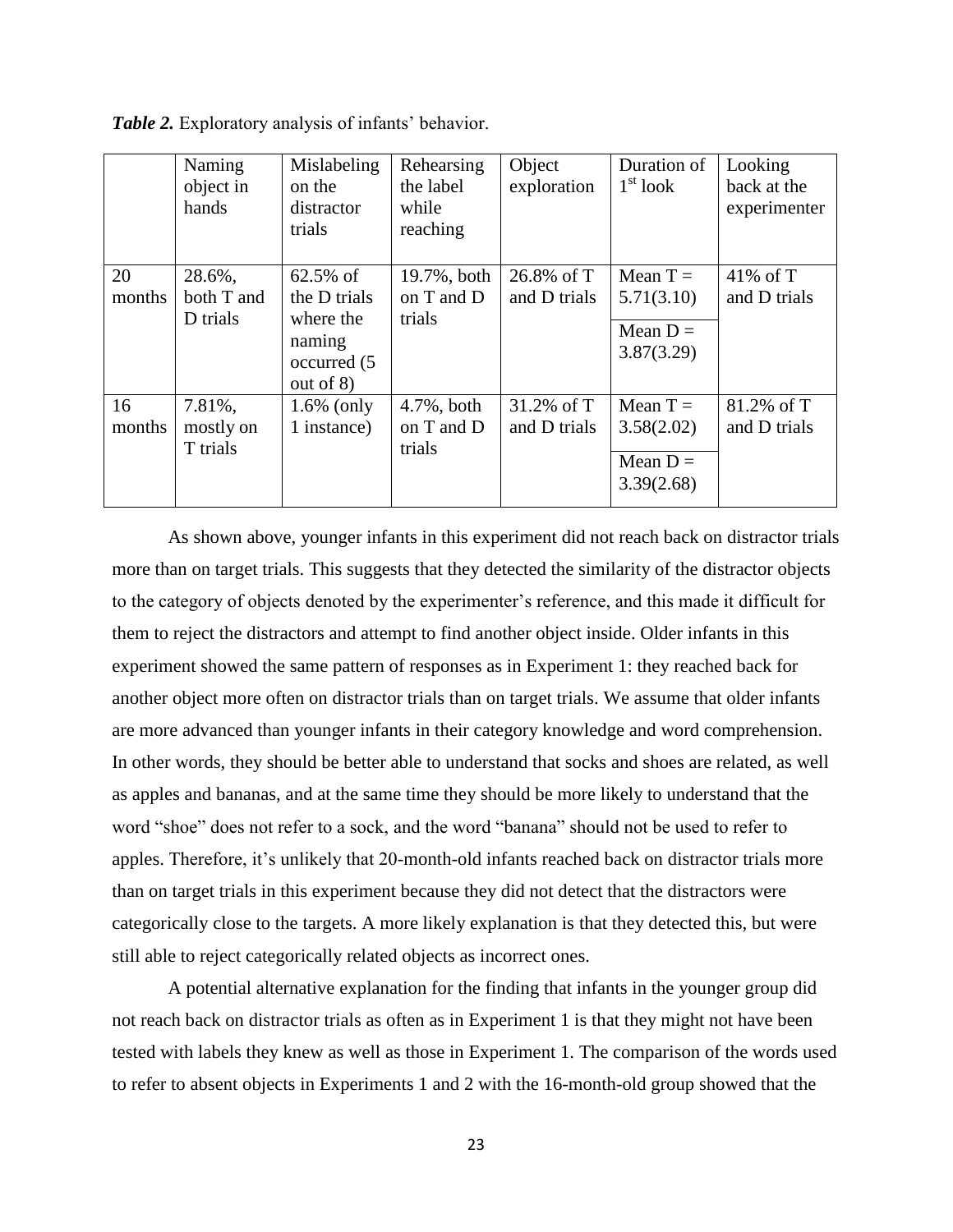most frequent words in the first experiment were banana, shoe and dog, and in the second experiment they were shoe, banana and apple (see Appendix A). The fact that the word sets are highly comparable makes it less likely that infants did not reach back on distractor trials as often as in Experiment 1 due to their insufficient word knowledge. Additionally, if infants in Experiment 2 did not know the words they were tested with we would expect them to reach on target trials more often. This did not happen, and the rates of reaching back on target trials were the same in both Experiments – 25%. Therefore, 16-month-old infants in Experiment 2 did not reach back on distractor trials as often as in Experiment 1 likely because of their difficulty rejecting categorically related objects.

Altogether, Experiment 2 shows that 20-month-old infants' knowledge of category labels is robust enough for them to tell the difference between apples and bananas, shoes and socks, cups and bottles, and diapers and pants. At the same time, 16-month-olds appear to have fuzzy category boundaries as they have more difficulty rejecting related objects.

In the next experiment we investigate 20-month-old infants' ability to reject perceptually similar distractors. For this purpose we tested infants with distractor that matched typical referents of the mentioned categories on both, color and shape.

# Experiment 3

#### Method

#### *Participants*

Sixteen 20-month-old infants participated (range 18 months 26 days – 20 months 25 days; mean 20 months), 8 girls)*.* Participants were recruited as in Experiment 1. *Materials and design*

In previous experiments stimuli were chosen such that both target and distractor objects were familiar to infants and infants knew their labels. Following this strategy, it was possible to find perceptual matches to only 2 objects in the previously used set – the red plastic apple and the banana. The match for the red apple was a red plastic ball (both red and round), and the match for the banana were two tall yellow blocks put together (both long and yellow) (see pictures in Appendix B). Parents were asked if their infants knew the words "apple", "banana", "ball" and "blocks". All but one child knew the first 3 words and not all knew the word "blocks".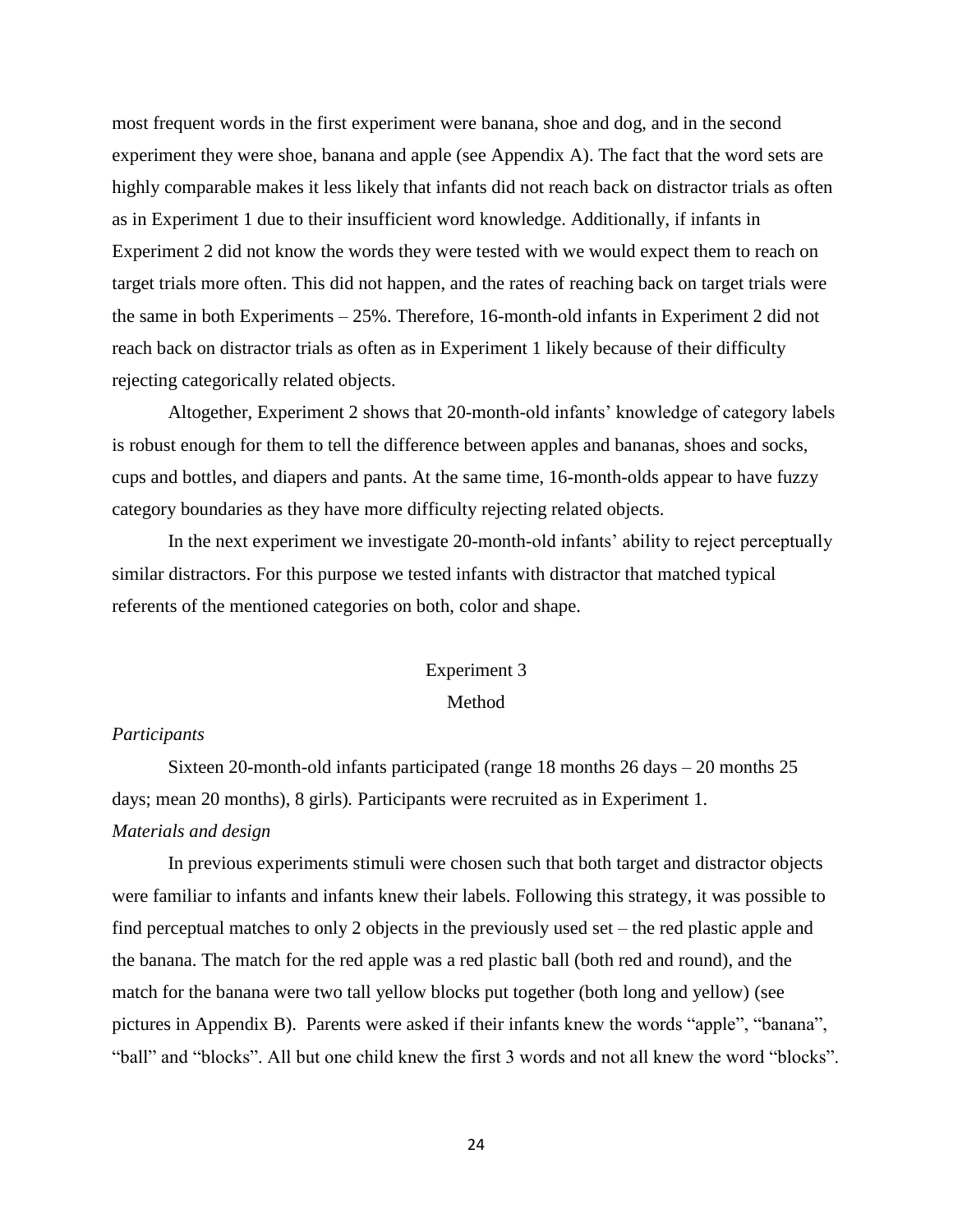Therefore, in the pair "banana – blocks" banana was always the target except for one child who did not know the word "banana", but knew the word "blocks."

Procedure, design and coding were the same as in Experiments 1 and 2.

# Results and discussion

#### *1. Reaching back for another object*

The purpose of this experiment was to test infants' ability to reject perceptually similar distractors. We predicted that if infants know what typical tokens of a target category look like they may have difficulty rejecting distractor objects that match in color and shape. The results supported this prediction (see Figure 3). There were no significant differences in infants' rates of searching back on target and distractor trials. Infants in this experiment reached back on 37.5% of target trials, and on 31.25% of distractor trials (McNemar Change test,  $\chi^2(1) = 0.07$ , p = 0.79). There were no sex or order effects.



*Figure 3.* Proportion of trials infants reached back into the box to find another object.

These results may indicate that infants bring to mind some perceptual features associated with mentioned categories and thus perceptually similar distractors appear very misleading to them. One potential alternative explanation is that these results were observed because of the limits we had to place on the stimuli set and because we could not be sure that infants were tested with the words they knew best. To investigate this idea we analyzed whether infants' rates of searching back on target trials varied by experiment.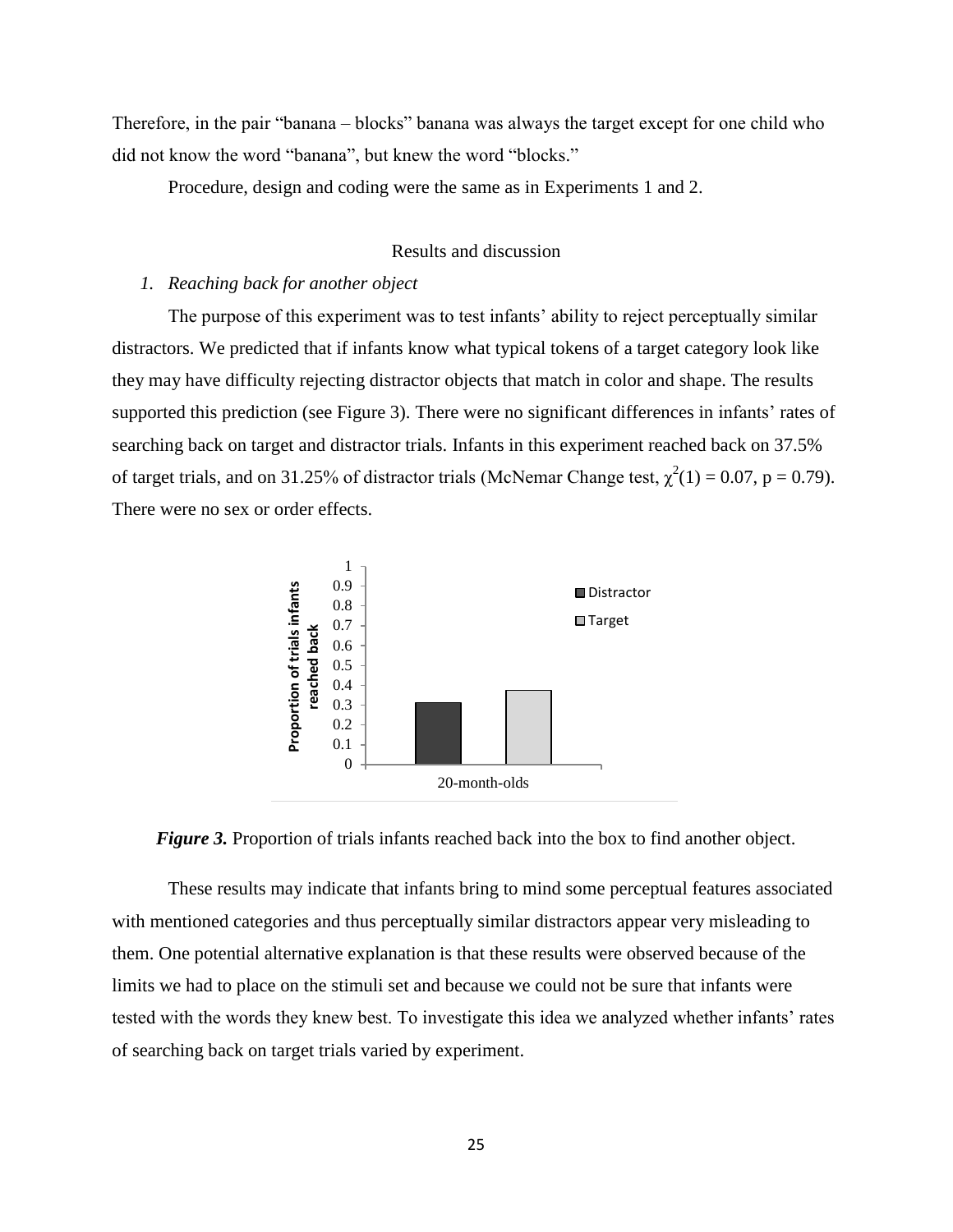If infants reach back on *target* trials in Experiment 3 more than in 2 other experiments that would indicate that they might not be able to recognize typical referents of the mentioned category labels used in this experiment. A GEE analysis revealed that experiment was not a significant predictor of infants' reaching back into the box on target trials ( $\chi^2(2) = 4.72$ ,  $p =$ 0.094). Infants did not reach back on target trials in Experiment 3 more than in Experiment 2 (*b<sup>1</sup>*  $= 0.4$ ,  $\chi^2(1) = 2.53$ ,  $p = 0.61$ ). However, infants' rate of reaching back on target trials in Experiment 3 was marginally higher than in Experiment 1 ( $b_2 = 1.4$ ,  $\chi^2(1) = 3.63$ ,  $p = 0.06$ ). This suggests that word knowledge could have potentially constrained performance in this experiment.

Additionally, we compared the most frequently used words in Experiments 1-3 (see Appendix A) and performed an item analysis in Experiment 3. The 3 words most often announced by the researcher in Experiment 1 with 20-month-olds were spoon, apple and shoe. In Experiment 2 they were shoe, apple and banana. In Experiment 3, the words announced by the researcher were banana, apple and ball. The word apple is used in all 3 experiments. If infants' word knowledge constrains their performance in Experiment 3 we should see that infants performed better on trials where the word "apple" was used as a reference, but not with other words. We found that infants in Experiment 3 reached back on distractor trials while not reaching back on the matched target trails 3 times with the word "banana", 3 times with the word "ball" and 1 time with the word "apple". This may indicate that infants' lack of label comprehension cannot completely explain experiment 3 findings. At the same time, it cannot be completely ruled out because parents were not given the complete questionnaire with 12 words like in experiment which would allow us to know if the words banana, apple and ball were among best known words for each participant. Therefore, although we favor the explanation that perceptual similarity of distractor objects made it difficult for infants to detect a mismatch and attempt to find another object on distractor trials, there is still a potential explanation that these results were obtained because we had to constrain the stimuli set and could not test each child with the best known words.

*2. Exploratory analysis of infants' behavior*

Like in the previous two experiments we coded infants object label production, object exploration patterns and looking behavior (94% of the trials). See summary in Table 3.

*1) Verbal behavior (object label production)*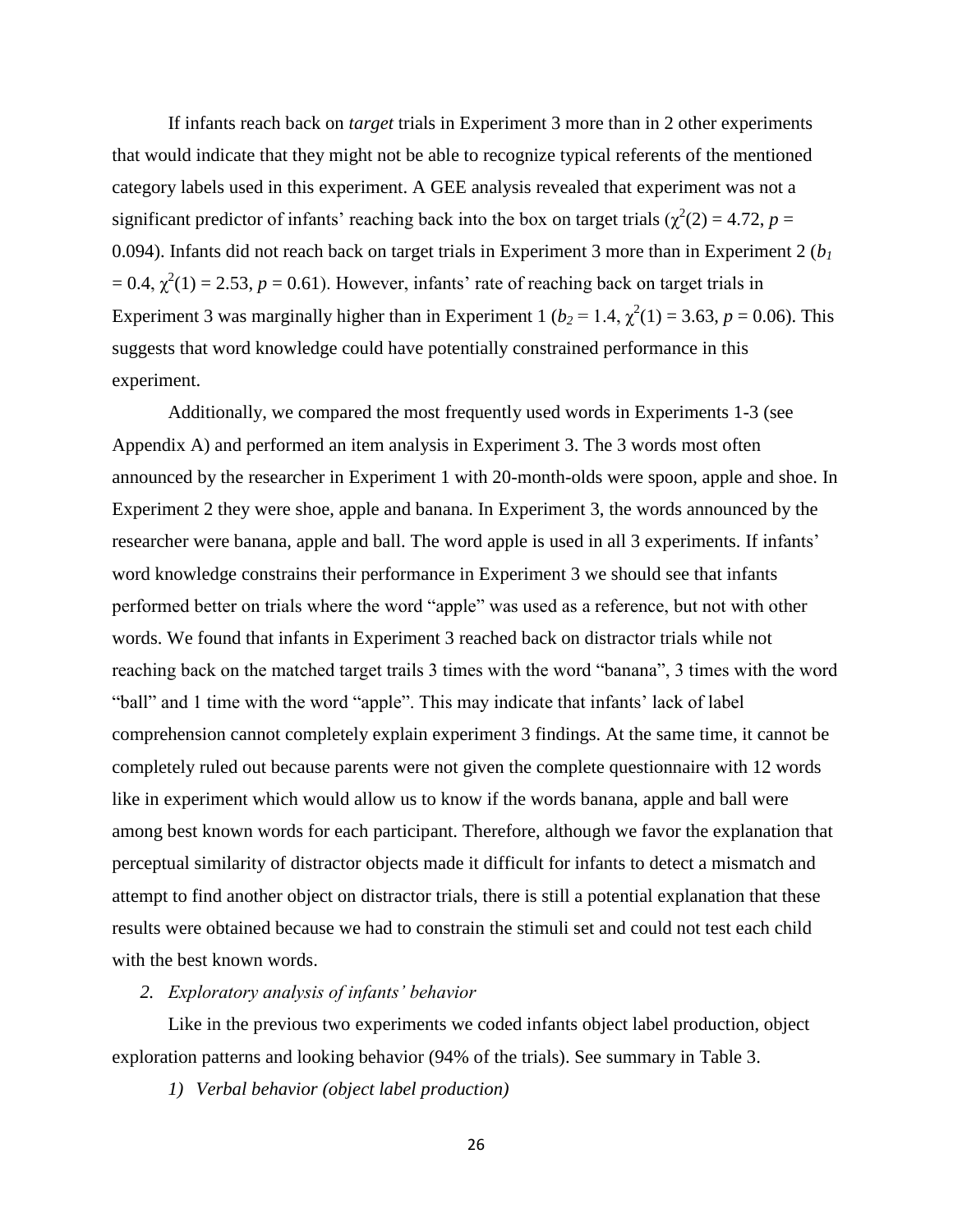As in previous 2 experiments, infants often named the objects while exploring them. This was observed on 31.7% of the trials, both target and distractor trials (compared to 45% in Experiment 1 and 28.6% in Experiment 2). On distractor trials infants sometimes mislabeled the objects, and it did not occur more often than in previous 2 Experiments: 37.5% (3 out of 8 instances) of distractor trials where naming occurred in this Experiment compared to 43.8% in Experiment 1 and to 65.7% in Experiment 2). Rehearsing the label while reaching did not occur very often in this experiment: there were only 3 instances of such behavior. The fact that infants' verbal behavior was very similar to that in Experiments 1 and 2 suggests that, as a group, infants were familiar with the words they were tested with.

#### *2) Object exploration*

Infants in this experiment often performed actions appropriate for the retrieved objects: taking the blocks apart, bouncing the ball against the table, trying to bite the apple and the banana. Such actions occurred on 58.3% of the trials, both, target and distractor trials (compared to 37% in Experiment 1 and to 26.8% in Experiment 2). Interestingly, there were 6 instances when the actions infants performed on the retrieved objects were inappropriate and reflected their confusion about what the object was: trying to bounce the apple on the table and trying to bite the ball or the blocks. Four of such instances occurred on distractor trials and 2 occurred on target trials that came after the distractor trials. Infants' production of category-specific actions suggests that they often, but not always, recognized the object's category membership. Several instances of producing "wrong" actions suggests that perceptual similarity of distractor objects may indeed be misleading and confusing for infants.

#### *3) Looking behavior*

The analysis of the duration of infants' initial look at the retrieved objects revealed no significant differences between target and distractor trials  $(M(target) = 4.14 \text{ sec.}, SD = 2.55,$ M(distractor) = 4.91 sec.,  $SD = 3.64$ , paired t-test,  $t(27) = 94$ ,  $p = 0.35$ ). However, infants in this experiment, like in Experiments 1 and 2, often looked back at the experimenter right after looking at the object. This behavior was observed on 76.7% of the trials and it indicates that infants were sensitive to the social aspect of the interaction. Looking back at the experimenter was observed more often in Experiment 3 than in Experiment 1 (57%) and Experiment 2 (41%) most likely because in Experiments 1 and 2 infants reached back in the box more often than in Experiment 3. They often did it before checking on the experimenter's reaction.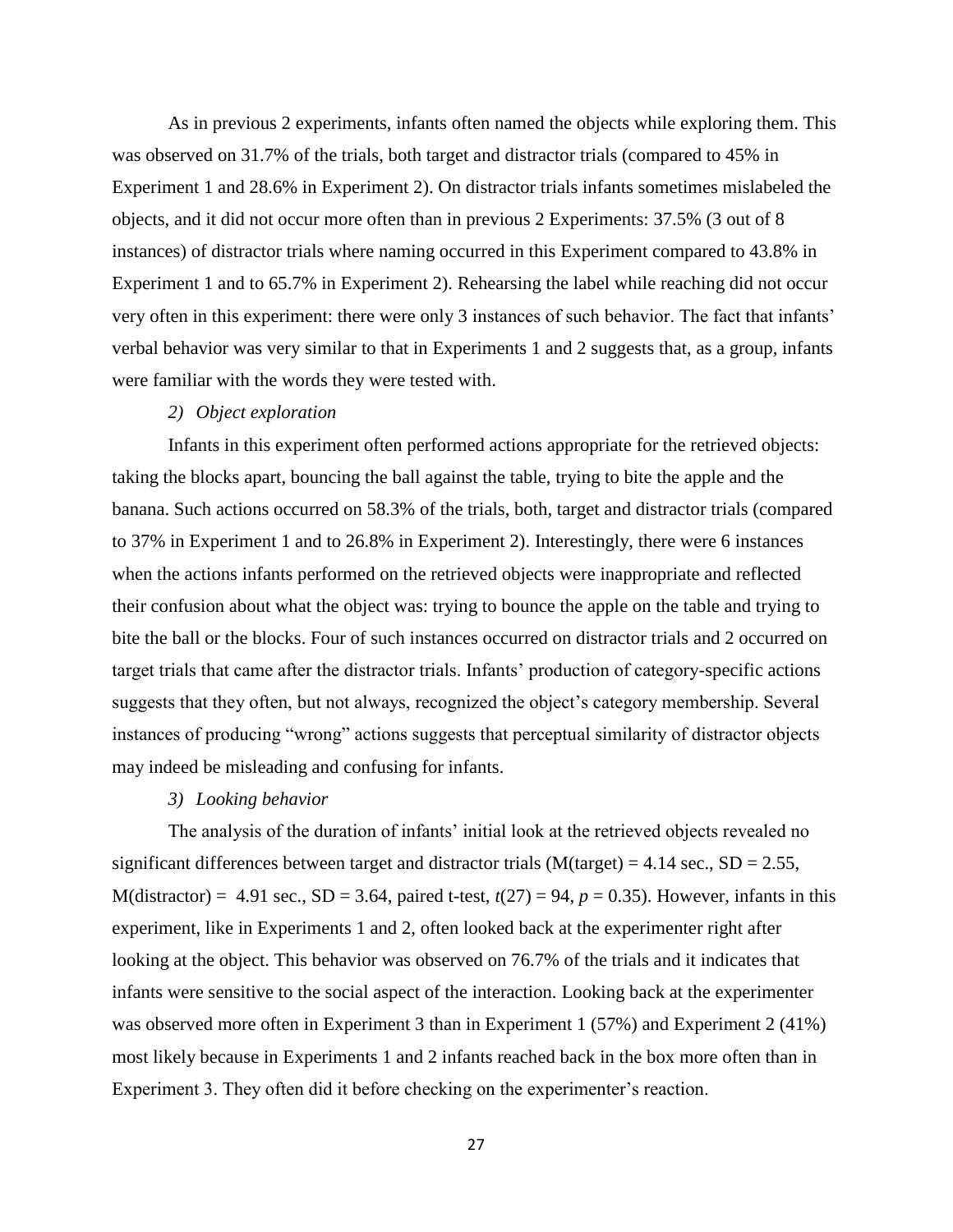|           | Naming<br>object in<br>hands        | Mislabeling<br>on the<br>distractor<br>trials                                         | Rehearsing<br>the label<br>while<br>reaching | Object<br>exploration                                                   | Duration<br>of $1st$ look                            | Looking<br>back at the<br>experimenter |
|-----------|-------------------------------------|---------------------------------------------------------------------------------------|----------------------------------------------|-------------------------------------------------------------------------|------------------------------------------------------|----------------------------------------|
| 20 months | 31.7%,<br>both T<br>and D<br>trials | 37.5% of the<br>D trials where<br>the naming<br>occurred (4<br>out of 8<br>instances) | $4.7\%$ , 2<br>instances<br>on T trials      | 58.3% of T<br>and D<br>trials; $+6$<br>instances<br>of wrong<br>actions | Mean $T =$<br>4.14(2.55)<br>Mean $D =$<br>4.91(3.64) | 76.7% of T<br>and D trials             |

*Table 3.* Exploratory analysis of infants' behavior.

Altogether, the coding of infants' verbal behavior suggests that many of them were tested with the words that were familiar to them, and that infants were often able to recognize categorymembership of the retrieved objects, but sometimes they may have been confused about it because of the object's appearance.

# *Duration of trials in Experiments 1, 2, and 3.*

As shown above, in Experiment 1 in both age groups, and in Experiment 2 in the 20 month-old group infants searched again in the box after having found an object on distractor trials significantly more than on target trials. The analysis of the duration of trials revealed that distractor trials were longer than target trials in Experiment 1 in both age groups and in Experiment 2 in the 20-month-old group (see Table 4 for summary): Experiment 1, 20-montholds, paired t-test, *t*(30) = 2.28, *p* < 0.01; 16-month-olds, paired t-test, *t*(29) = 2.17, *p* < 0.05; Experiment 2, 20-month-olds, paired t-test,  $t(30) = 1.84$ ,  $p = 0.08$ . No significant differences were revealed in Experiment 2 for 16-month-olds (paired t-test,  $t(31) = 0.55$ ,  $p = 0.59$ ), and in Experiment 3 for 20-month-olds (paired t-test,  $t(27) = 0.81$ ,  $p = 0.42$ ).

| Table 4. Duration of target and distractor trials by age group and Experiment |  |  |  |
|-------------------------------------------------------------------------------|--|--|--|
|-------------------------------------------------------------------------------|--|--|--|

|           |            | Experiment 1   | Experiment 2   | Experiment 3 |
|-----------|------------|----------------|----------------|--------------|
|           | Target     | $18.5(6.69)^*$ | $16.1(7.96)^*$ | 18.9(7.12)   |
| 20 months | Distractor | $24.4(9.53)*$  | $18.9(8.85)*$  | 20.2(9.15)   |
|           | Target     | $20.4(8.05)*$  | 18.5(8.55)     |              |
| 16 months | Distractor | $23.2(9.97)^*$ | 19.5(8.38)     |              |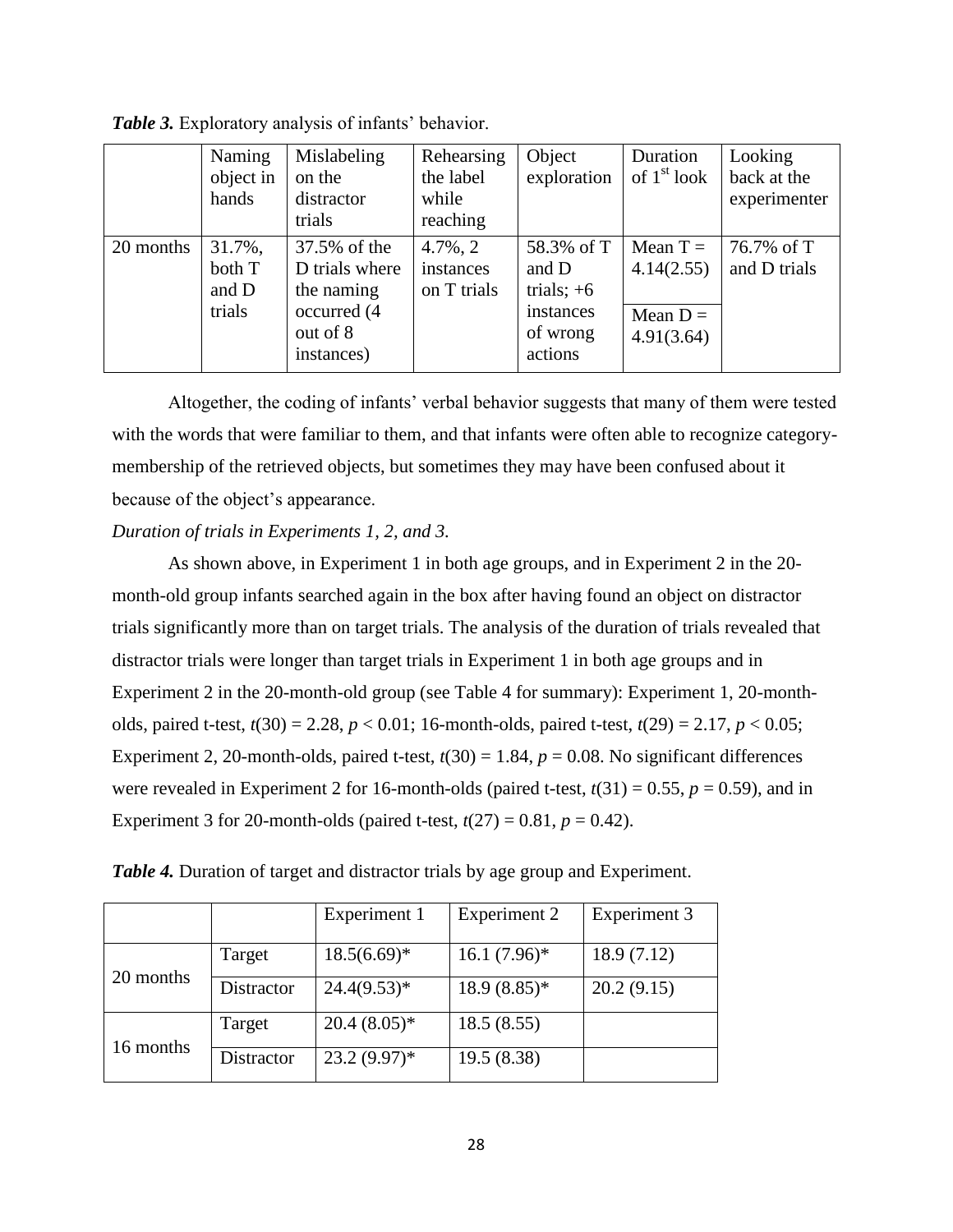To ensure that the difference in the durations of distractor and target trials in Experiments 1 and 2 (20-month-olds) was not because the experimenter waited longer on distractor trials for infants to reach back than on target trials, but because infants were reaching back on distractor trials and this took extra time we conducted the following coding. For the distractor trials on which infants reached back to find another object we measured the duration of time from the onset of the trial to the moment infants started reaching back. We compared this to the duration of the corresponding target trials in the same trial blocks. We found that the duration of target trials was significantly longer than the latency of reaching back on the distractor trials: Experiment 1, 20-month-olds,  $M(target) = 18.5$  sec.,  $SD = 6.69$ ,  $M(reaching back) = 12.7$  sec., SD = 6.29, paired t-test,  $t(16) = 2.59$ ,  $p < 0.05$ ; 16-month-olds, M(target) = 20.4 sec., SD = 8.05, M(reaching back) = 14.1, SD = 7.41, paired t-test, *t*(15) = 2.26, *p* < 0.05; Experiment 2, 20 month-olds,  $M(target) = 16.1$  sec.,  $SD = 7.96$ ,  $M(reaching back) = 9.25$  sec.,  $SD = 4.13$ , paired ttest,  $t(21) = 3.39$ ,  $p < 0.01$ ). This demonstrates that infants had enough time on target trials to initiate reaching back.

To summarize, distractor trails lasted longer than target trials not because the experimenter terminated the target trials before infants could reach back, but rather because infants were reaching back for another object on distractor trials more often than on target trials, and this took extra time.

#### General Discussion

The purpose of the current research was to investigate infants' use of category labels in understanding references to absent objects. Sixteen- and 20-month-old infants first heard a reference to an object hidden in the box, and then they were allowed to reach in and retrieve it. On target trials they retrieved an object that matched the experimenter's reference, and on distractor trials they retrieved a different object – not what was promised by the researcher. Infants' ability to recognize a mismatch on distractor trials and reach back to find another object, while accepting target objects as correct referents, demonstrates their comprehension of words as category labels. In Experiment 1, when distractor objects were both categorically and perceptually unrelated to targets 16- and 20-month-old infants reached back into the box on distractor trials more often than on target trials. In Experiment 2, when distractor objects were from the same superordinate category as the targets, but looked different, 20-month-olds, but not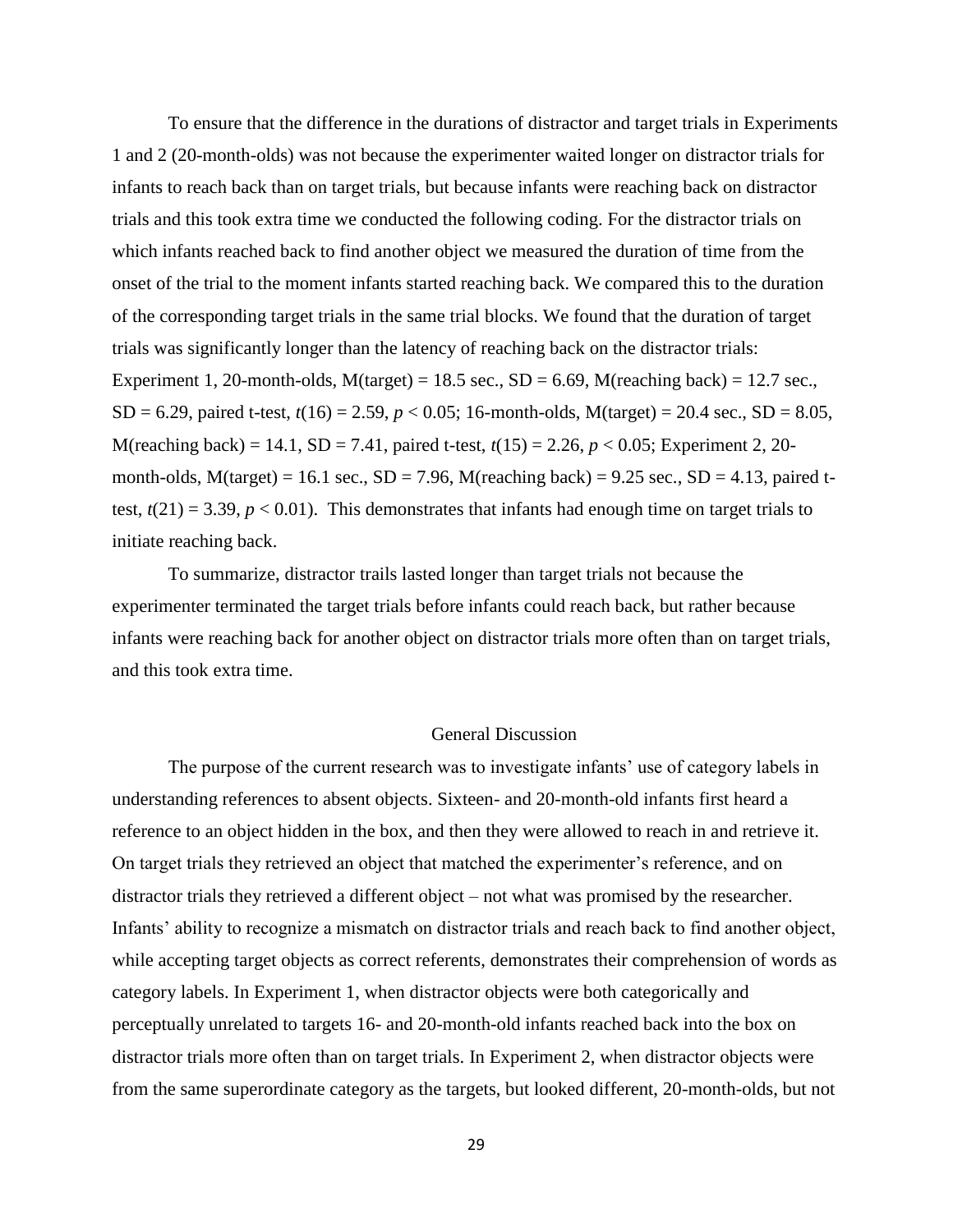16-month-old infants, searched again for another object on distractor trials more than on target trials. In Experiment 3, when the distractor objects were categorically unrelated, but were perceptually similar (matching the targets in shape and color) 20-month-old infants did not show a clear pattern of reaching back on distractor trials more often than on target trials.

The Experiment 1 findings suggest that infants at both ages were able to recognize novel tokens of familiar categories as the correct referents and to reject unrelated distractor objects. Thus, infants' absent reference comprehension does not seem to be solely based on their ability to recall a particular object in its specific location. If it were the case they should not have been able to accept target objects as correct referents. Infants also were not satisfied at finding wrong objects and searched again in the box. Thus, they are able to understand words as referring to particular categories of objects and do not extend them to objects from other unrelated categories. Therefore, we conclude that infants of at least 16 months can rely on words as category labels to interpret absent reference.

The Experiment 2 results are consistent with the possibility that infants may activate a network of categorically related objects in response to experimenter's reference. When the distractor objects were drawn from the same superordinate category as the target objects, but were perceptually dissimilar, 16-month-old infants had difficulty detecting a mismatch between the experimenter's reference and the retrieved object. This can happen only if infants recognize that the retrieved object is close in categorical space to a group of objects that are the right referents of the mentioned word. Older, 20-month-old infants did not have difficulty rejecting categorically related distractors. Most likely this happened because infants at 20 months have more precise word knowledge and more clear category boundaries than infants at 16-months, and thus they were able to understand that bananas are not apples, and socks are not shoes. Yet another possibility is that 20-month-old infants did not recognize that the distractor objects were close categorically to typical referents of the announced words and treated them as unrelated objects, like in Experiment 1. We do not favor this explanation because it presupposes that older infants have less knowledge about categories of objects than younger infants, which is unlikely.

In Experiment 3, 20-month-old infants had difficulty rejecting perceptually similar, but categorically unrelated distractors. This suggests that infants may also retrieve some perceptual information in response to hearing a word. They know what typical referents look like, and this interferes with their ability to recognize that distractor objects similar in shape and color are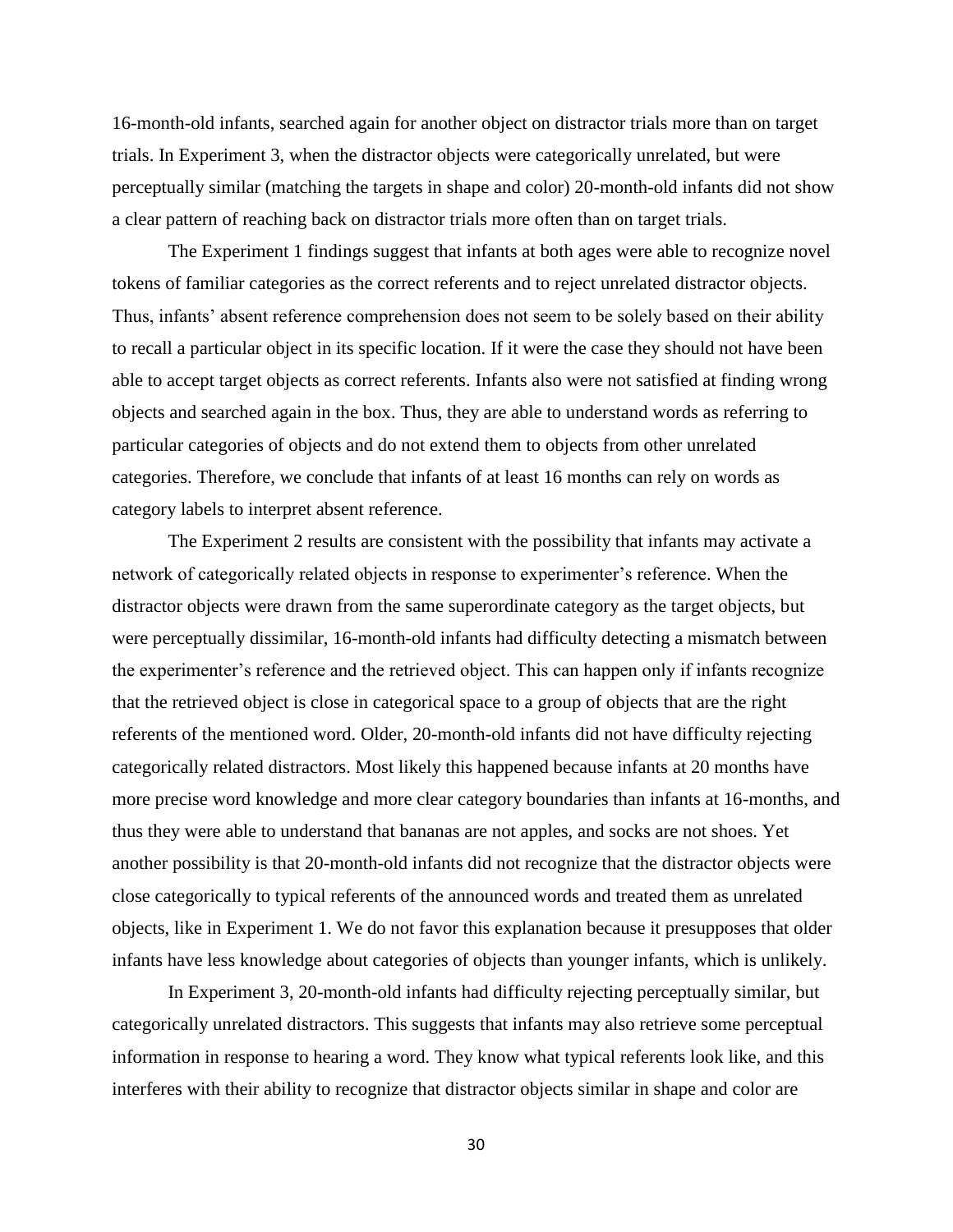incorrect. Such instances of infants' object exploration behavior as bouncing the apple on the table, or trying to bite the blocks provide additional evidence that infants may have been confusing the distractor objects with the correct referents because of their appearance.

The finding that categorically related distractors and perceptually similar distractors are more difficult for infants to reject than unrelated distractors is consistent with previous research on toddler's language comprehension. For example, in Arias-Trejo & Plunkett (2010) 21-24 month-old toddlers' ability to look at the picture of the mentioned object was impaired when the distractor was drawn from the same global category and when it was perceptually similar to the target. The authors conclude that "early representations of meaning are linked not only to their original referent, but also to related concepts sharing ontological status and/or perceptual properties" (Arias-Trejo & Plunkett, 2010, p.78). This conclusion was also reached in priminginterference studies. For example, in Styles & Plunkett (2009) 24-month-old toddlers' target recognition was more robust after hearing a semantically related word (e.g., cat-dog), than after hearing an unrelated word (plate-dog) (see also Arias-Trejo & Plunkett, 2009; Johnson, McQueen & Huettig, 2011; Mani et al., in press). In the current research, these findings were extended to younger ages (16 and 20 months).

One question that remains unanswered and can be address in future research is when perceptual and conceptual activations take place in the process of absent reference comprehension. One possibility is that infants' search in the box is guided by a reference-elicited representation of what the experimenter told them to find. In other words, they bring to mind a representation associated with the mentioned category label before finding an object. Another possibility is that infants bring such representation to mind only after having found an object in the box. It is possible that they initially search in the box without having a clear idea of what is in it. Only after having found an object they call to mind a long-term semantic representation associated with the experimenter's reference, and use it to decide if the object in hand matches this representation or does not. In case it does not they assume that there must be a different object in the box and reach back to find it. Again, infants' secondary search does not require them to represent anything specific.

This second possibility is in accord with previous research on adults' and toddlers' language comprehension. For example, in Huettig & Altmann (2010) adult participants were presented with a word and a picture that contained unrelated distractors and one color associated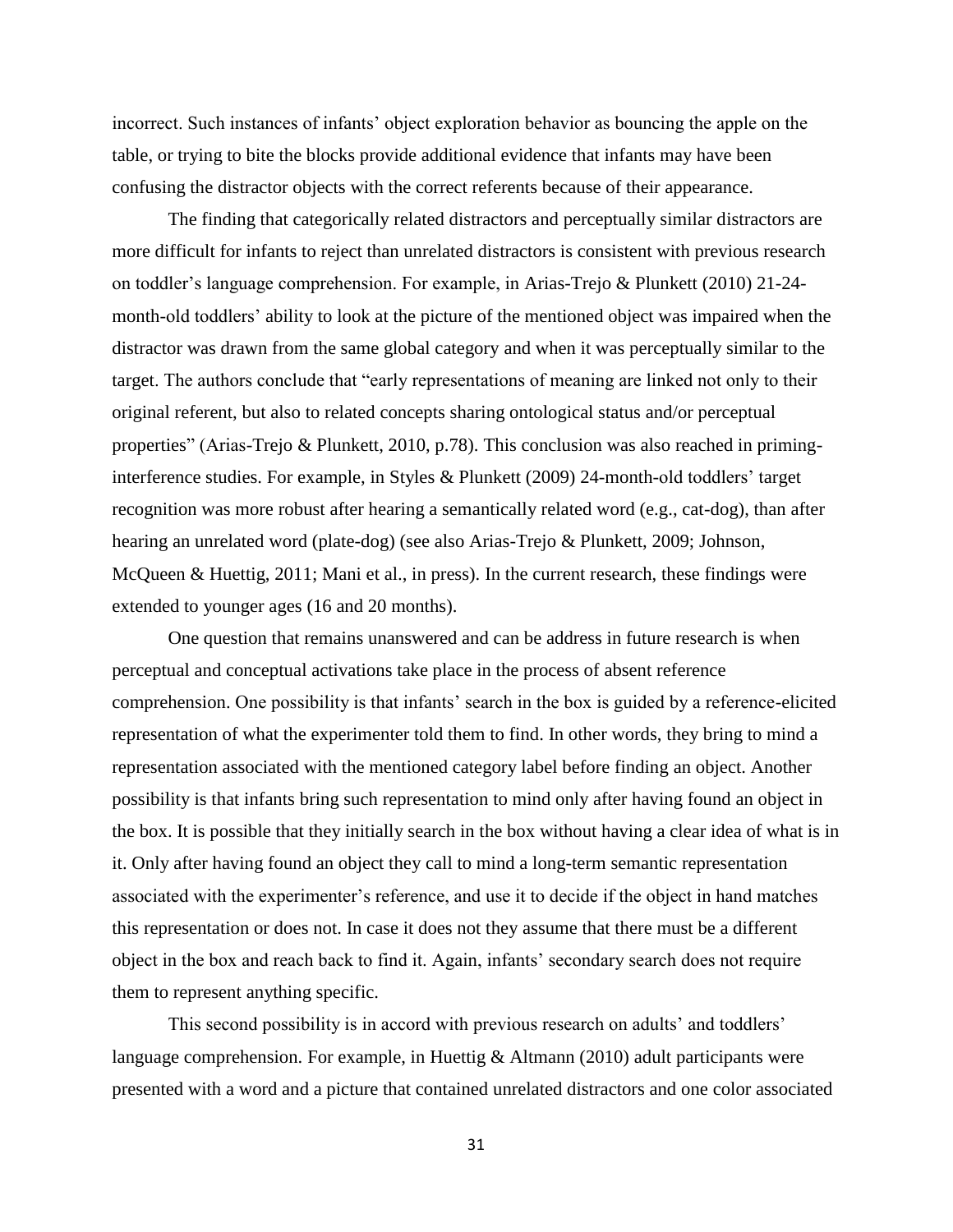distractor (a conceptually unrelated object in the color prototypical to the target concept: e.g., green blouse when hearing the word "frog"). Only when the pictures were presented in color were the participants more likely to fixate at the color associated distractor than at other distractors. When the stimuli were presented in black and white or in line participants were not more likely to fixate on color associated distractors (e.g., spinach as a distractor for the word "frog"). This suggests that visual effects found in the first case (green blouse) were driven by perceived color information (e.g., the perceived surface color of the visual object), not by stored *conceptual* information (e.g., the stored knowledge about the typical color of the target object).

Similar results were found for 3-year-old children in Johnson & Huettig (2011) and for 2 year-old children in Johnson, McQueen & Huettig (2011). Children fixate at color matched distractor (red plane) after hearing a word (strawberry) more than at unrelated distractors (yellow plane). This effect did not hold when the stimuli were presented in line drawings or in black and white. As concluded, color is not an intrinsic property of conceptual representations and is only retrieved at the stage of visual search. Likely, children know the prototypical color of the mentioned concept, but only bring this information to working memory when searching for the target among other objects presented in color.

Exploratory analysis of infants' behavior on experimental trials in the current research revealed several interesting patterns. First, infants often labeled the retrieved objects, 20-montholds more often than 16-months-olds. This occurred on both, distractor and target trials, and in all 3 experiments. This suggests that infants were indeed familiar with the objects used in this study, and that their productive language is more robust at 20 months than at 16. Infants (mostly 20-month-olds) also occasionally rehearsed the labels provided by the experimenter when searching in the box. This cannot be taken as evidence that their search is guided by a specific mental representation because they might have been just repeating the words after the experimenter without representing anything. However, it does demonstrate that they might have a high enough level of phonological memory to hold in mind a previously announced word when processing later retrieved objects.

Rehearsing the words sometimes led infants to mislabel distractor objects. Some of the 20-month-old infants were able to produce correct labels after having detected a mismatch. This further demonstrates infants' productive vocabulary and word knowledge at this age. Additionally, this provides further evidence that their searching for another object on distractor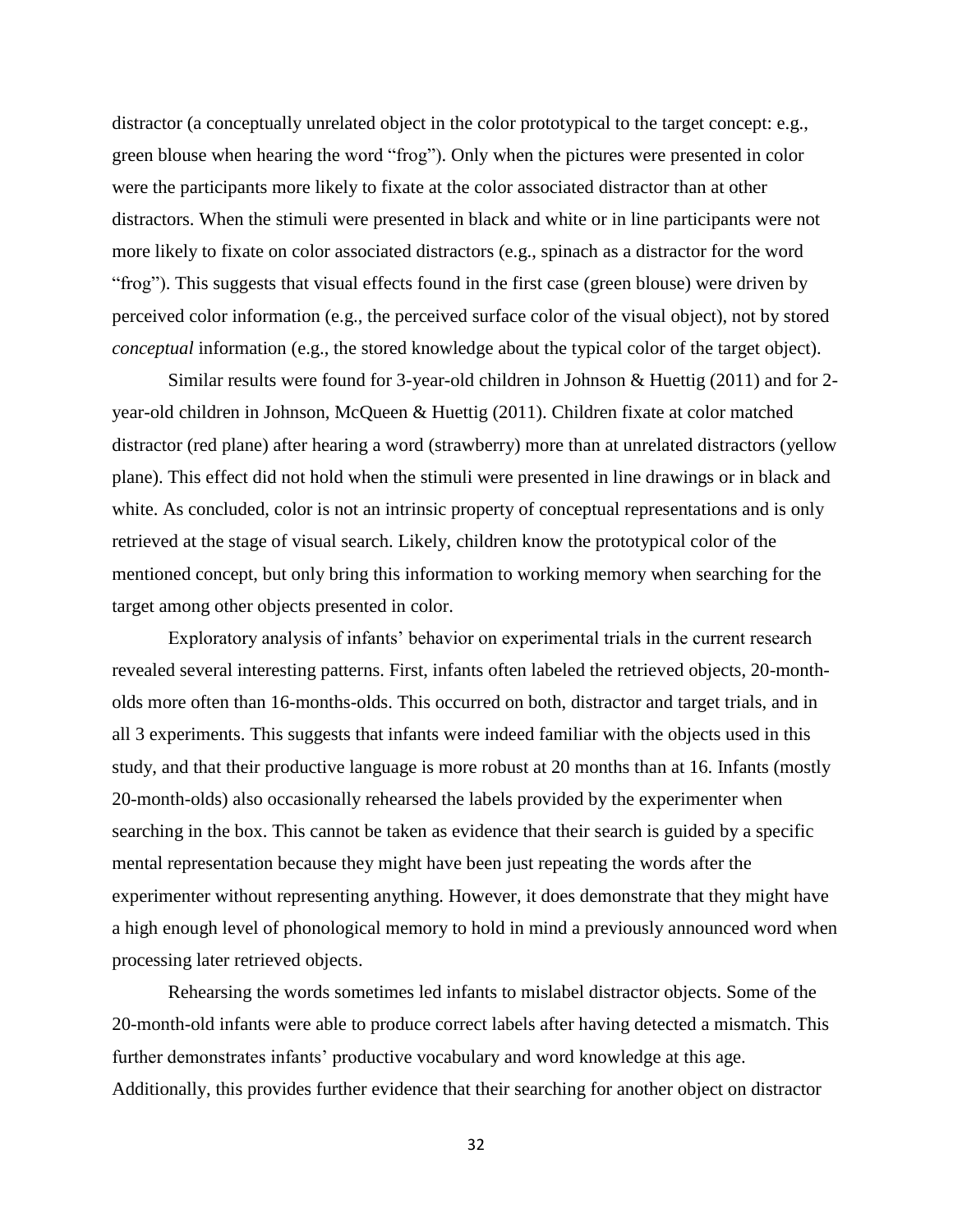trials was driven by detecting a mismatch between the experimenter's reference and the retrieved object.

Infants' detection of a mismatch between objects in hands and the experimenter's reference is also reflected in their looking behavior and mimics. As found in Experiment 1 and 2, 20-month-old infants' first look at distractor objects was quicker than their first look at target objects. On distractor trials they were able to quickly detect a mismatch, and then they either looked back at the experimenter or reached again to find another object. On target trials they concentrated on exploring the objects because there was no mismatch.

The coding of infants' looking behavior also showed that they were sensitive to the social component of the interaction. After having retrieved an object they often looked back at the experimenter to check on her reaction. This happened in both age groups and on both distractor and target trials.

Altogether, these findings suggest that infants as young as 16 months can rely on their understanding of words as category labels when interpreting absent reference, and their understanding is not restricted by remembering a particular recently seen object and its specific location. Infants' language comprehension is social in nature, and they are sensitive to the potential of words to refer to any object from a given category.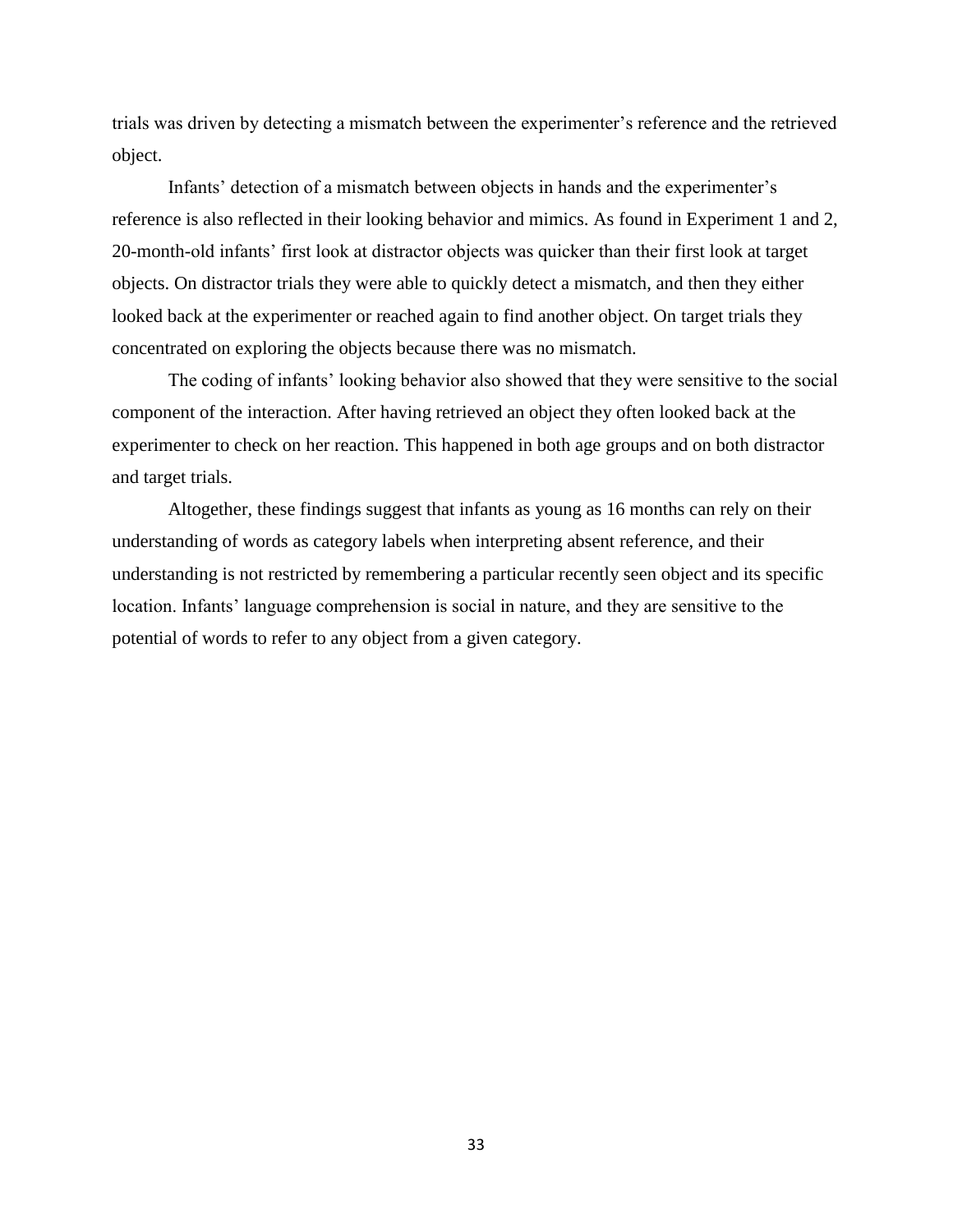#### CHAPTER III

#### INFANTS' USE OF INTONATION TO INTERPRET AMBIGUOUS REFERENCE

#### Introduction

Language provides us with an important means of communicating information to each other. However, verbal messages are not a perfect and a direct way of meeting minds. Linguistic expressions do not perfectly reflect what the speaker has in mind, and in everyday life we deal with a number of ambiguous verbal messages. For example, there can be multiple potential objects that a pronoun can refer to or there can be several objects in view that can be named with the same noun (e.g., several different cups). Despite this ambiguity, people manage to understand each other by relying on different nonverbal information (e.g., linguistic context or their knowledge of the speaker) or (if they are able) by simply asking for clarification.

Previous research has shown that the ability to interpret ambiguous references is available to infants in their second year of life. Infants can rely on various types of information to infer what exactly the speaker refers to. For example, infants as young as 12 months are able to use the direction of the speaker's voice when the speaker is not visible to infer which of the 2 possible referents she is attending to (Rossano, Carpenter & Tomasello, 2012*).* In this study, 12- and 16 month-olds watched the experimenter go behind a barrier. While the experimenter was not visible to them they heard her verbally express excitement about a toy hidden in one of two boxes at either end of the barrier. When infants were allowed to find the toy at both ages they went to the box that the experimenter's voice was directed at.

Infants as young as 15 and 18 months have been shown to use previous shared linguistic context to infer the referent of an ambiguous pronoun "it" (Ganea & Saylor, 2007). In this study, infants saw the experimenter searching for an absent toy (puppy) while saying "I really want to find my puppy!" and "Is my puppy under here?" Then infants were shown two toys – the target (a puppy) and a distractor. When asked "Can you get it for me?" they were able to infer that experimenter meant the puppy based on what she had been previously talking about. This did not happen because the representation of a "puppy" was still active in infants' minds at the time of the request. When a different experimenter provided an ambiguous request infants selected the objects at chance.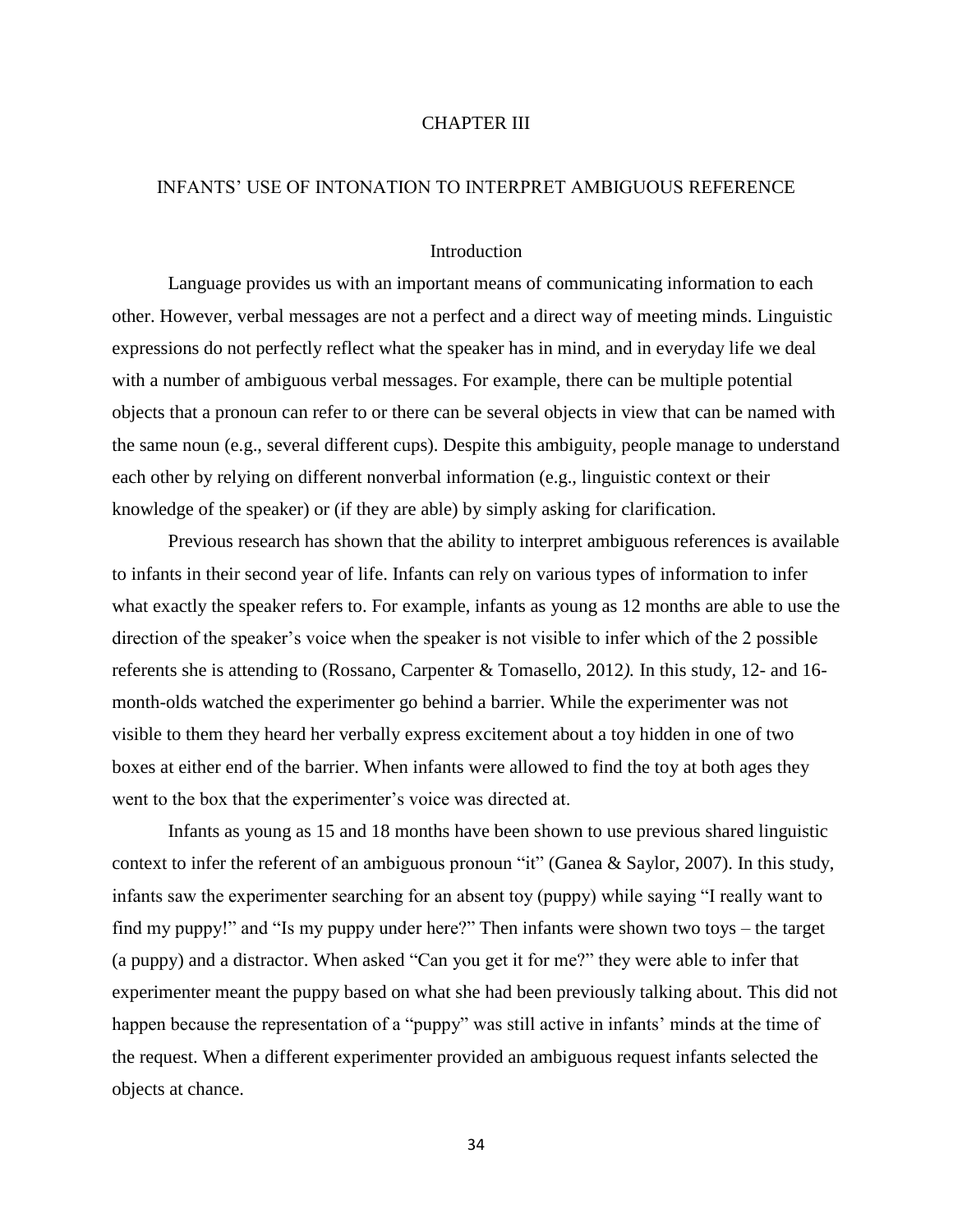Southgate, Chevallier & Csibra (2010) demonstrated that 17-month-old infants can also track the requester's epistemic state and use this to infer the referent of an ambiguous request. In this study, infants saw the experimenter put two novel objects each in its own box. After the experimenter left, an assistant appeared from behind curtains. She switched the objects in boxes in the "false belief" condition and did not switch them in the "true belief" condition. Then the experimenter came back and pointed at one of the boxes and said: "There's a sefo in here. There's a sefo in this box. Shall we play with the sefo?" Infants retrieved the object from the non-referred box when the experimenter had a false belief about the contents of the box she was pointing at. Infants approached the referred box in the true belief condition.

Finally, infants have been shown to keep track of other people's experiences with objects and use that information to interpret ambiguous verbal references (Liebal, Carpenter & Tomasello, 2010; Moll, Carpenter & Tomasello, 2007; Saylor & Ganea, 2007; Tomasello & Haberl, 2003). However, in some studies infants consistently select an object that is new to the experimenter, while in other studies infants infer that the experimenter wants an old, familiar object. For example, in Saylor and Ganea (2007), 14- to 20-month-old infants saw two experimenters play separately with a different ball. The balls were then put in opaque containers matching the colors of the balls. When one of the experimenters came back and asked for her ball using ambiguous request ("Give me the ball!") infants used to pick up the ball that she previously played with. Younger, 12-month-old infants can also select the old object for the experimenter if she uses possessive pronoun "my" instead of the definite article "the" when talking about her ball (Saylor, Ganea & Vazquez, 2011). In another study 18-month-old infants played with two experimenters sequentially using distinct objects (Liebal, Carpenter & Tomasello, 2010). Later they saw pictures of the objects in the company of either experimenter 1 or experimenter 2. They pointed to the pictures of those objects that they used in a shared game with the corresponding experimenter.

In contrast to this, in several other studies infants inferred that the experimenter was asking about a new object (e.g., Tomasello & Haberl, 2003; Moll, Carpenter & Tomasello, 2007). For example, in Tomasello and Haberl (2003) 12- and 18-month-old infants played with two experimenters with two toys. A third toy was introduced to them while one of the experimenters was absent. At test, while all three toys were on the tray, the experimenter who did not see the third toy showed great excitement ("Oh, wow! Look at that! Look at that!") and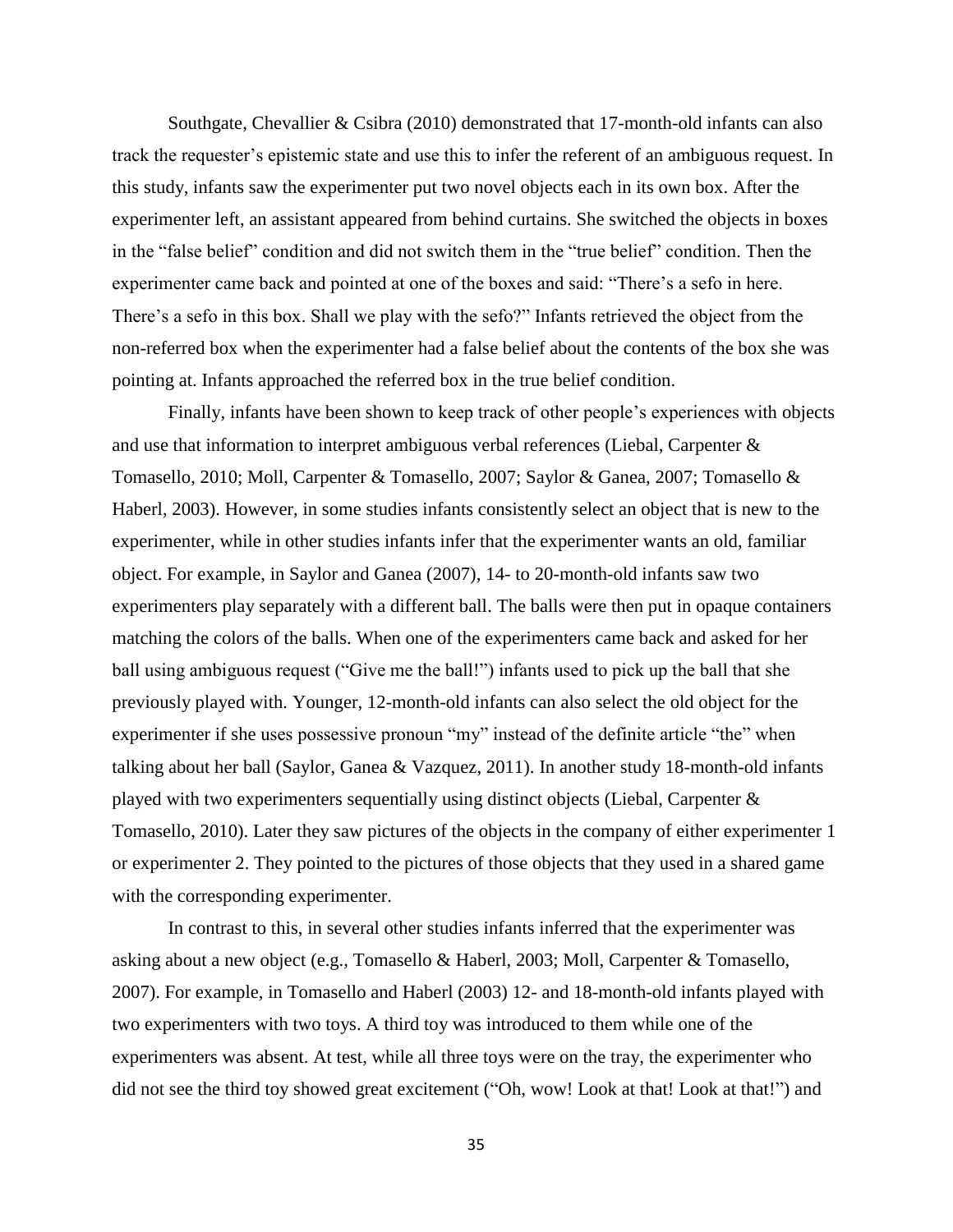asked the infants ambiguously "Give it to me, please!" Infants selected the toy that the experimenter had not seen before assuming she wanted the new object. Moll, Carpenter and Tomasello (2007) extended these findings showing that infants can make such inferences only when all objects are introduced in a joint attention episode and not after observing this from a third party perspective.

The purpose of the current research is to investigate this puzzling discrepancy between the studies demonstrating infants' ability to track peoples' experiences with objects to disambiguate reference. Why did infants select an old object in Saylor & Ganea (2007) and in Liebal, Carpenter & Tomasello (2010), and a new object in Tomasello and Haberl (2003) and Moll, Carpenter and Tomasello (2007)? One possibility is that infants can rely on the intonation of the request to infer whether a person is asking them about an old or a new object. In the current study we test if infants' choice of a new vs. a familiar object depends on the intonation of the experimenter's request (excited vs. neutral).

There is indication that infants are sensitive to the way adults talk to them and understand affective intonation from a very young age. Infants prefer to listen to infant directed speech (Fernald, 1989; Pegg et al., 1992). Five-month-old infants react more positively to affirmative than prohibitive vocalizations with no lexical content, but only do it when vocalization are delivered in infant-directed speech (Fernald, 1993). Brain activity as measured by event-related potentials shows enhanced sensory processing of emotional compared to neutral prosody at 7 months (Grossman, Striano & Friederici, 2005). There is evidence that infants not only recognize emotional valence in speech but also understand its meaning: infants as young as 5 to 7 months of age are able to match happy, sad, angry, neutral affective intonations with corresponding facial expressions (Walker, 1982; Walker-Andrews, 1988). Infants also attend to the visual modality of emotions. For example, they consult their mom's facial expression to decide whether to approach a strange toy (Klinnert, 1984) or whether to cross a visual cliff (Sorce et al., 1985).

Importantly, it has been demonstrated that infants understand excited intonation in a special way. Moll et al. (2006) has shown that infants interpret excitement as specifically directed at something new. In that study, when infants of 14, 18 and 24 months saw the experimenter being excited about an old, familiar object they interpreted this excitement as directed to either a part of that object or to something else in the lab, but not to the object itself. At the same time, excitement directed to a new object was interpreted as about the object as a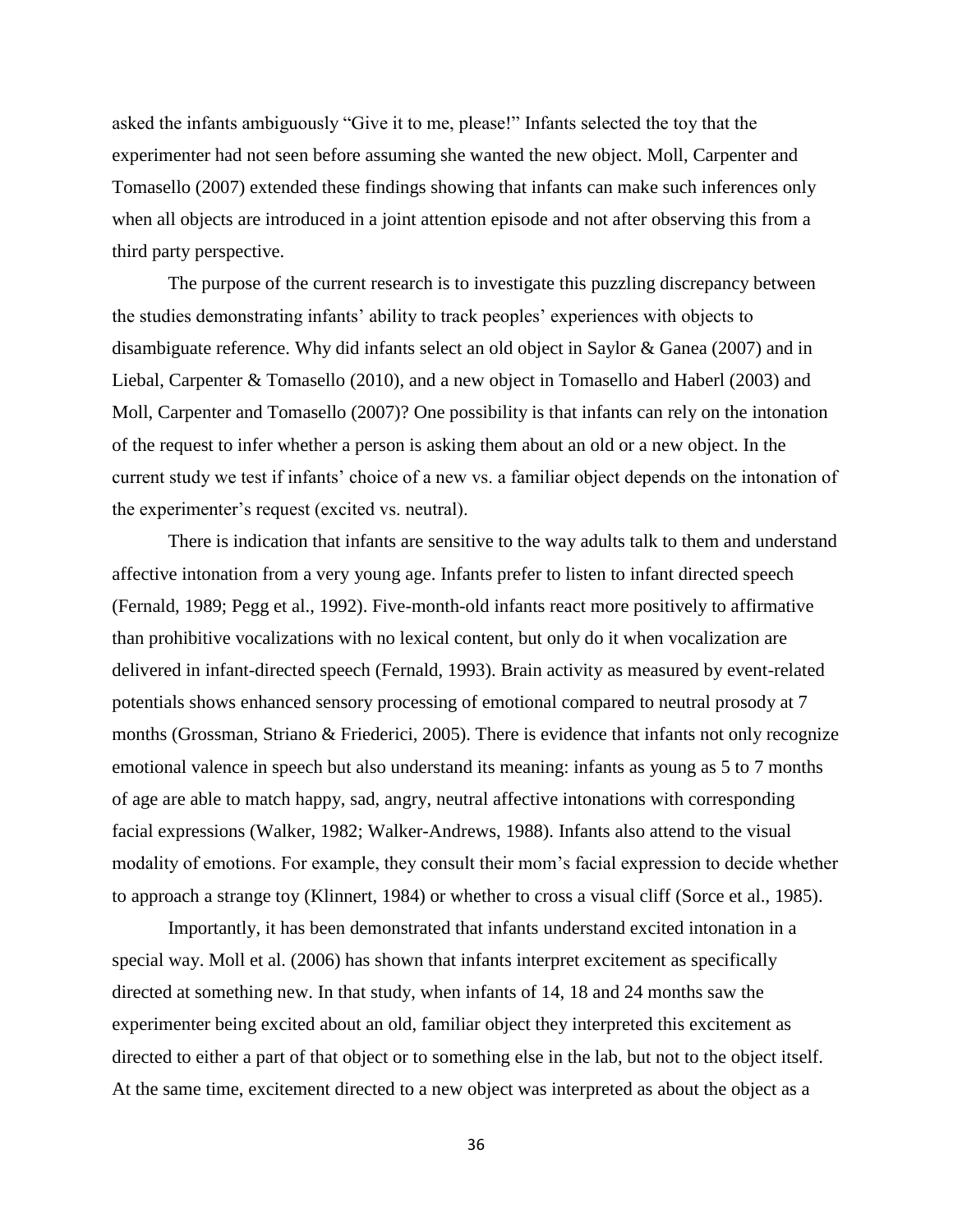whole. According to this, it is possible that infants in Tomasello and Haberl (2003) and Moll, Carpenter and Tomasello (2007) selected the object that was new to the experimenter possibly because the request was delivered in a highly excited manner. In comparison, in Saylor & Ganea (2007) the request was made in an infant friendly, but neutral way, and infants selected the object that was familiar to the experimenter.

In the current study we investigate infants' ability to recognize and use emotional prosody in reference resolution. For this purpose, we adapt the ambiguous reference task used in Saylor and Ganea (2007) so that for one group of infants the request is made in a flat neutral way, and for another group it is made in a highly excited manner. As suggested by previous research, infants are able to keep track of others' experiences with objects and to understand excitement as directed at something new at about 14 months (Moll et al., 2006; Saylor & Ganea, 2007). Therefore, we predicted that infants should be able to pick the new ball in the *excited request* condition and pick the old ball in the *neutral request* condition. We expected 20-monthold infants to do it more robustly than 16-month-old infants because their working memory, language and intonation understanding is more robust than that of 16-month-olds.

# Experiment 1

# Method

#### *Participants*

Participants were 56 healthy full-term infants with normal hearing and from Englishspeaking families. Twenty-four were 16 months old (range 14 months 19 days – 17 months 20 days, mean 16 months 1 day; 14 girls) and 32 were 20 months old (range 19 months 1 day  $-21$ months 18 days; mean 20 months 4 days; 12 girls). Ten additional 20-month-old infants participated, but were omitted: 2 for being unresponsive (did not approach any ball), 5 for grabbing both balls at the same time, 3 for approaching the balls when they were not supposed to. One 16-month-old infant participated but was omitted due to experimenter error. Participants were primarily Caucasian and from middle class families. They were recruited from the Greater Nashville area by phone from a database of interested families.

# *Materials*

During experimental sessions infants played with a red and a blue ball. Two sandbox buckets of matching colors were used to store the balls. Two cameras were used to videotape the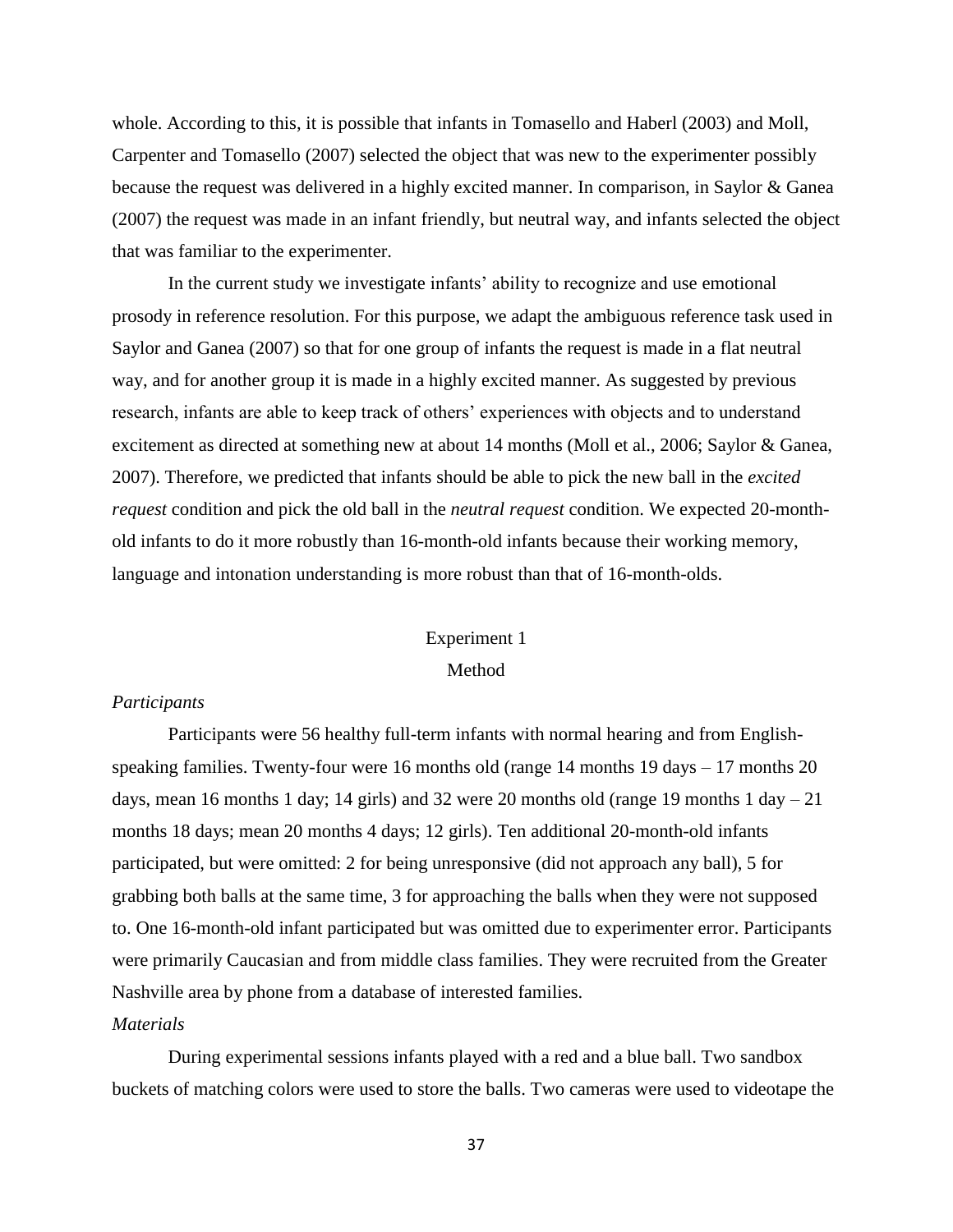sessions: one camera recorded infants from the front to code their behavior and the other camera positioned at the corner of the room recorded the experimenter from the front and infants from the back side.

#### *Design*

Infants in each of the age groups were randomly assigned to one of two experimental conditions. In the *excited request* condition the request for the ball was made in a highly excited manner. In the *neutral request* condition the request was made in a neutral manner. To make the experimental manipulation stronger the difference between the excited and the neutral intonation was exaggerated: the neutral tone was more neutral than in Saylor and Ganea (2007), and the excited intonation was clearly very excited.

# *Procedure*

Infants were tested in a rectangular room with two 1 m. high cabinets positioned along the short wall to the left of the entrance. The front camera was placed in between the cabinets. Parents were positioned at the center of the opposite wall facing the front camera. The rear camera was placed in the corner of the room to the right of participants. Infants were free to move around the room. Room set-up is schematically represented in Appendix C.

During the experimental sessions infants played with two experimenters that were physically distinct from each other. The requester role was randomly assigned to one of the two experimenters.

Experimental sessions consisted of two parts – ball introduction and test. The purpose of the ball introduction phase was to give infants experience with each of the two experimenters and their balls. The purpose of the test phase was to assess whether infants reverse their interpretation of the ambiguous reference based on the intonation with which the request is delivered.

#### *Ball introduction*

At the beginning of the ball introduction phase the buckets were placed on file cabinets, one on the right cabinet and one on the left. Infants will see each of the experimenters play with one of the balls and label the ball several times. The first experimenter took her ball out of its bucket (e.g., the blue ball from the blue bucket) and said: "Look! Here is the ball!" She played with the infant for one minute. During the play she could bounce the ball, roll it, throw it, hid it under the bucket or perform other actions according to infants' interests. She mentioned the ball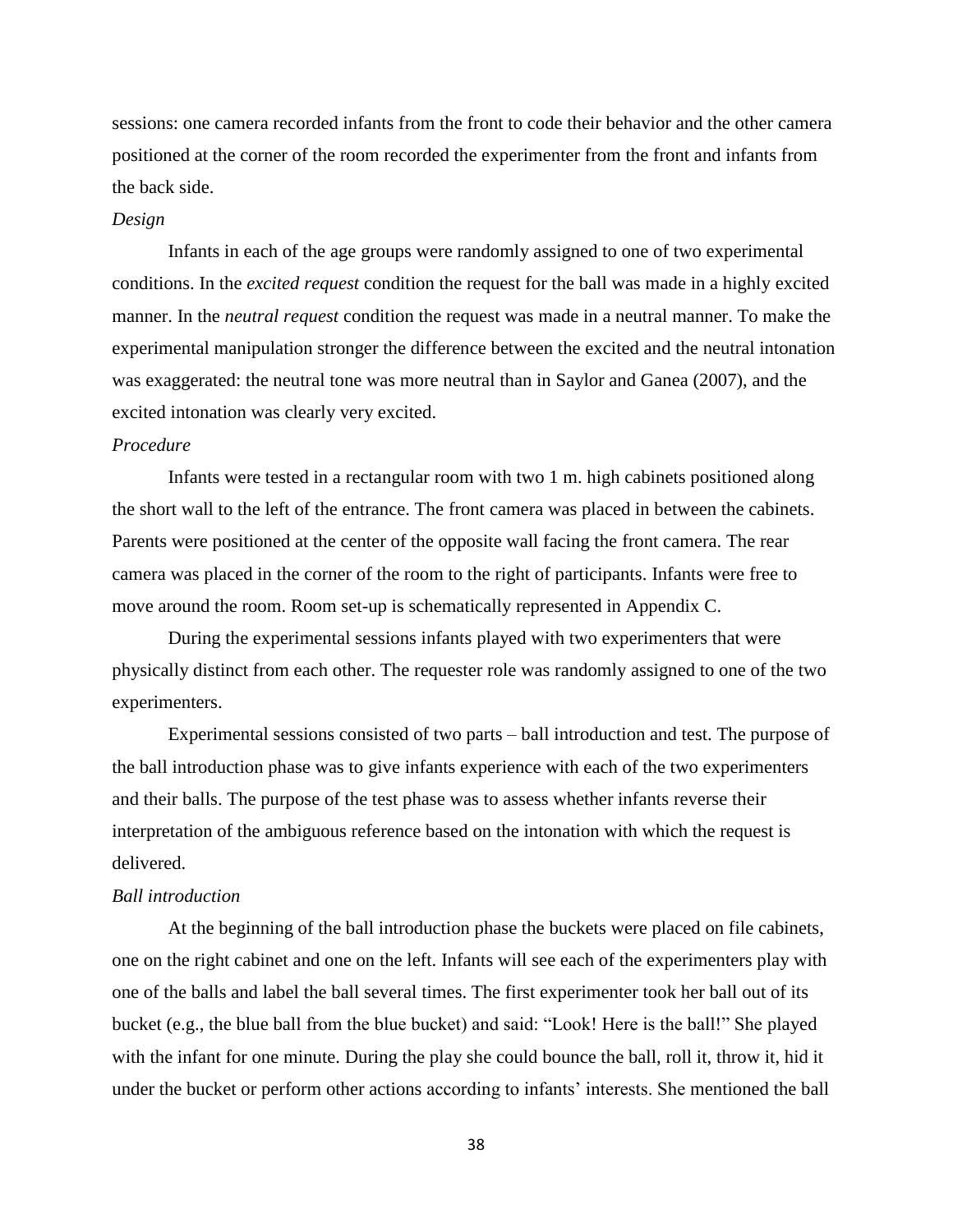8-10 times (e.g., "We are playing with the ball!, "Can you give me the ball?"). She could also make general comments on the situation or infants' actions (e.g., "Are you having fun?", "Are you going back to mommy?"). During this phase the experimenter talked in an infant directed speech like she normally would talk to a child, and avoided being either too neutral or too excited. At the end of the ball introduction phase the experimenter put her ball in the bucket saying "My ball goes here" and put the bucket with the ball inside on the cabinet. She then walked out of the door while the second experimenter came in. They met at the door to ensure infants understood that there were 2 different people. The other experimenter repeated the entire sequence with the other ball and at the end of this phase put the ball with the bucket in their initial position on the cabinet.

# *Test phase*

At the beginning of the test phase the experimenters came in one at a time, took the bucket with their ball and put it on the floor in front of the infant in the same spatial position as they had been on the cabinets. For example, if the blue bucket was on the left cabinet and the red bucket on the right one they remained on the floor in the same configuration – the blue bucket to the left of the red one. The buckets were initially put 1.22 m. apart. The parents were instructed to hold on to their infants to prevent them getting the balls at this time.

Following this, one of the experimenters came back, sat between the buckets, took them both at the same time and brought them close together without looking inside. Then she looked inside both buckets at the same time, raised her eyes on the infant again and said: "Look at that! Do you see it? I see it! Can you give it to me?" In the *excited request* condition the experimenter said these phrases in a very excited manner, stressing the words "look" and "that", using high pitch, loud voice, and making sharp pitch changes. She also brought her palms together at the beginning of the request to make sure infants notice her excitement. In the *neutral request* condition the experimenter used a neutral falling intonation saying "Look at that" and "I see it", and neutral interrogative intonation saying phrases "Do you see it?" and "Can you give it to me?" In both conditions, while saying "Can you give it to me?" the experimenter moved the buckets forward to the baby and slightly apart to make it easier to tell which bucket infants attend to. At this time the experimenter gave parents a hint to release the infant and continued looking straight until the infant made her choice to avoid biasing infants' responses with a head movement. Once infants made their selection, the experimenter clapped and said "thank you." If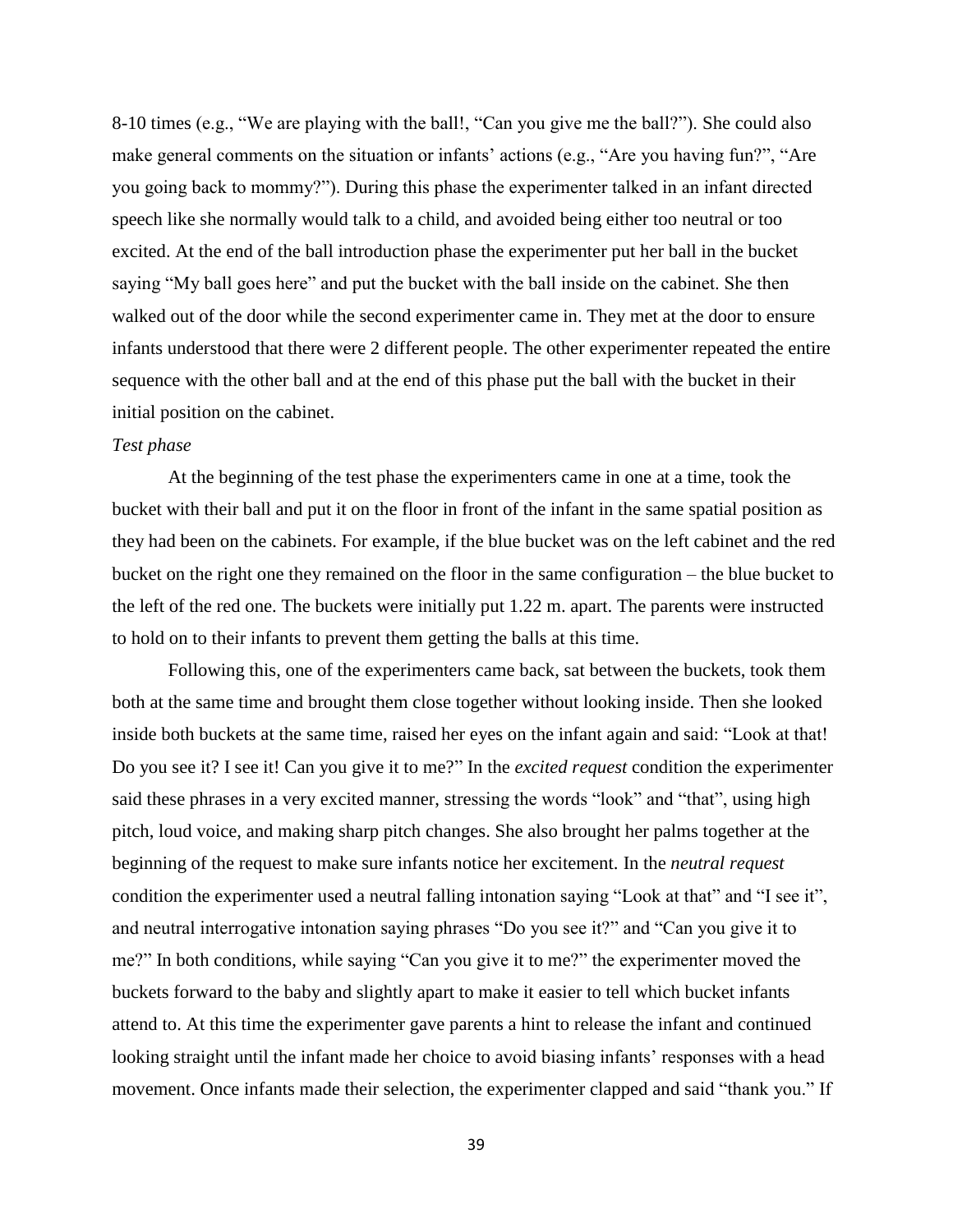a baby would not make the selection in 10 seconds after the request the experimenter repeated the request: "Do you see it? I see it! Can you give it to me?" – using the same intonation as before. Which ball served as the target, the side it appeared on and whether E1 or E2 is the requester were counterbalanced across participants.

# *Coding*

Infants' responses were coded depending on whether they select the ball that the requester previously played with (old) or the other ball (new). If infants did not approach and take the ball out of the bucket their first look or point at one of the buckets were considered. If an infant first approached one ball, but did not pick, and then went and picked the other one, the ball that they picked was considered as their choice. Initial judgments were made during the session by the requesting experimenter. Videotapes (78.6%) were then coded by a naïve coder. Overall agreement between the experimenter and the coder was 95.5%. Disagreement occurred in two cases in the *neutral request* condition with 20-month-old infants who did not walk to pick a ball, but only looked at one or the other. Disagreements were resolved by discussion which resulted in the coding identical to the experimenter's initial one.

#### Results and Discussion

The purpose of the experiment was to test if infants at 16 and 20 months are able to take into account the speaker's intonation of the request when settling down on the right referent of an ambiguous request. We predicted that infants would reverse their selection of new vs. old referents depending on whether the request is made in the excited or a neutral way, and 20 month-old infants to so more consistently that 16-month-olds. The results supported our predictions (see Figure 4).

The analysis of infants' selection of the old vs. the new balls in the *excited* and the *neutral request* conditions indicated that for older infants the choice of the ball was overall influenced by the intonation of the request ( $\chi^2(1) = 4.99$ , p < 0.05). Fourteen out of 16 kids selected the ball that was new to the experimenter (one infant looked and all other approached and picked) and only 2 picked the old ball (Binomial test,  $p < 0.01$ ). In contrast, in the in the *neutral request* condition infants did not select the old ball at above chance levels as predicted: 9 out 16 infants selected the old ball (Binomial test,  $p = 0.8$ ). This means that infants successfully picked the right ball only in the *excited request* condition. Sixteen-month-olds did not reliably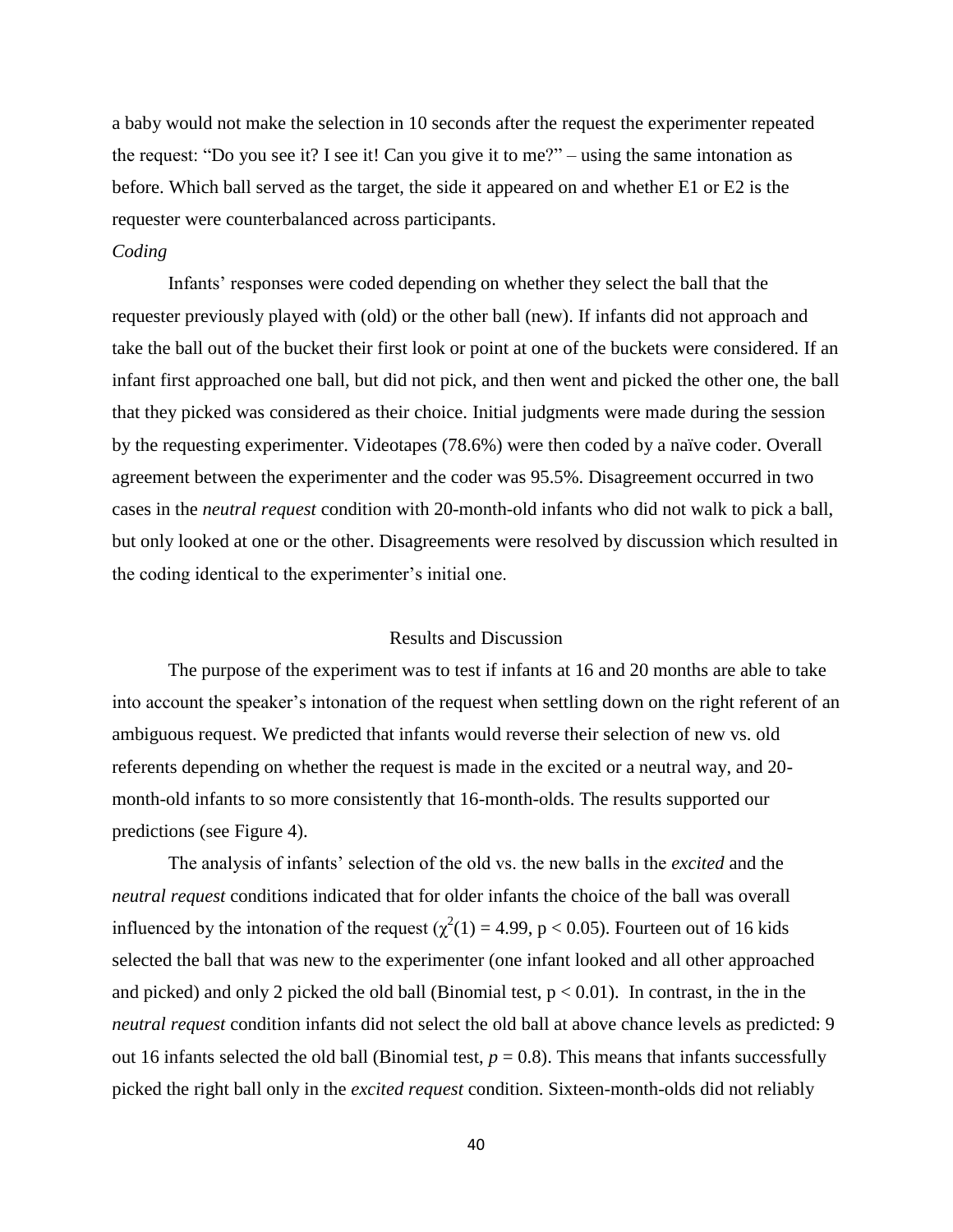use intonation to determine which ball to choose: in the *excited* and the *neutral request* conditions 6 infants selected the new ball and 6 selected the old ball, which is not different from chance level (Binomial tests,  $p's = 1$ ).



*Figure 4.* Proportion of infants selecting new vs. old balls.

To ensure that infants' behavior was not biased by the experimenters' behaviors we conducted several additional analyses. First, to check that the requesting and the non-requesting experimenter were playing with infants in a similar way an independent coder analyzed 68.8% of the rear camera recordings of the play phase (all from the older group of participants) and guessed which of the 2 experimenters was going to perform the request. She could correctly guess on 50% of the trials, which is not different from chance (Binomial test,  $p = 1$ ). This suggests that there were no systematic differences in the experimenters' behavior. Additionally, we calculated the number of times the requesting and the non-requesting experimenters used the word "ball" in the play phase in both age groups (94% of the tapes coded for 20-month-olds in the excited condition, 87.5% for 20-month-olds in the neutral condition, 91.7% for 16-montholds in the excited condition, and 67% for 16-month-olds in the neutral condition). There were no systematic differences in the older group of infants: *excited request,* M (requesting exp.) = 8.06, SD = 1.44; M (non-requesting) = 8.20, SD = 1.70, *t*(27.26) = 0.23, p = 0.82; *neutral request,* M (requesting exp.) = 8.14, SD = 1.56; M (non-requesting) = 9.36, SD = 2.81,  $t(20.3)$  = 1.41, p = 0.17. No systematic differences were found in the younger group *excited request* condition: M (requesting exp.) = 9.36,  $SD = 1.43$ ; M (non-requesting) = 10.54,  $SD = 2.01$ ,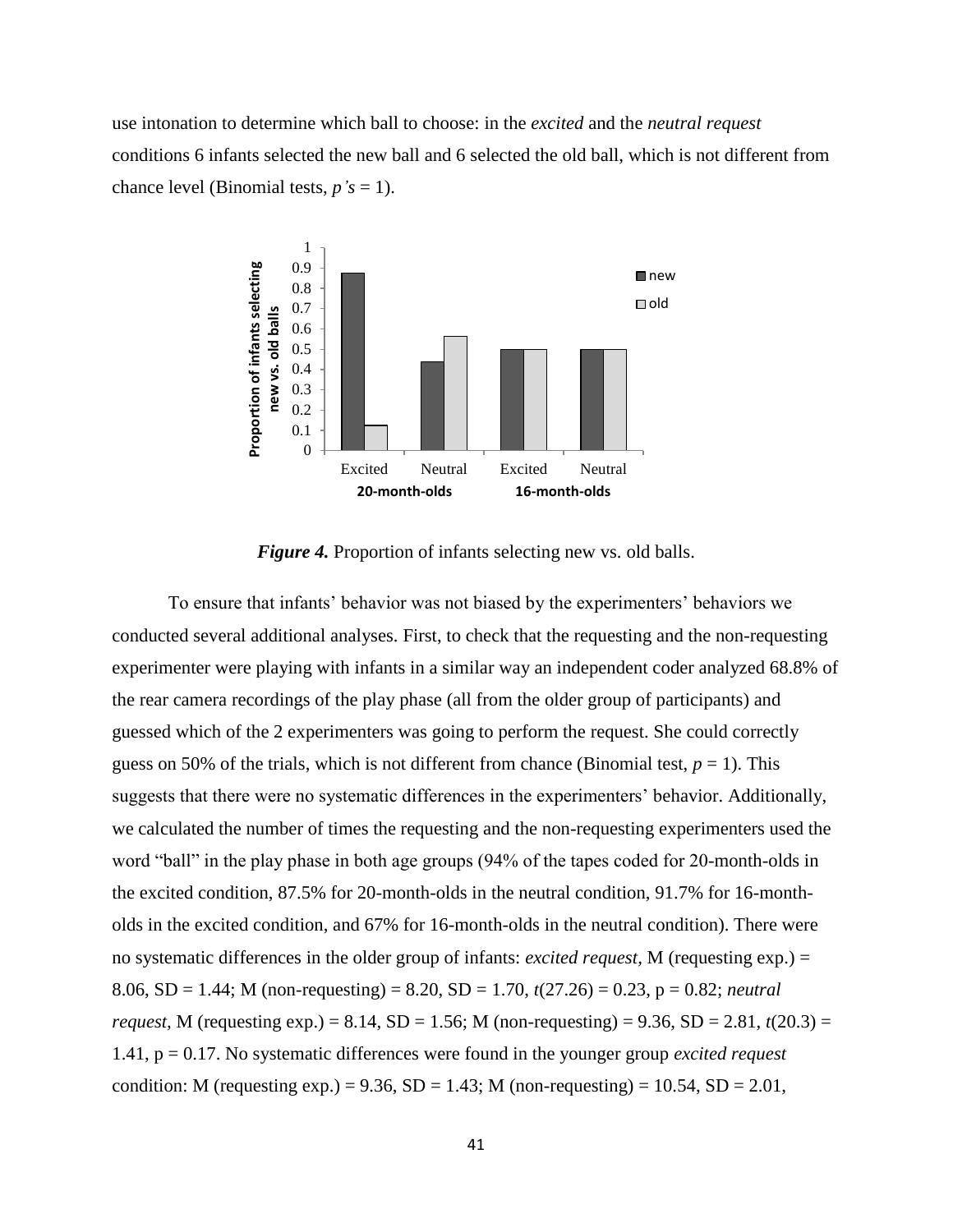$t(18.04) = 1.58$ ,  $p = 0.13$ . However, in the *neutral request* condition the non-requesting experimenter tended to use the word "ball" more often than the requesting experimenter: M (requesting exp.) = 10.36, SD = 1.19; M (non-requesting) = 14.63, SD = 5.29,  $t(7.7)$  = 2.22, p = 0.06. However, this did not affect infants' responses, as they chose the new and the old balls at chance levels. Finally, to test if cuing during the test phase occurred, the same coder analyzed 81% of rear camera recordings of the test phase (all from the older group of participants) and guessed which ball was the target. She could correctly identify the right ball on 42% of the trials which is not different from chance (Binomial test,  $p = 0.6$ ). Thus, the requesting experimenter did not cue infants at the test phase.

Altogether, our results suggest that infants at 20 months, but not at 16 months, can rely on the intonation of the request to interpret ambiguous reference. Older infants were consistently selecting the new ball for the requester in the *excited request* condition, however, did not show this clear pattern in the neutral condition. This is consistent with the findings reported in previous research by Tomasello and his colleagues showing that infants understand excitement as directed at new objects (Tomasello & Haberl, 2003). Sixteen-month-old infants did not demonstrate such understanding most likely because of the cognitive load imposed by our procedure: there were 2 people coming in and out, and 2 very similar objects to choose from.

Additionally, we did not replicate the Saylor and Ganea (2007) results in the neutral condition where infants were expected to pick the old ball. This could be due to one of the two changes we've made to the Saylor and Ganea (2007) procedure. We changed the request from "Where is the ball? Can you give it to me?" which is more clearly about the old ball, to "Look at that! Can you give it to me?" which is much less clearly about the old ball even if pronounced without any excitement. Second, the buckets were brought together at the beginning of the test phase to allow the experimenter to look inside both of them simultaneously. This weakens the spatial cue that is reported to be highly important for infants in Saylor and Ganea (2007). They found that keeping the buckets in their original locations is crucial for infants' ability to identify the target ball. Despite infants' poor performance in our *neutral request* condition, the comparison between conditions suggests that infants at this age use intonation to disambiguate references.

In this experiment, both experimenters introduced their balls to infants in the play phase in an infant friendly, but neutral way. None of them was excited or showed any emotions to their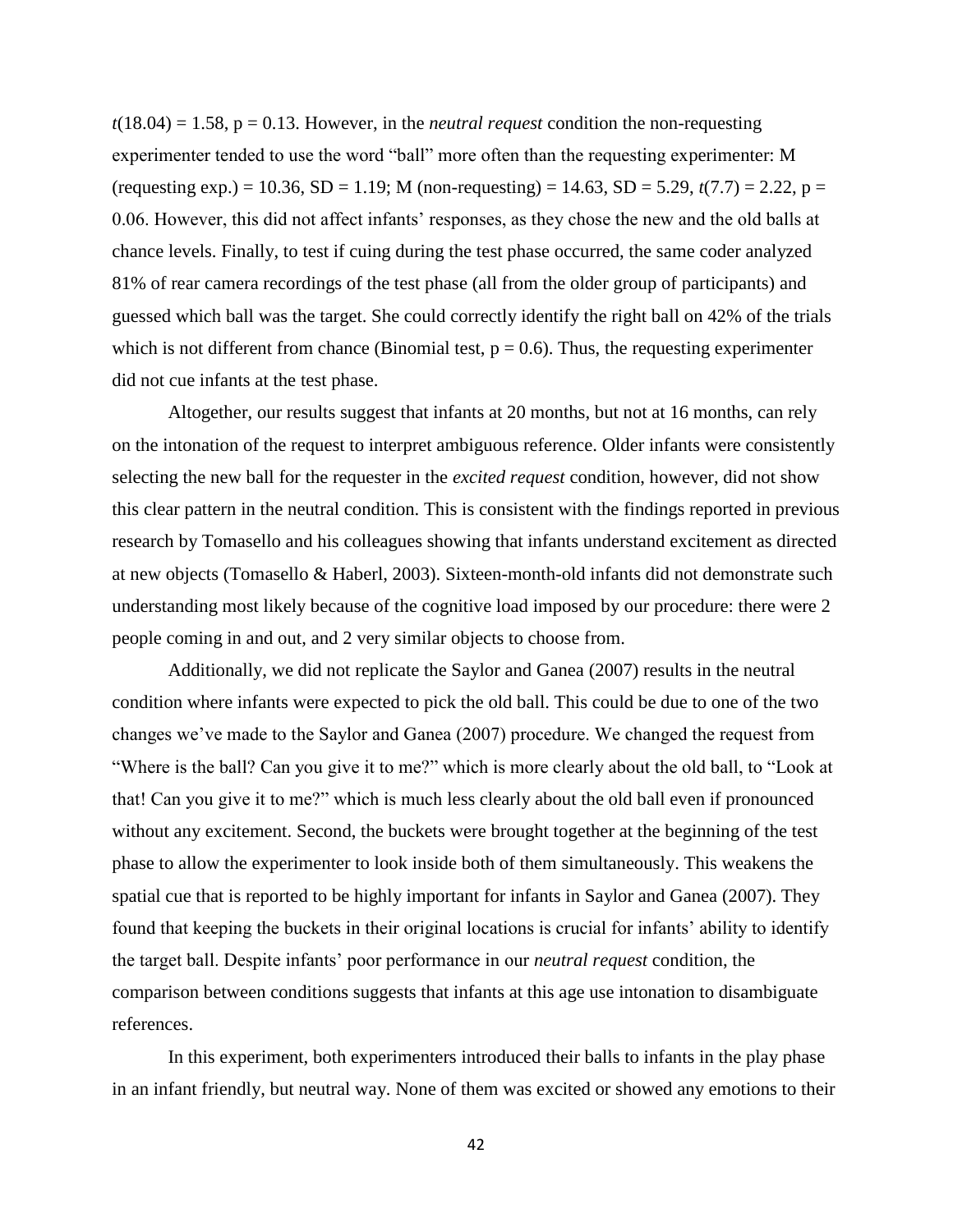ball in the play phase. When infants saw one of the experimenters excited about something in the test phase they interpreted the request as about the new ball. In Experiment 2 we ask if infants can take into account a person's prior interaction with an object to interpret excitement as about something old. In Experiment 2 infants saw an experimenter being very excited about an object. At test, the experimenter saw a new object and another very similar to the familiar object she used to be excited about before and asked infants for one in an excited way. We were interested to see if infants could infer that the experimenter may have been asking for the familiar object again.

# Experiment 2

# Method

#### *Participants*

Twenty full-term, healthy 20-month-old infants with normal hearing and from Englishspeaking families participated ( $M = 20$  months 8 days, range 19 months 8 days – 21 months 9 days, 12 girls).

# *Materials*

Four objects were used for this experiment. Two were toy cars identical in shape, but of different colors (one yellow, one red), and 2 sets of toy keys that were of slightly different color and shape, but of a similar size (see pictures in Appendix B). The objects were selected such that they were equally interesting for infants and were familiar to them. Label knowledge for these objects was not required as the objects were never mentioned by names during the experiment.

A 25 X 50 cm tray was used to play with the objects during the *object introduction* phase and during the *test phase* to present the objects in front of the infant. The experiment was videotaped from the front and the back to enable coding the experimenter's behavior and the infant's behavior.

# *Procedure*

During the experiment infants sat on the parent's lap across the table from the experimenter and the assistant. The experimenter and the assistant sat next to each other. The table was oriented such that the door was behind the experimenter. Parents were instructed not to name any objects and not to encourage infants in any way.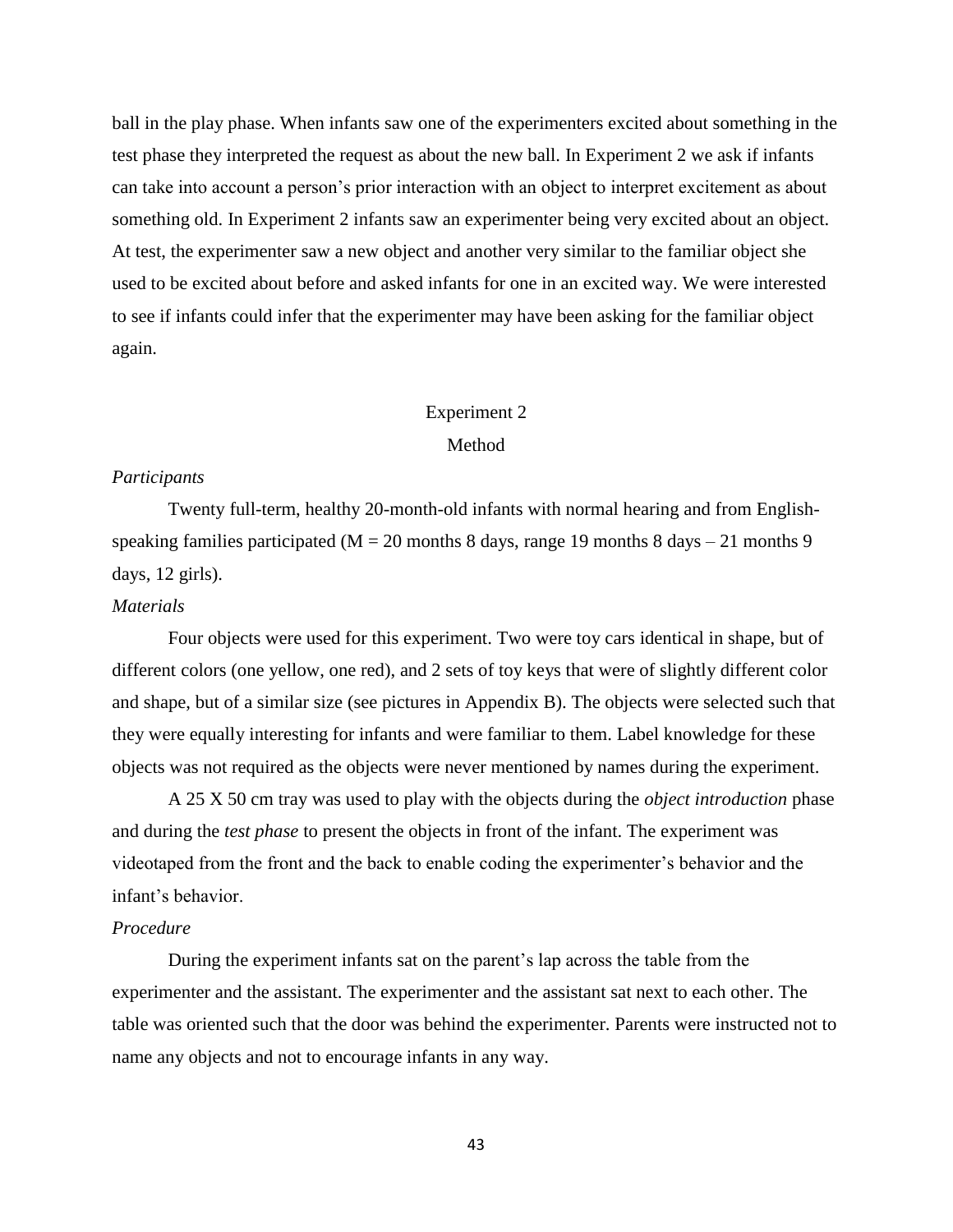#### *Object introduction phase*

#### *1. Experimenter's play*

During the *object introduction* phase, once every one was seated the experimenter looked at the infant and said: "Let's see what <assistant's name"> has for us! Then the assistant took an object from under the table where neither the experimenter, nor the infant could have seen it and gave it to the experimenter. The object could be either one of the 2 cars or one of the 2 sets of keys. The experimenter took the object and exclaimed: "Wow! Look at that! What a great toy! I like it a lot!" The objects were referred to as either "a toy", "it", "this one" or "this thing". The experimenter first played with the object herself showing to the infant that she was excited about this toy. She performed a variety of actions like rolling or hiding the car under the tray, spinning the keys around the ring, sliding them down the tray of hiding them under it. The experimenter mentioned the actions she was performing: "We can roll it/hide it/spin it", etc., and said general phrases like: "Is this fun?" After having manipulated the object she gave it to the infant asking: "Do you want to play with it?" The infant and the experimenter then played with the object together for a minute. At the end of the *object introduction* phase the assistant took the object and put it away. The experimenter then said "OK, <the assistant's name> took it away! Nothing else to do… Boring…" Then she stood up and said "I need to go now! I will be back to play with you soon!" She went into the adjacent room and closed the door. She was able to watch what was going on in the experimental room through a semi-transparent window (the experimenter was not visible to the infant, but the experimenter saw the infant). Whether a car or a set of keys, and which of the two in each pair was used in this phase was counterbalanced across participants.

The experimenter showed great excitement about the toy throughout the whole *experimenter's play* and demonstrated that she likes this object. The play phase was later coded by an independent coder who was asked to rate how excited the experimenter was during the play phase on a 4-point scale: 1 for neutral, 2 for cheerful, 3 for excited, 4 for really excited. The experimenter's excitement received the highest rating (4) 100% of the time.

# *2. Assistant's play*

The purpose of the *assistant's play* was to introduce both test objects to the infant to keep infants from selecting the new object for the experimenter because of their own novelty reference. Once the experimenter was gone, the assistant took 2 more objects out and played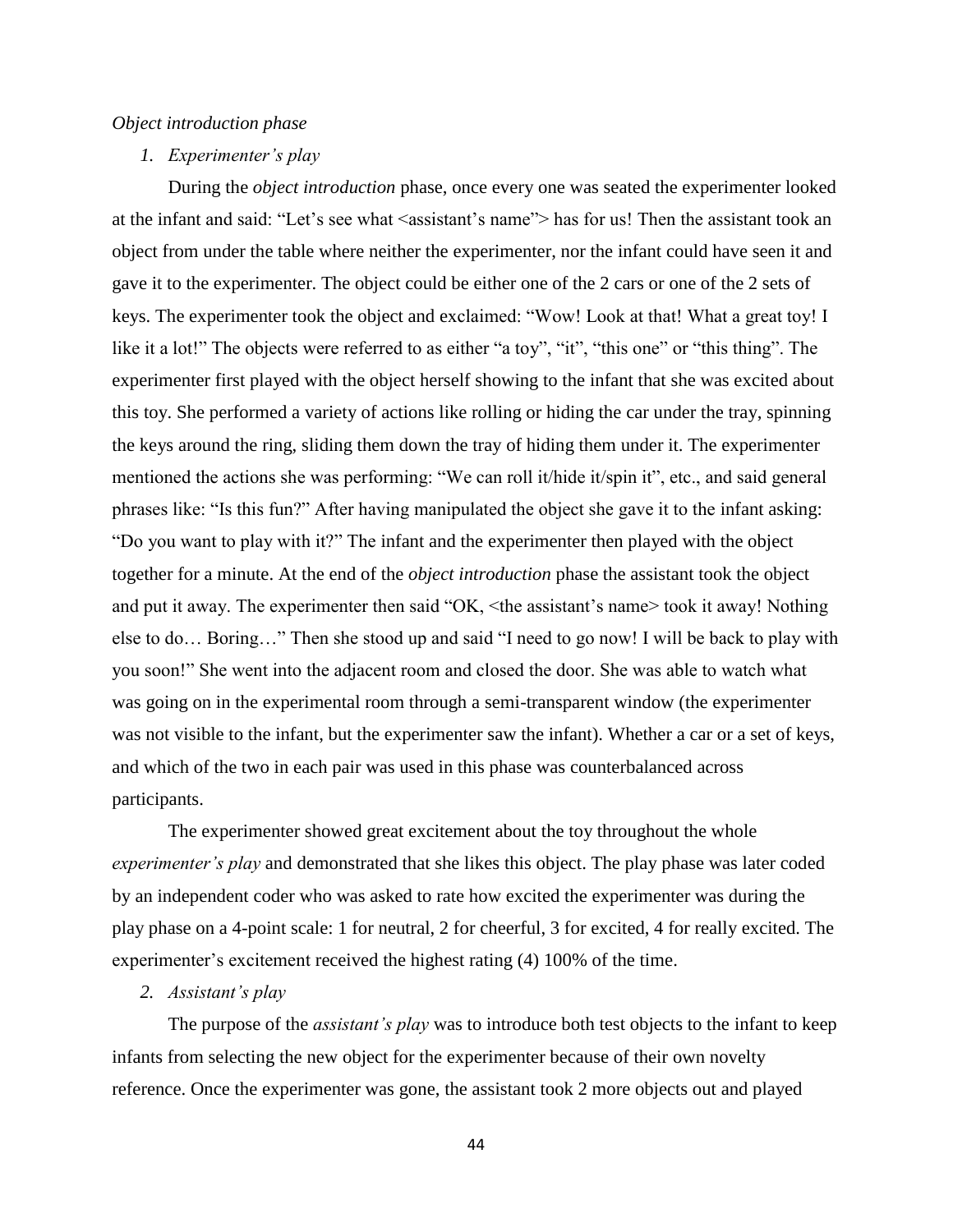with the infant with these objects until the infant got familiar with both of them (about a minute). One of the objects was from a different category than the object used during the *experimenter's play*. The other object was similar to the one that the experimenter played with before leaving. For example, if the experimenter played with a toy car in the *experimenter's play*, in the *assistant's play* the assistant showed the infant the other car and a set of keys. The reason for using an object similar to the one used in the *experimenter's play* and not the same one was to keep the relative novelty of the 2 test objects comparable for the infants. The assistant played with the 2 objects in a neutral way and encouraged the infant to play with both objects rather than with only one of them. At the end of the *assistant's play* phase she took the objects from the infant and put them under the table on her lap. The tray stayed on the table.

# *Test phase*

Once the objects were put away, the experimenter entered the room again and stopped behind her chair facing the infant. At this time the assistant put the 2 objects used in the *assistant's play* on the opposite sides of the tray. She kept the tray close to herself out of the infant's reach. The experimenter looked at the table in between the 2 objects (to avoid cueing infants) and exclaimed in an excited way: "<Infant' name>! Look at that! Do you see it? Can you give it to me?" While saying the last phrase she reached out with her hand for the infant to give her one object. If the infant did not pick any objects, she repeated the request. If the infant gave her both objects she asked: "Can you give me one?" The right/left position of the new and familiar objects on the tray was counterbalanced.

#### *Coding*

We coded if infants picked the new or the familiar object for the experimenter in the test phase. If they first touched one and then picked the other, their second choice was coded. If they just touched one object or looked at it, but did not pick any of the objects, we coded their first touch or look. Infants' responses were first recorded after the study by the experimenter. A coder naïve to the study hypothesis analyzed the test phase of the experiment and recorded which of the objects the infant picked. The coder and the experimenter agreed on the chosen object for 100% of the participants.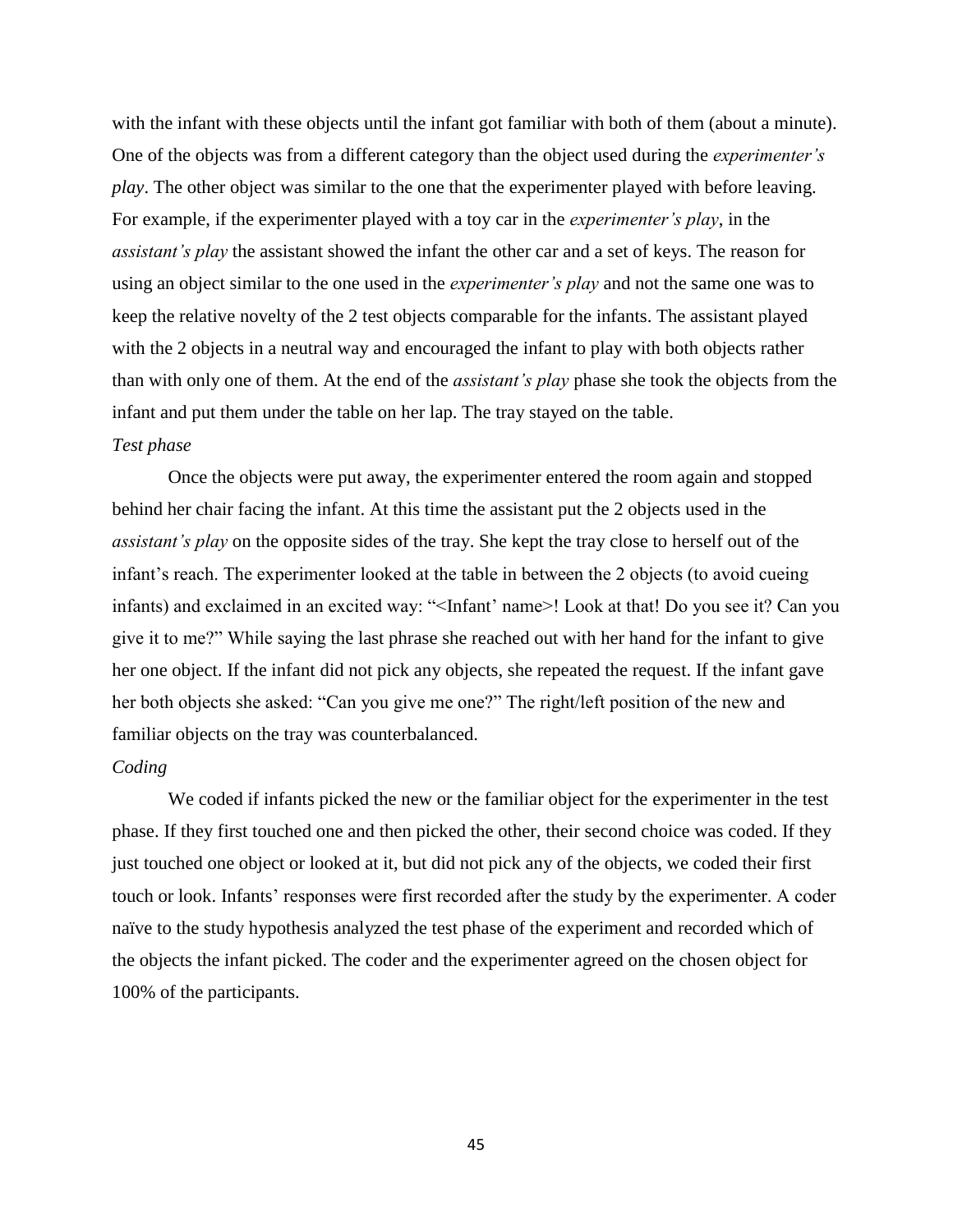#### Results and Discussion

The purpose of this experiment was to test if infants can take into account the speaker's previous interactions with the object to interpret excitement as directed at something familiar. We expected that if infants watch the experimenter being excited about an object, when the experimenter sees a similar object and a new object, infants would be likely to pick an object similar to the one that she liked (we call it "familiar"), rather than a new object. The results did not confirm our predictions: 15 of them picked the new object, which is higher than chance (Binomial test,  $p < 0.05$ ), and 5 infants picked the old object (see Figure 5). Most of the infants picked one of the objects. Three infants looked at one of the objects, but did not pick any, and 2 touched an object, but did not pick. There were no gender, object side or object type effects.



*Figure 5.* Proportion of infants selecting new vs. old object.

The findings from this experiment suggest that at 20 months, infants do not reliably take into consideration the nature of the speaker's previous interactions with an object to interpret excitement as referring to a familiar object. If a speaker displays excitement at an object, when a similar object and a different object are present in front of her, infants still pick the object that is new to the speaker.

#### General Discussion

The purpose of this study was to investigate infants' ability to use intonation of the request to interpret ambiguous reference. In Experiment 1, 20-month-old infants' selection of familiar vs. new objects was influenced by the intonation of the request. When asked ambiguously in an excited way "Look at that! Can you give it to me?" infants reliably chose the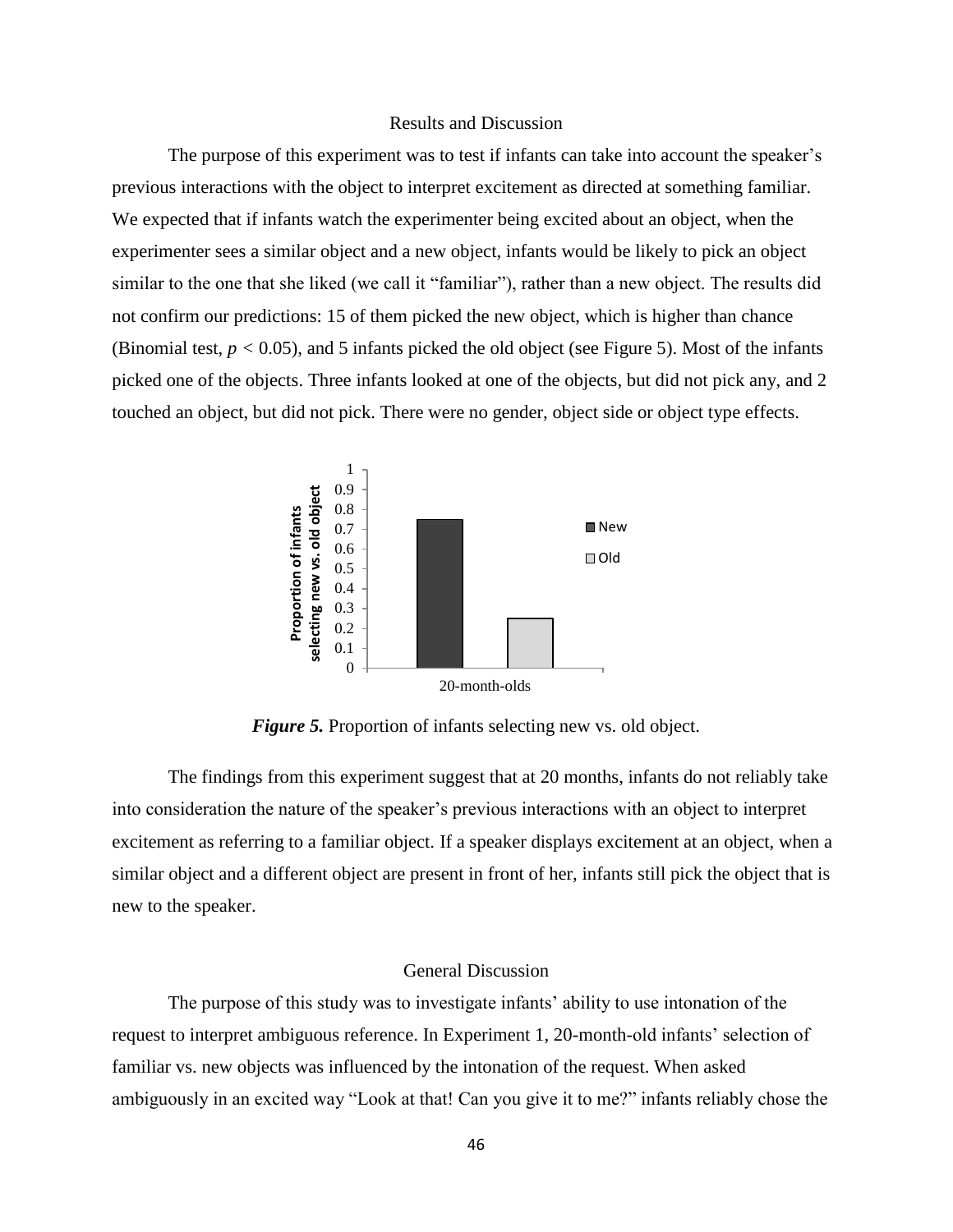object that was new to the experimenter. When asked in a neutral way infants were not sure which of the two possible referents the researcher meant. Younger, 16-month-old infants did not reliably use the speaker's intonation to guess which of the 2 objects she was asking about.

In Experiment 2, 20-month-old infants interpreted the speaker's excited request as about a new object and disregarded the fact that she previously used be very excited about the familiar object. Thus, at 20 months, infants very robustly interpret excitement as directed at something new, and this understanding does not change as a function of a person's previous interactions with a familiar object. This shows that infants' resolution of ambiguous references is quite limited by their own understanding of what's interesting and by some heuristics developed across observations of typical human behavior and preferences. Another possibility though is that exposure to only one object during the *experimenter's play* was not enough for infants to understand that the experimenter likes the whole category of such things. It could be that during the test phase it was too difficult for them to generalize the experimenter's preference to another token of the given category and infer that she was asking about that kind of stuff again rather than about a new object.

An important question frequently asked about the knowledge infants demonstrate is at what level they pass the experimental tasks. They can rely on low-level attentional and memory processes or on higher level social and conceptual knowledge. Infants' ability to track other' experiences and goals to interpret ambiguous requests for objects can be supported by two different processes. According to Tomasello and his colleagues, young infants are capable of understanding others as intentional agents and interpret others' behavior in terms of mental states and desires (Tomasello, 2000; Tomasello & Farrar, 1986). When interpreting ambiguous requests for object infants may reason about the speaker's communicative intent to refer to one of several objects, and engage in perspective-taking to decide which one she wants. However, it is also possible that infants interpret ambiguous requests based on low level attentional and associationistic processes. For example, they can choose the ball that the experimenter previously played with because the experimenter's presence activates the representation of one of the balls, and this representation is stronger at the time of the request than the representation of the other ball. At the same time, in Tomasello & Haberl, 2003; Moll, Carpenter & Tomasello, 2007) infants may have been choosing the object that was new to the requester because this object was treated differently comparing to other objects on the tray (Samuelson & Smith, 1998).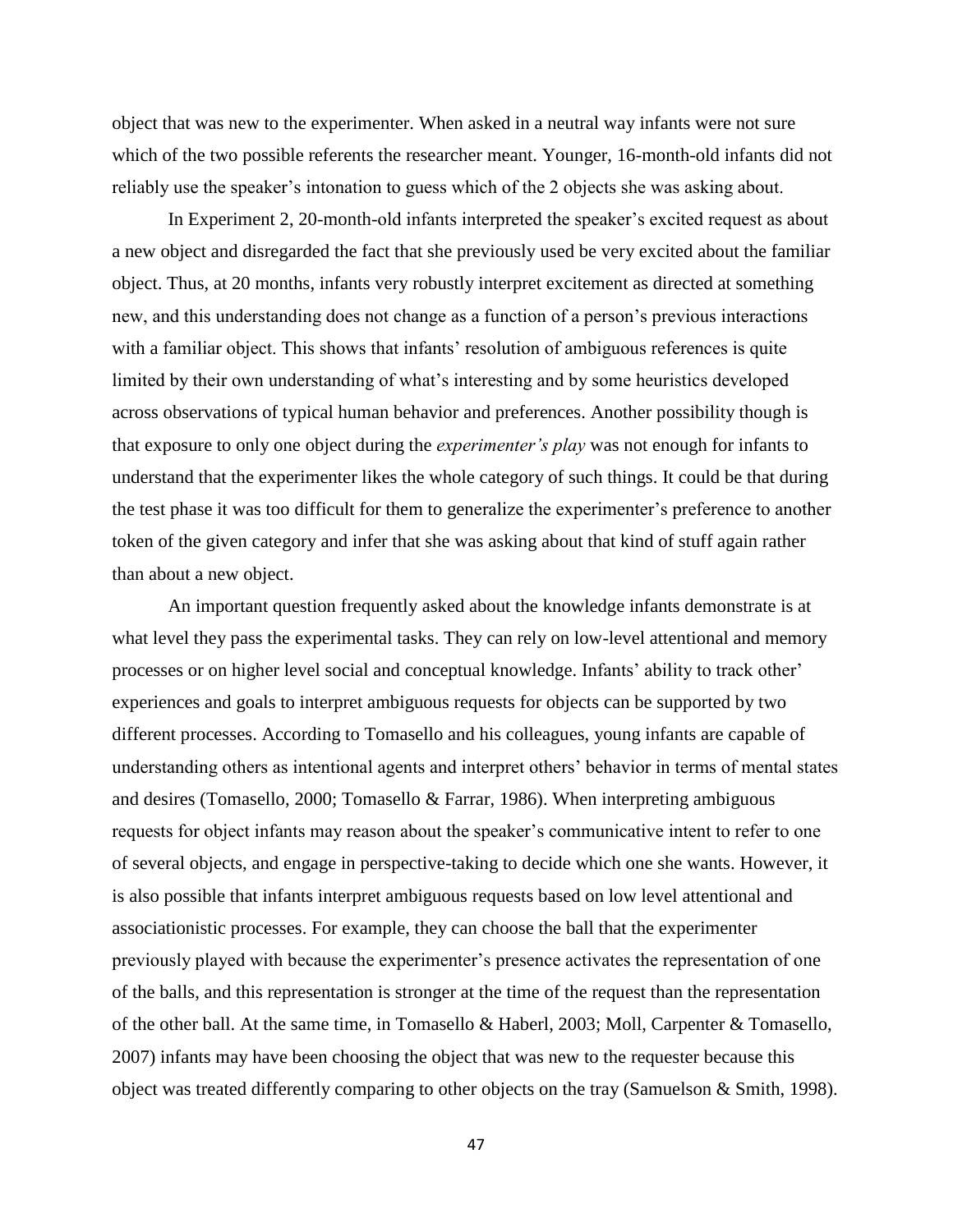It was introduced in a special context: one of the experimenters left the room before it was shown to the infants.

Reasoning at a higher level of others' mental states and desires presupposes that infants consider all possible referents and think about the speaker's intention to refer to one of them. In the current study 20-month-old infants' selection of the new ball in the *excited request* condition is difficult to explain by low-level attentional and associationistic processes. If they acted based on the existing association between the requesting experimenter and one of the balls they would have selected the old ball in both conditions. Almost all infants selected the new ball in the *excited* condition which suggests that they must have considered both potential referents and took into account the speaker's desire to play with a particular one – the one that she had not yet explored. At the same time, younger infants' failure to reliably pick the new ball in the excited condition does not have to be due to their inability to consider all possible referents and rely on the speaker's communicative intent to pick one. It could be due to the overall cognitive load of the procedure which made it difficult for them to pass the task.

Overall, this research shows that between 16 and 20 months there is a significant improvement in infants' ability to interpret ambiguous reference. At 20 months, infants are able to consider multiple objects as potential referents and to rely on the intonation of the request to infer which one the speaker has in mind. By doing so, infants display their sensitivity to the social component of linguistic interaction, their ability to take the perspective of the speaker and to infer her intention behind the words.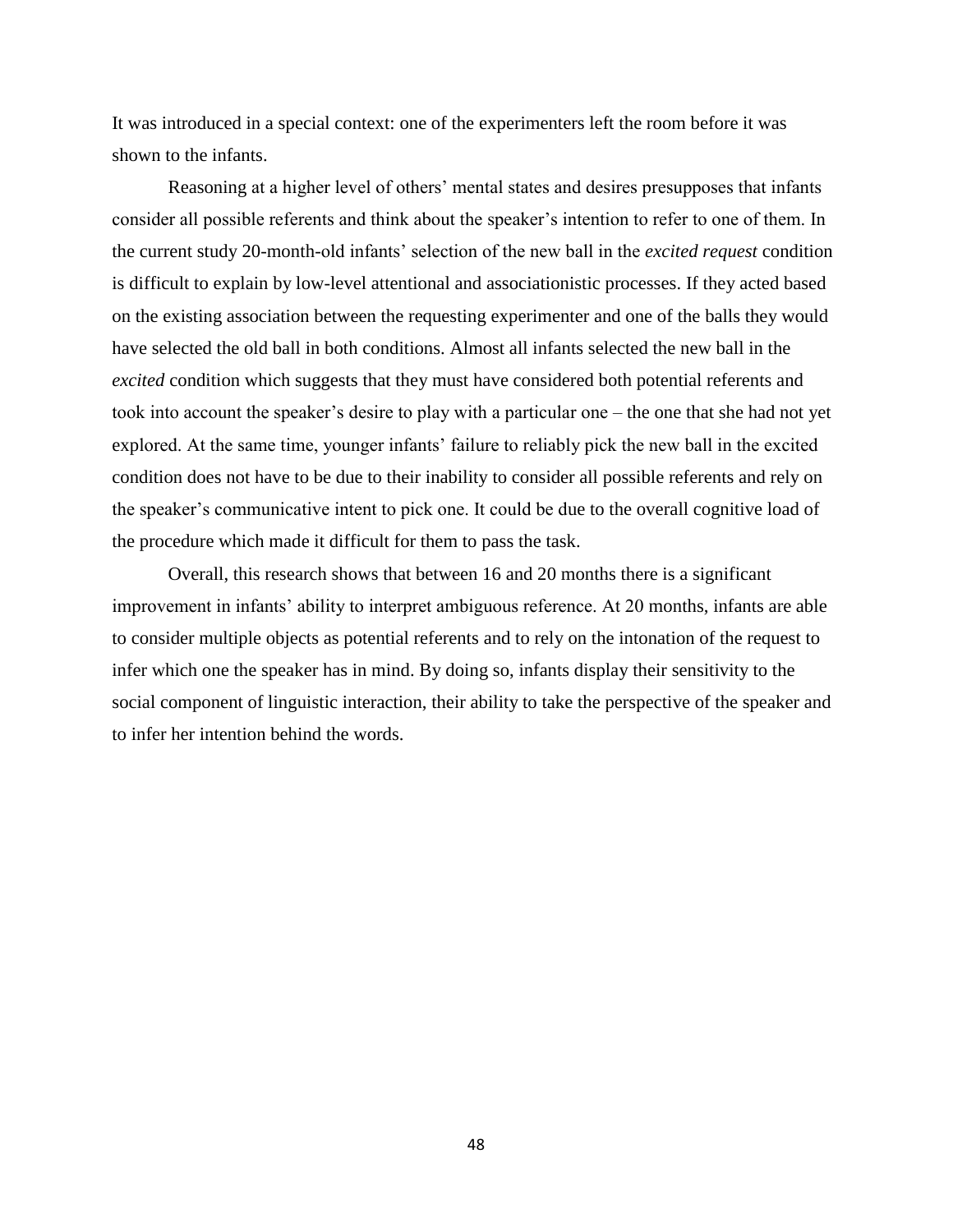#### CHAPTER IV

#### GENERAL CONCLUSION

The purpose of the current two studies was to investigate infants' access to and their use of two sources of information when establishing common ground with the speaker. In study 1, I investigated infants' access to shared linguistic evidence through understanding words as category labels. In study 2, I investigated infants' access to shared perceptual evidence and their ability to use speaker's intonation during a request to identify referents.

The findings from Study 1 suggest that infants as young as 16-months understand words as category labels. When presented with a reference to an absent object infants had an expectation to see one of many possible objects from the mentioned category rather than one particular object they initially learned the name for. On target trials, infants accepted objects as the correct referents although they had never seen those objects before, and such objects were not the ones that infants initially learned the names for. Such behavior must have been based on infants' long-term knowledge of how typical referents of the mentioned words look like and based on their understanding that object names most often function as category labels. This suggests that infants' understanding of absent reference does not require bringing to mind a particular recently seen object in its specific location. At 16-20 months infants' understanding is rather general and they can consider a group of similar objects belonging to the mentioned category as a set of potential referents.

At the same time, in this study infants did not accept unrelated objects as the correct referents on distractor trials. In both age groups infants assumed there must have been a different object inside and reached back into the box in an attempt to find one. Infants could have done this only if they recognized the mismatch between the object found in the box and what the experimenter asked them to find. This suggests that infants' memory for the label was strong enough for them to remember the experimenter's reference while reaching for an object in the box and still hold it in mind while exploring the retrieved object. Infants' inference that there must have been a different object in the box and their attempt to find one also suggests that they understand the intentional component of a linguistic reference. Likely, they interpreted the experimenter's reference as an invitation to join attention on an object from the specified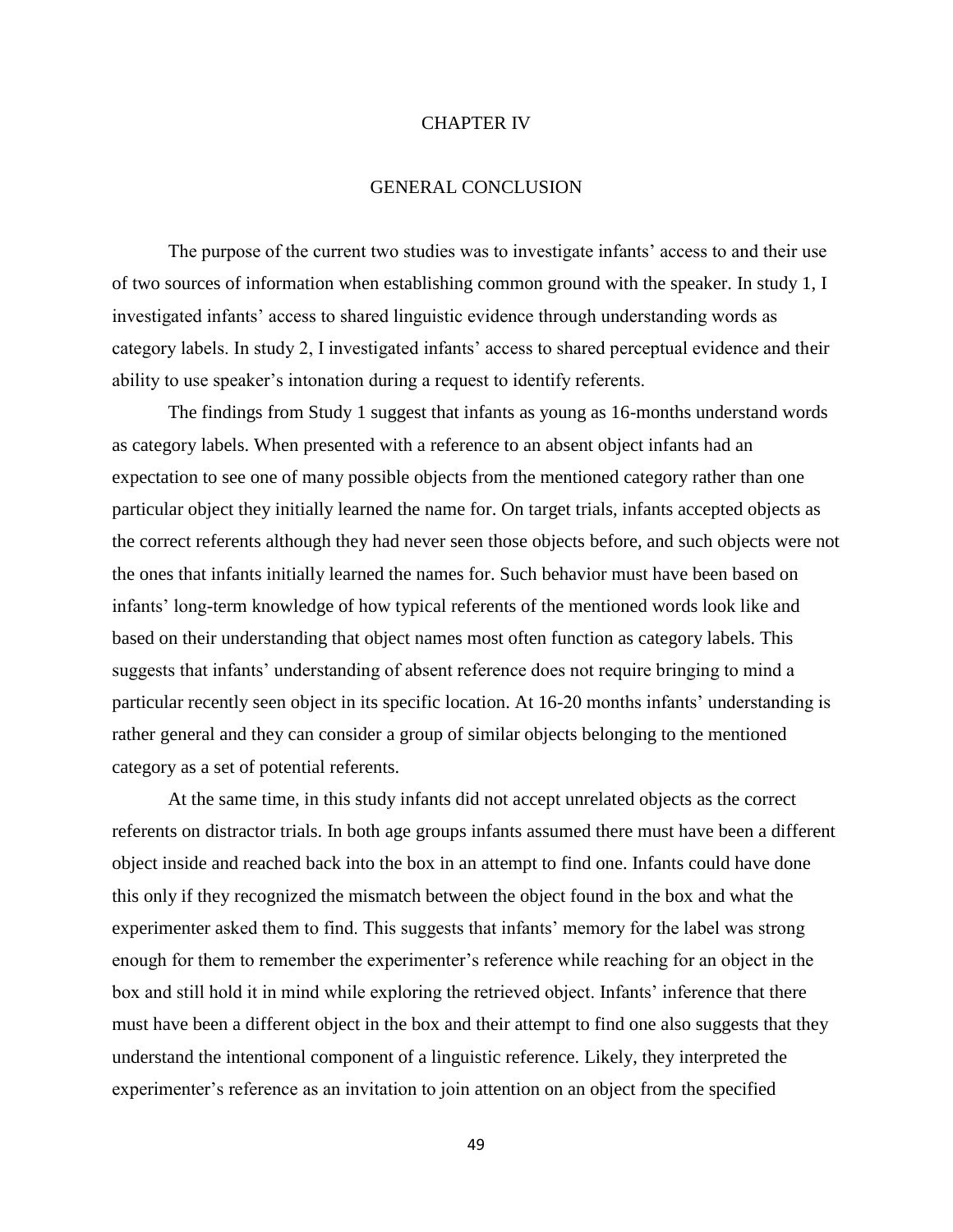category, and not on any kind of object. This also suggests that infants' knowledge of words is precise enough for them to recognize that distractor objects do not belong to the set of objects that are from the mentioned category.

Study 1 findings suggest that infants may also be able to recognize that some objects are categorically closer to each other than other objects. Younger, 16-month-old infants, had difficulty rejecting distractor objects that were from the same superordinate category as the mentioned targets. For example, when asked find a shoe (banana, bottle, etc.) they did not reach back for another object after having found a related object like a sock (apple, cup, etc.) Infants at this age may not have clear category boundaries and may overgeneralize certain common nouns to tokens of proximal categories. However, this effect may be limited to situations when referents are absent. Infants may be well able to tell the difference between categorically related objects like cups and bottles, shoes and socks, apples and bananas in referent-present situations, because in such situations working memory demands are smaller than in referent-absent situations. Older, 20-month-old infants were able to reject categorically related objects as incorrect ones and reached again into the box for another object. This suggests that at this age infants are more advanced in their object category knowledge and word comprehension than at 16 months. They no longer generalize common nouns to tokens of related categories.

Study 1 findings also suggest that at 20 months infants have difficulty rejecting distractor objects that look similar to the mentioned targets. Twenty-month-old infants did not consistently reach back on distractor trials after having found objects that matched typical tokens of the mentioned categories by color and shape. This could have happened for one of 2 reasons: infants did not realize that the distractor objects were actually wrong, or they realized they were not the correct referents, but accepted them as "pretend" referents. Exploratory analysis of infants' behavior may suggest that the first reason is more likely: the actions that infants sometimes produced on distractor objects (e.g., bouncing the apple, or biting the ball) revealed that they misinterpreted the objects' category membership. Additionally, they sometimes mislabeled distractor objects. No matter which explanation is right, infants must activate perceptual features associated with typical tokens of the mentioned categories for this effect to be observed.

A question that remains unanswered in Study 1 is whether infants' search for hidden objects was guided by a mental representation associated with the mentioned category of objects or infants' behavior was solely based on visual recognition of objects when they were present. It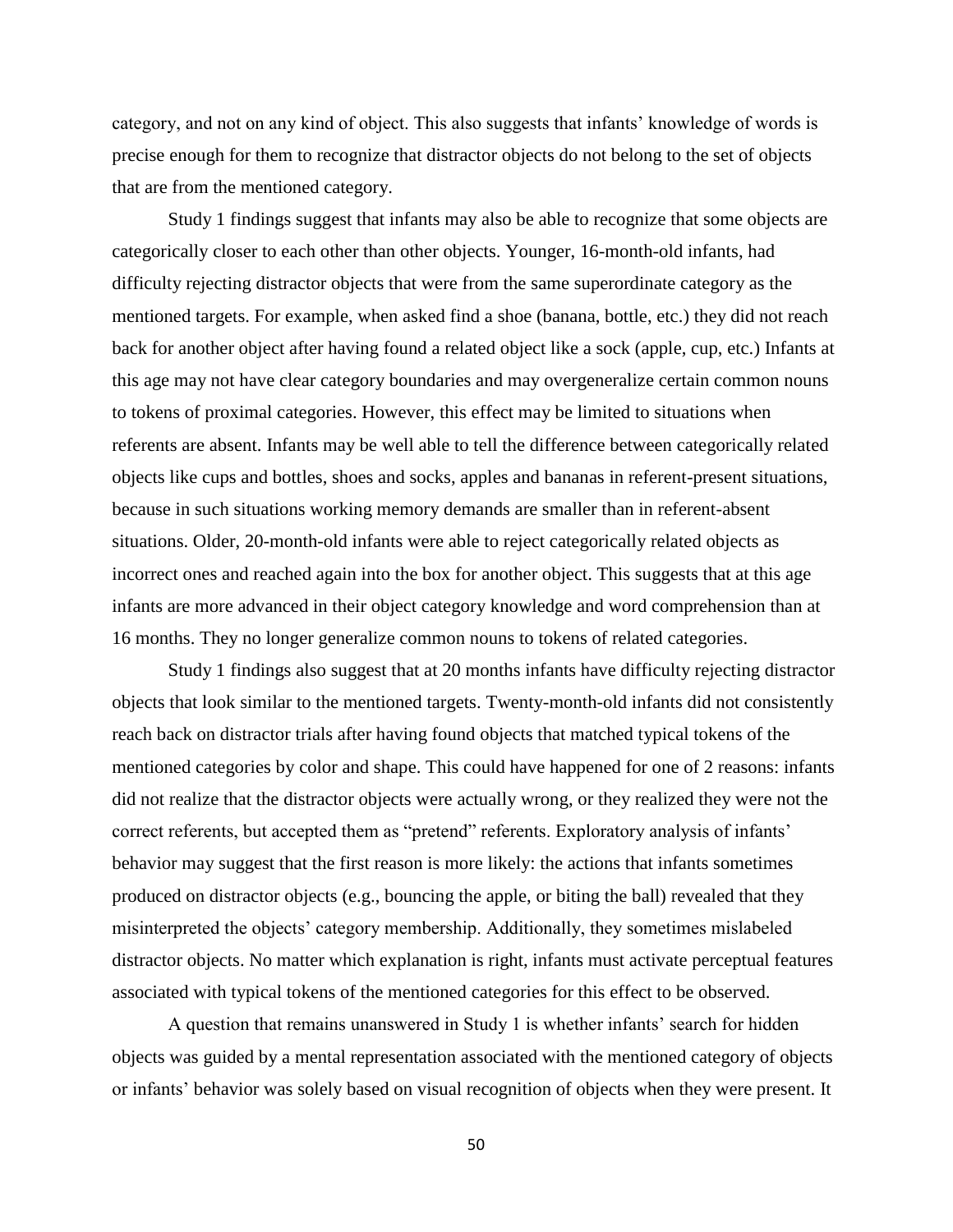is possible that infants initially reached into the box simply in response to the experimenter's request to find an object and because they were trained to do this during the familiarization phase. They did not have a specific idea about what to search for in order to reach in the box. After having retrieved an object they could have decided if it was the right or a wrong object just by matching the experimenter's label that was still in their memory with their recognition of that object. Additionally, on distractor trials infants' reaching back for another object could have been guided by detecting a mismatch, and not by activating a representation associated with the experimenter's label. Future research should address this question by using a different paradigm that would allow manipulating infants' lexically derived mental representations and their visual object recognition.

Study 2 findings suggest that infants starting at 20 months are able to keep track of people's experiences with objects, and also can take into account the intonation of an ambiguous request to infer if a new or a familiar object is the intended referent. When an experimenter asked them ambiguously in a very excited way about one of the two balls that were present at the moment "Can you give it to me?" infants were able to interpret this ambiguous request as about the ball that was new to the experimenter. Younger, 16-month-old infants were not able to make such inference. When the request was made in a neutral way, infants at both ages failed to reliably infer that an old ball was meant.

Older infants' reliable selection of the new ball in the *excited request* condition suggests that at this age they are able to remember which person was familiar with which object. This finding is consistent with other research showing that infants at this age have access to the information about shared perceptual evidence. However, in previous research infants responded to ambiguous requests by selecting the new object for the researcher in some studies (Tomasello & Haberl, 2003; Moll, Carpenter & Tomasello, 2007), and selecting the old one in other studies (Liebal, Carpenter & Tomasello, 2010; Saylor & Ganea, 2007). The current research suggests that this discrepancy is likely due to infants' ability to rely on the intonation of the person's ambiguous request during reference resolution. Infants understand the difference between neutral and excited intonation. They consistently interpret excitement as directed at new objects, while the absence of excitement, or neutral intonation, does not by itself serve as a good clue for them that an old object is desired. Study 2 findings also demonstrate that infants generalize their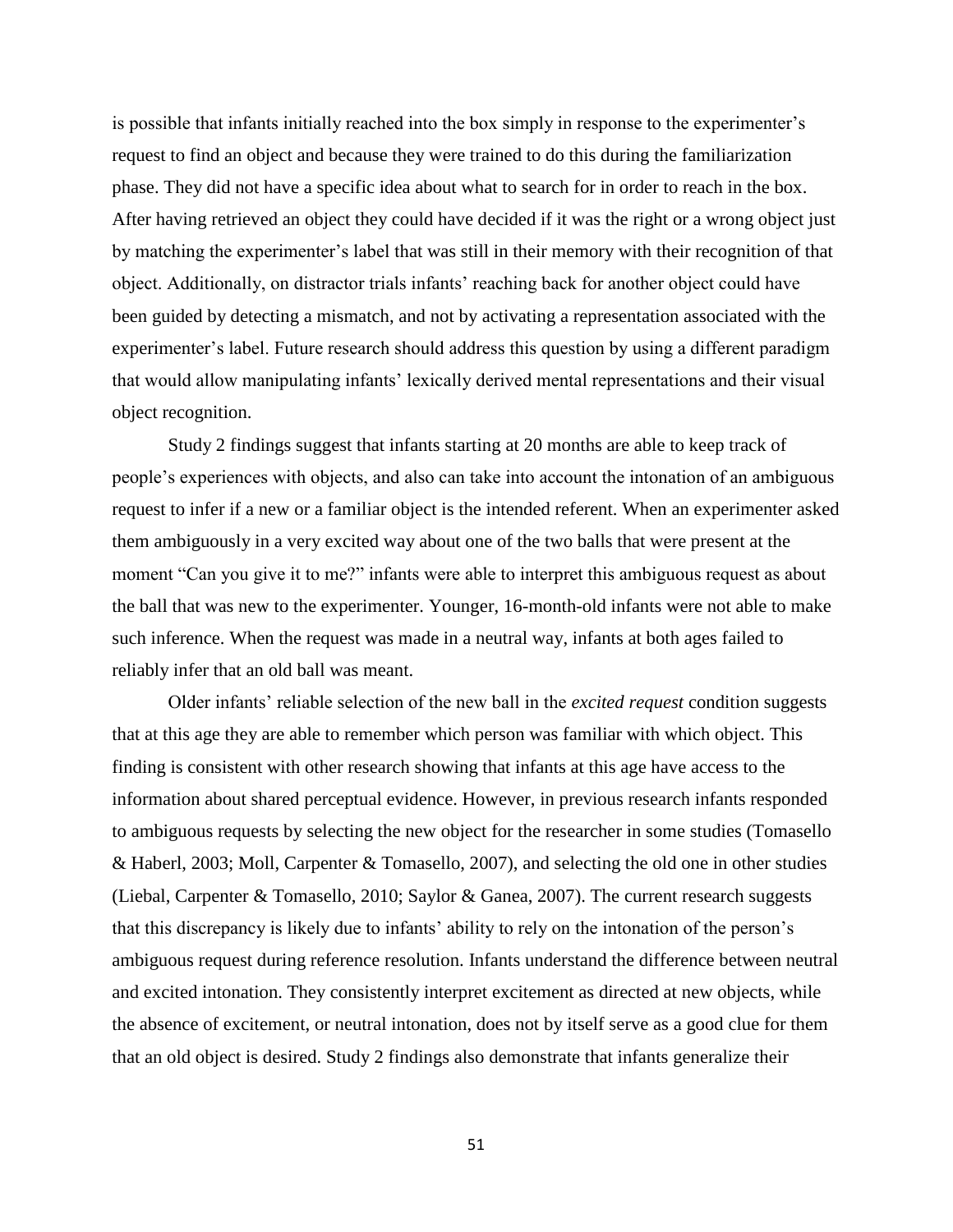understanding of excitement as linked to seeing new objects to situations where the experimenter previously showed that the old object was highly desirable.

Study 2 findings also add to the existing debate about the level of reasoning infants engage in when dealing with ambiguous reference. On one hand, young infants may understand others as intentional agents and interpret others' behavior in terms of mental states and desires (Tomasello, 2000; Tomasello & Farrar, 1986) and use this knowledge in reference resolution. On the other hand, infants may just rely on associationistic and attentional processes to interpret ambiguous requests. They may be simply picking the object that was previously brought out by being introduced in a special context (see Samuelson & Smith, 1998, a response to Akhtar, Carpenter & Tomasello, 1996), or they may be going with the object that is most strongly associated with the requesting experimenter (Saylor & Ganea, 2007). Low-level associationistic and attentional accounts presuppose that infants think about only one object that is most salient during the test situation, and not consider all potential referents. This helps them reduce the ambiguity of the situation and thus allows them to pass the task. In the current research, both balls were introduced under the same circumstances. Additionally, infants could not have relied on their existing memory association between the requesting experimenter and one of the balls to pick the right ball in the *excited request* condition. They had to consider both referents and make an inference about which of the two balls the researcher was asking them about. By picking the new ball, 20-month-old infants demonstrated their ability to take the perspective of the speaker and deal with an ambiguous reference by relying on their understanding of people, of their preferences and desires.

One question that remains unanswered in Study 2 is why 16-month-old infants failed to change their selection of the new or the familiar balls depending on the intonation of the request. Previous research has shown that infants are able to keep track of other's experiences with objects from 12 months (Saylor, Ganea & Vazquez, 2011), and that they understand excitement as about new things before 16 months (Tomasello & Haberl, 2003). Sixteen-month-olds' failure to infer which ball the experimenter meant in the current experiment could be explained by several possibilities. They may not be able to consider multiple referents at the same time and rely on their understanding of intonation as a cue to the requester's preference, while in previous reference resolution tasks infants might have used low-level strategies to identify the correct referent. It is also possible that the current task was not manageable for infants of this age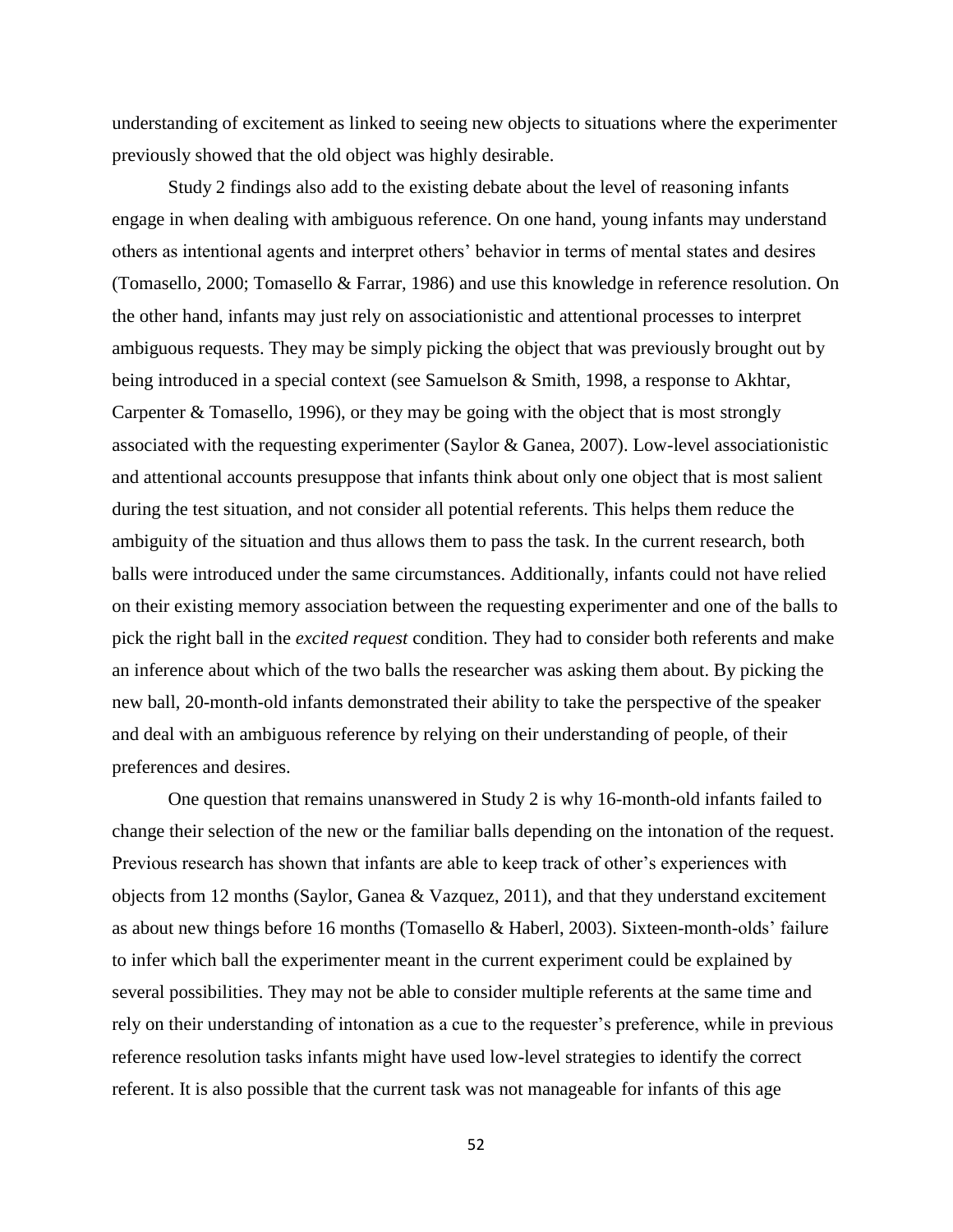because of the required working memory load. They had to keep track of two people and two objects at the same time, while the spatial cue that was found to be very important in Saylor and Ganea (2007) was removed. Without this assistance infants might have simply lost track of which ball was familiar to the requester. Therefore, future research should investigate younger infants' use of intonation in reference resolution using more sensitive methods, or simpler procedures (for example, preferential looking or sequential touch procedures).

Overall, across the two studies presented here it appears that infants between 16 and 20 months of age move away from the simple associative nature of word comprehension to rely more on cognitively and socially sophisticated strategies in referential understanding. At 16 months and older, infants are able to understand absent reference in a general categorical way, and their understanding is not limited to a particular object in its specific location. Between 16 and 20 months are increasingly able to use their knowledge of objects and category labels to understand absent reference. By 20 months of age infants are also sensitive to the social component of linguistic interaction. When dealing with ambiguous reference situations they appear to be responsive to the speaker's intention to refer to a particular object out of several possible ones, and they rely on the speaker's intonation to read this intention. In general, infants' representation of meaning is based on their knowledge of object categories, and their ability to identify the right referent among several possibilities is based on their understanding of people and their intentions.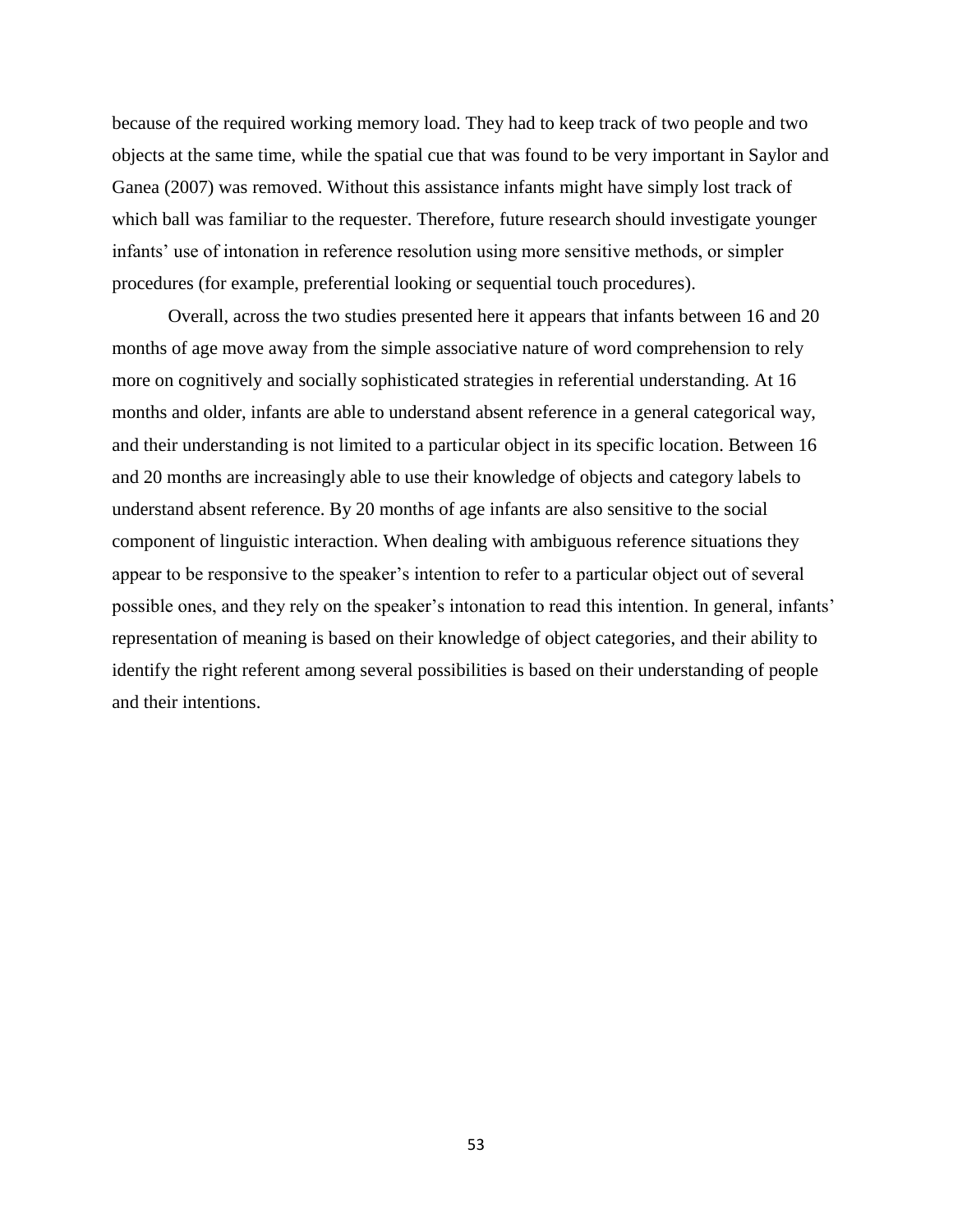# APPENDIX A

# Chapter II: Frequencies of objects used as targets and distractors by age group and Experiment

**A1.** Chapter II, Experiment 1: Frequency of items by trial type in the 20-month-old group (distractor objects were never mentioned by the experimenter).



**A2***.* Chapter II, Experiment 1: Frequency of items by trial type in the 16-month-old group (distractor objects were never mentioned by the experimenter)

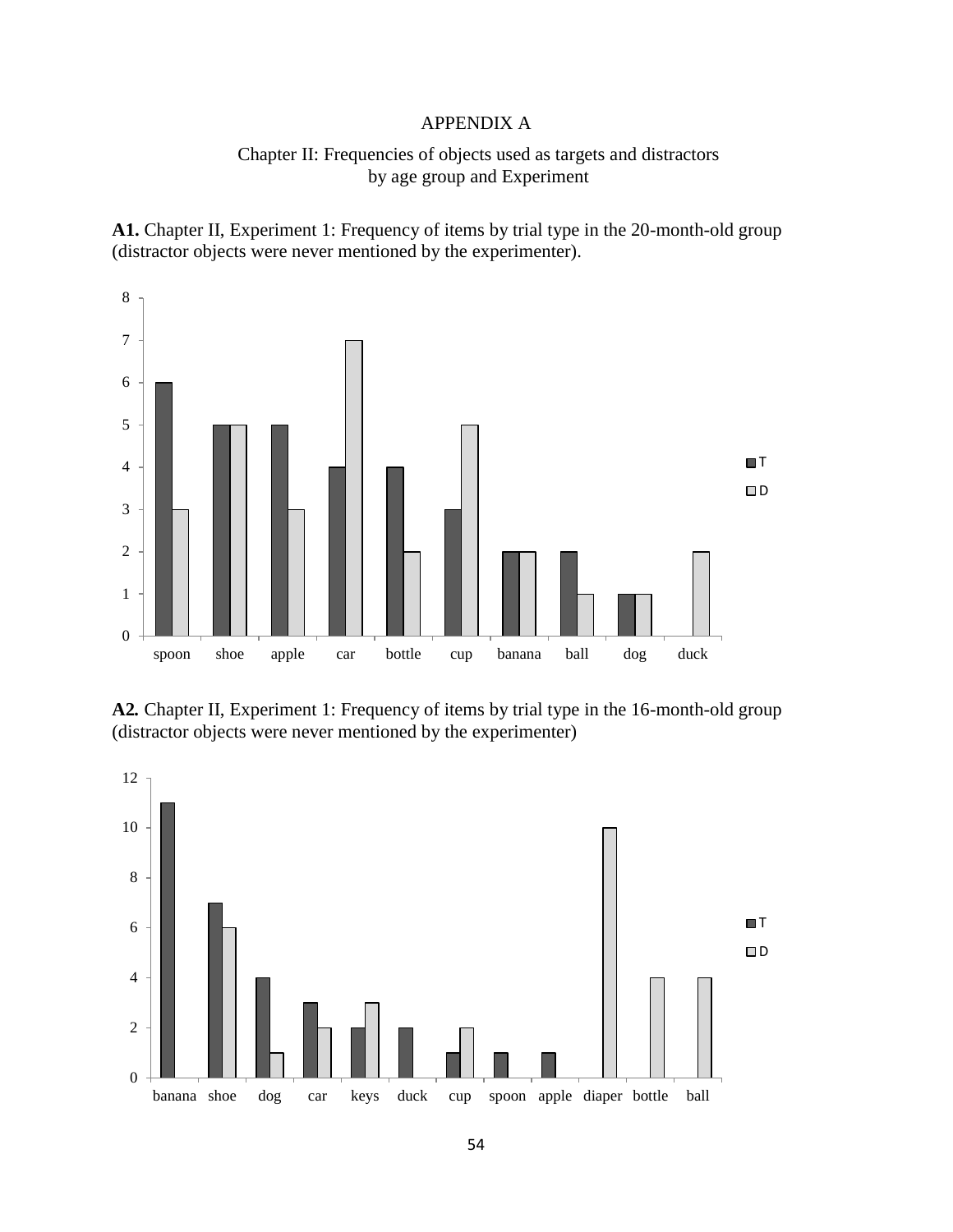**A3***.* Chapter II, Experiment 2: Frequency of items by trial type in the 20-month-old group (distractor objects were never mentioned by the experimenter).



**A4***.* Chapter II, Experiment 2: Frequency of items by trial type in the 16-month-old group (distractor objects were never mentioned by the experimenter).

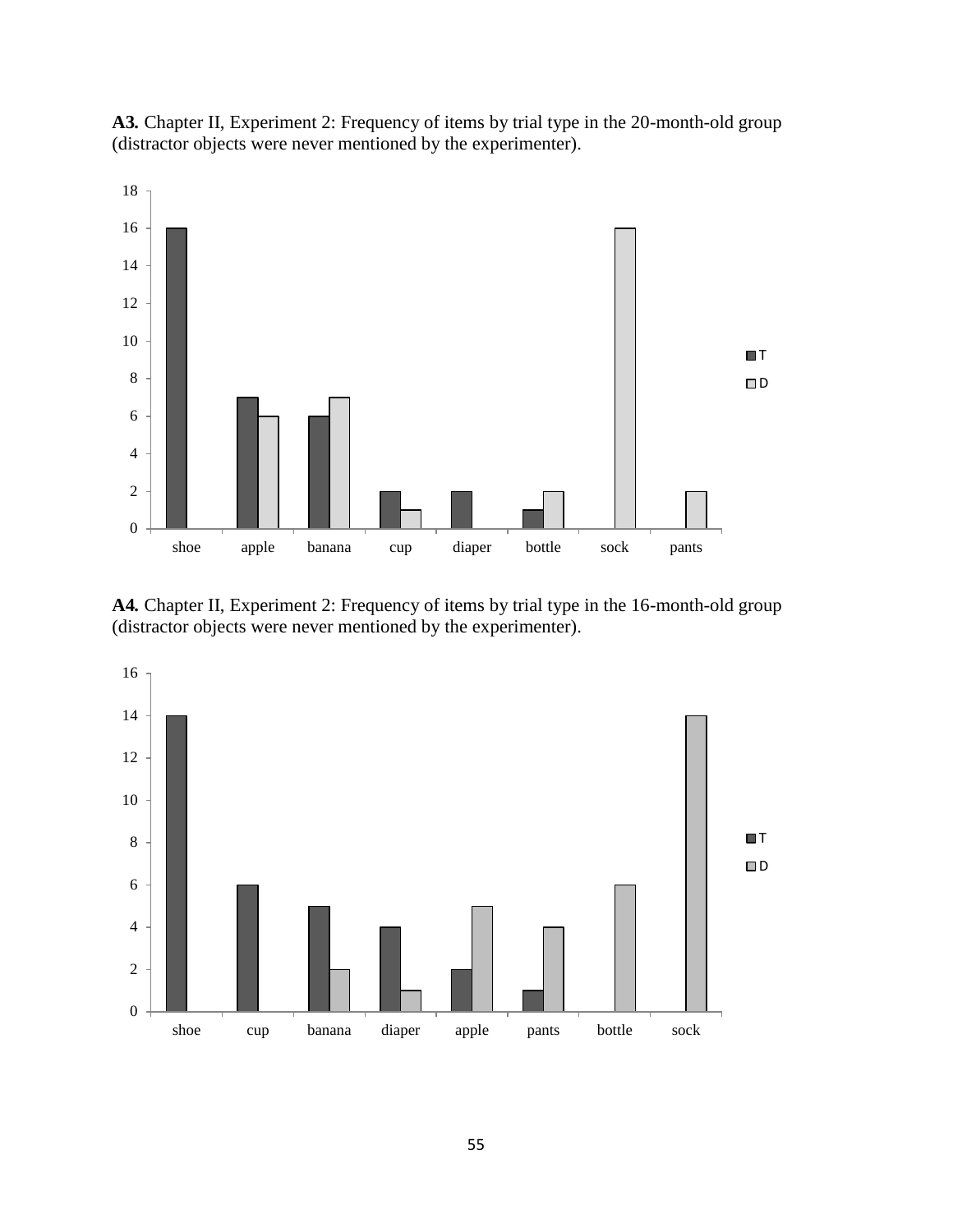

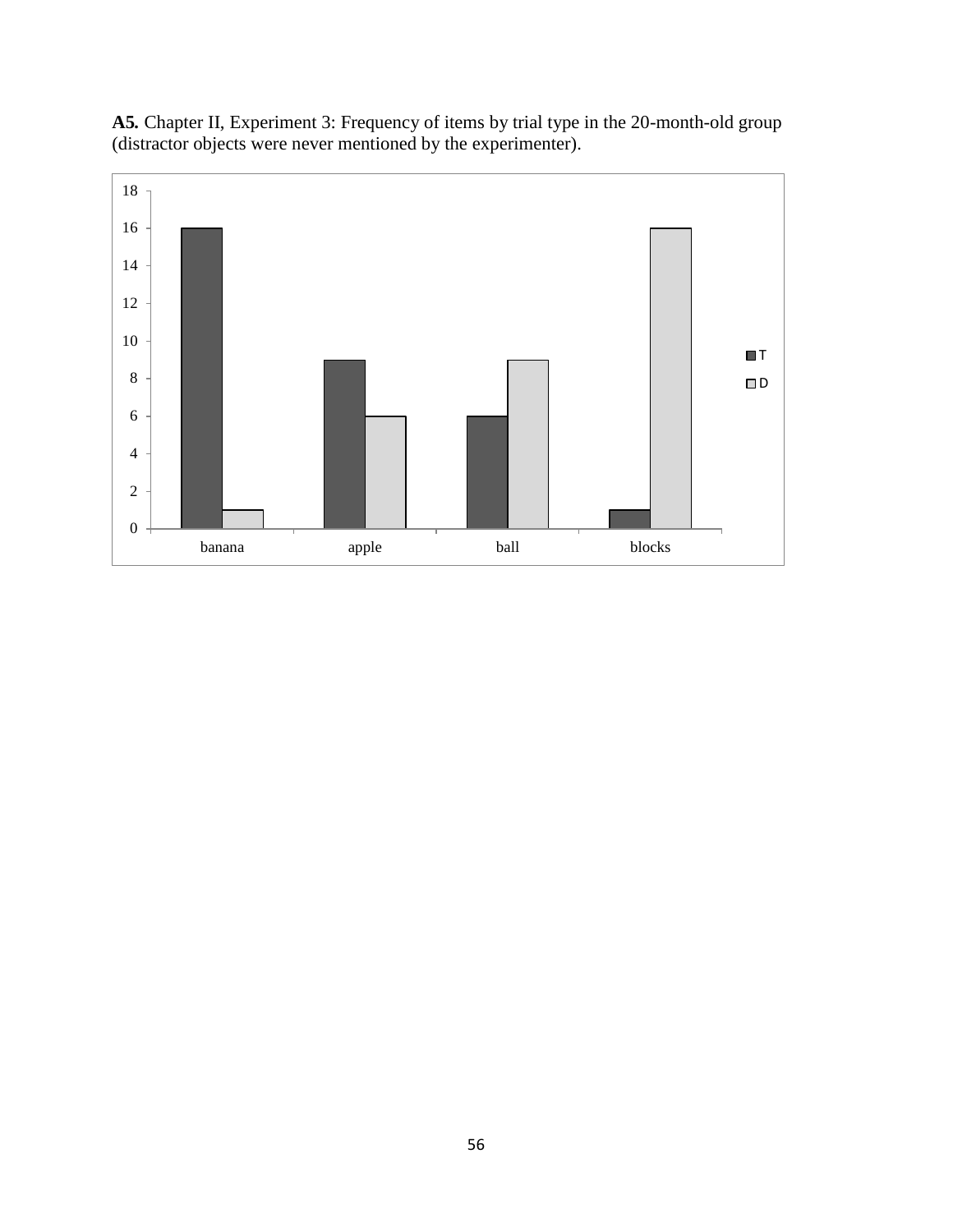# APPENDIX B

Chapter II, Experiments 2 and 3, Chapter III, Experiment 2: Pictures of stimuli

**B1.** Stimuli used in Chapter II, Experiment 2 "Categorically related distractors"



**B2***.* Stimuli used in Chapter II, Experiment 3 "Perceptually similar distractors"



**B3***.* Stimuli used in Chapter III, Experiment 2

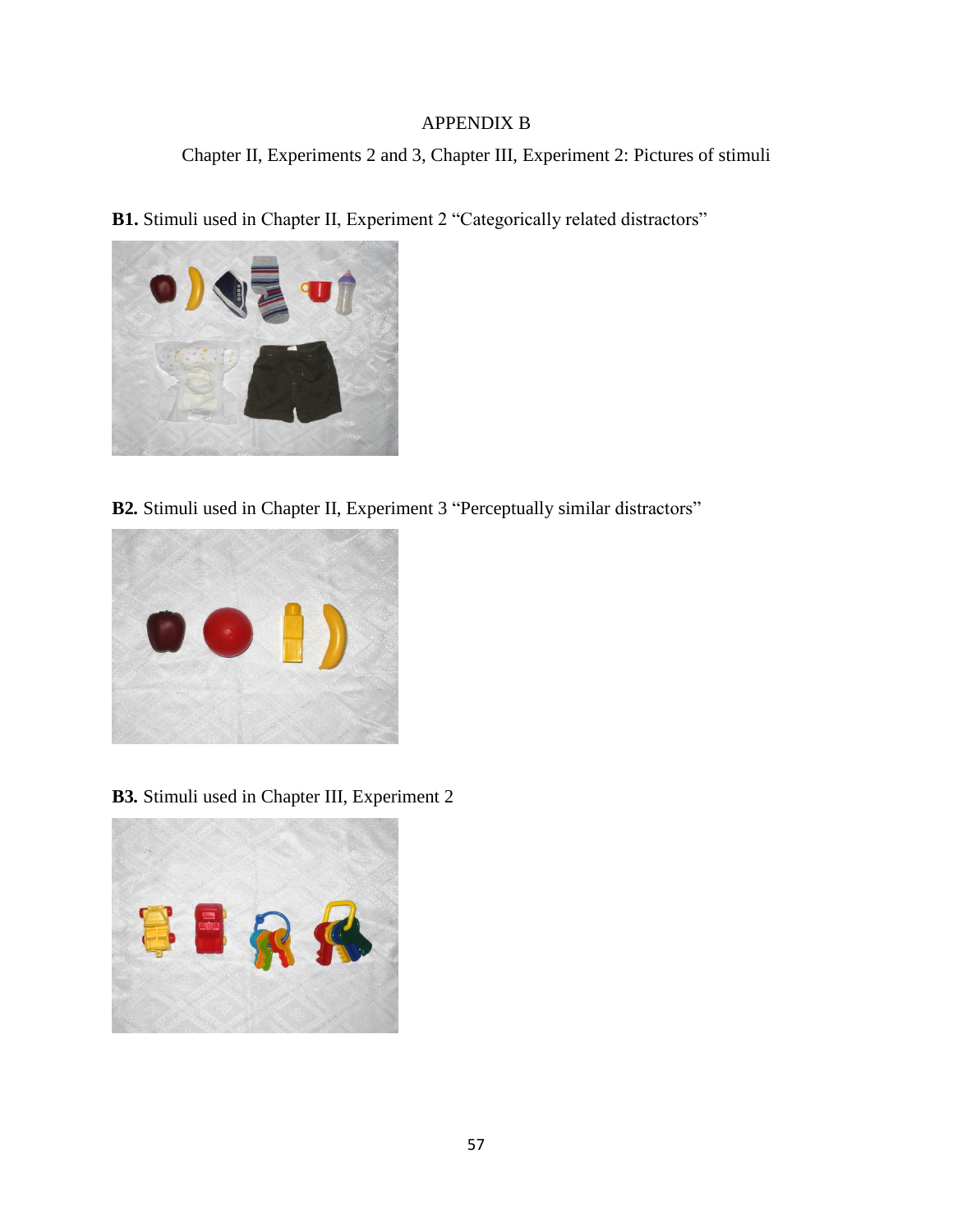# APPENDIX C

Chapter III, Experiment 1: Room setup

**C1.** Chapter III, Experiment 1: Room setup (ball introduction and test).  $E =$  experimenter,  $P =$  $parent, i = infants.$ 

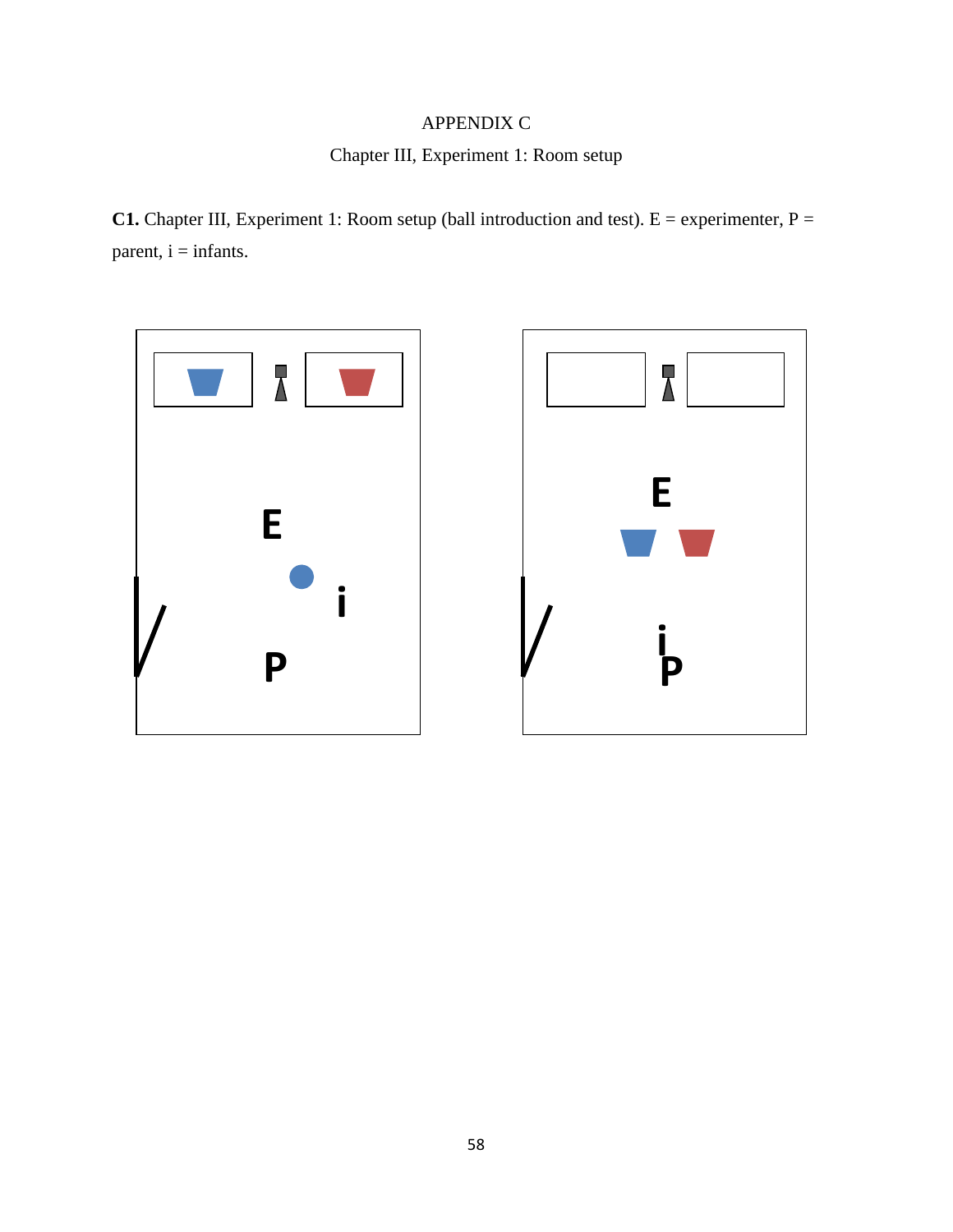#### REFERENCES

Adamson L.B. & Bakeman R. (2006). The development of displaced speech in early motherchild conversations. *Child Development, 77,* 186–200.

Akhtar, N., Carpenter, M., & Tomasello, M. (1996). The role of discourse novelty in early word learning. *Child Development*, *67*(2), 635-645.

Arias-Trejo, N., & Plunkett, K. (2009). Lexical priming effects during infancy. *Philosophical Transaction of the Royal Society B*, *364*, 3633-3647. DOI: 10.1098/rstb.2009.0146.

Arias-Trejo, N., & Plunkett, K. (2010). The effects of perceptual similarity and category membership on early word-referent identification. *Journal of Experimental Child Psychology*, *105*, 63-80.

Balaban, M. T., & Waxman, S. R. (1997). Do words facilitate object categorization in 9-monthold infants? *Journal of experimental child psychology*, *64*(1), 3-26.

Barrett, M. D. (1986). Early semantic representations and early word-usage. In *The development of word meaning* (pp. 39-67). Springer, New York.

Bloom, L. (1973). *One word at a time: The use of single word utterances before syntax* (Vol. 154). The Hague: Mouton.

Booth, A. E., & Waxman, S. R. (2003). Mapping words to the world in infancy: Infants' expectations for count nouns and adjectives. *Journal of Cognition and Development*, *4*(3), 357- 381.

Butcher, C., Mylander, C., & Goldin-Meadow, S. (1991). Displaced communication in a selfstyled gesture system: Pointing at the nonpresent. *Cognitive Development, 6,* 315-342.

Clark, H. H. (1996). *Using language* (Vol. 1996, p. 92). Cambridge: Cambridge University Press.

Clark, H. H., Schreuder, R., & Buttrick, S. (1983). Common ground at the understanding of demonstrative reference. *Journal of verbal learning and verbal behavior*, *22*(2), 245-258.

Clark, H. H., & Wilkes-Gibbs, D. (1986). Referring as a collaborative process. *Cognition*, *22*(1), 1-39.

Erickson, T. D., & Mattson, M. E. (1981). From words to meaning: A semantic illusion. *Journal of Verbal Learning and Verbal Behavior*, *20*(5), 540-551.

Fernald, A. (1989). Intonation and communicative intent in mothers' speech to infants: Is the melody the message? *Child development*, 1497-1510.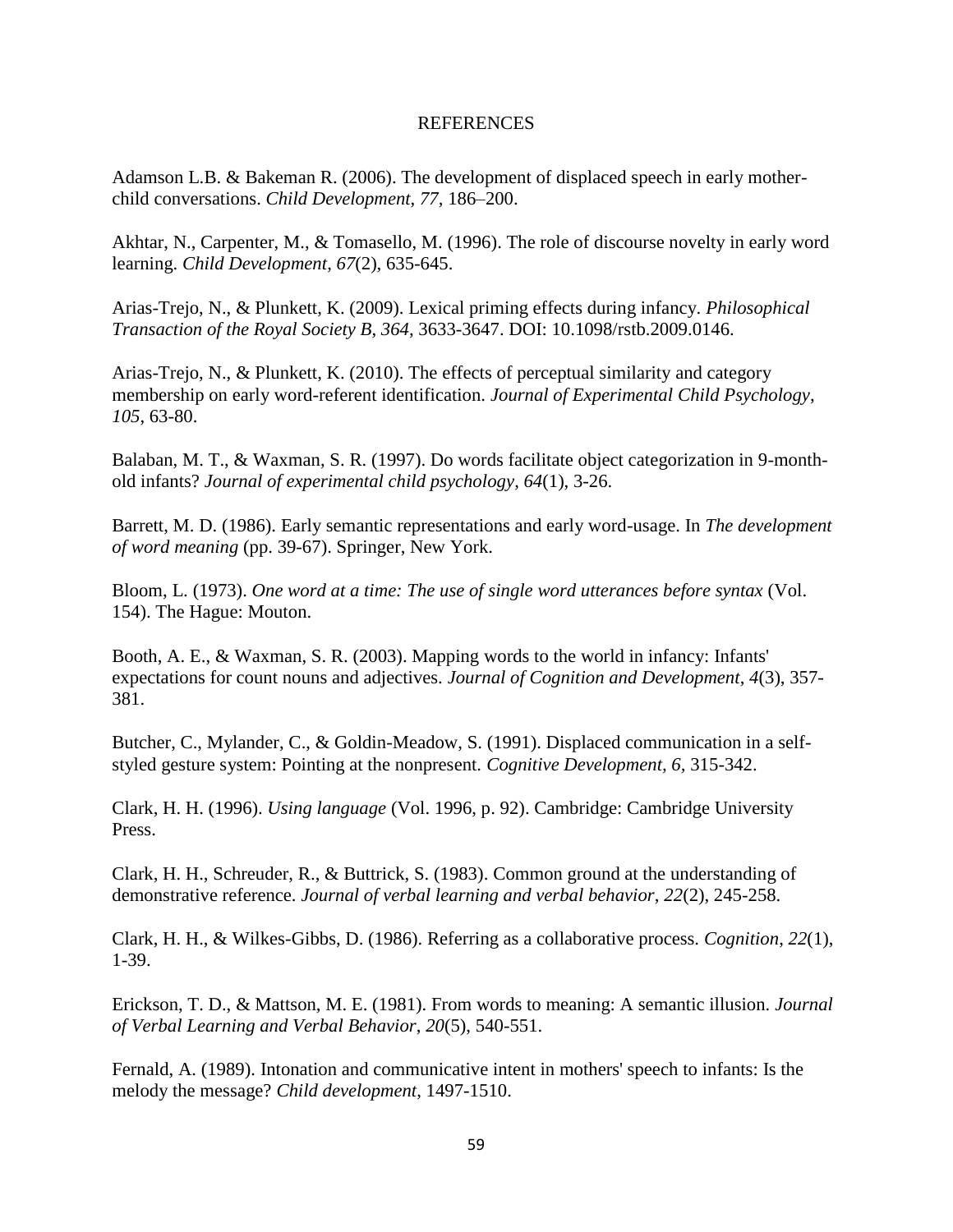Fernald, A. (1993). Approval and disapproval: Infant responsiveness to vocal affect in familiar and unfamiliar languages. *Child development*, *64*(3), 657-674.

Gallerani C., Saylor M.M., & Adwar S. (2009). Mother-infant conversation about absent things. *Language Learning and Development, 9,* 282-293.

Ganea, P. A. (2005). Contextual factors affect absent reference comprehension in 14-month-olds. *Child Development*, *76,* 989–998.

Ganea, P. A., & Saylor, M. M. (2007). Infants' use of shared linguistic information to clarify ambiguous requests. *Child Development*, *78*(2), 493-502.

Ganea, P. A., & Saylor, M. M. (2013). Talking about the near and dear: Infants' comprehension of displaced speech. *Developmental psychology*, *49*(7), 1299.

Grossmann, T., Striano, T., & Friederici, A. D. (2005). Infants' electric brain responses to emotional prosody. *NeuroReport*, *16*(16), 1825-1828.

Huettig, F., & Altmann, G. T. M. (2010). Looking at anything that is green when hearing 'frog': [How object surface colour and stored object colour knowledge influence language-mediated](http://www.tandfonline.com/doi/abs/10.1080/17470218.2010.481474)  [overt attention.](http://www.tandfonline.com/doi/abs/10.1080/17470218.2010.481474) *Quarterly Journal of Experimental Psychology.* doi:10.1080/17470218.2010.481474.

Huttenlocher, J., & Smiley, P. (1987). Early word meanings: The case of object names. *Cognitive Psychology*, *19*(1), 63-89.

Huttenlocher, J. (1974). The origins of language comprehension. In R. Solso (Ed.), *Theories in cognitive psychology* (pp. 331 – 368). Hillsdale, NJ: Erlbaum.

Johnson, E. K., & Huettig, F. (2011). Eye movements during language-mediated visual search reveal a strong link between overt visual attention and lexical processing in 36-montholds. *Psychological research*, *75*(1), 35-42.

Johnson, E. K., McQueen, J. M., & Huettig, F. (2011). Toddlers' language-mediated visual search: They need not have the words for it. *The Quarterly Journal of Experimental Psychology*, *64*(9), 1672-1682.

Kirkham, N.Z., Richardson, D.C., Wu, R., & Johnson, S.P. (2012). The importance of "what": Infants use featural information to index events. *Journal of Experimental Child Psychology, 113 (3),* 430–439.

Klinnert, M. D. (1984). The regulation of infant behavior by maternal facial expression. *Infant Behavior and Development*, *7*(4), 447-465.

Liebal, K., Carpenter, M., & Tomasello, M. (2010). Infants' use of shared experience in declarative pointing. *Infancy*, *15*(5), 545-556.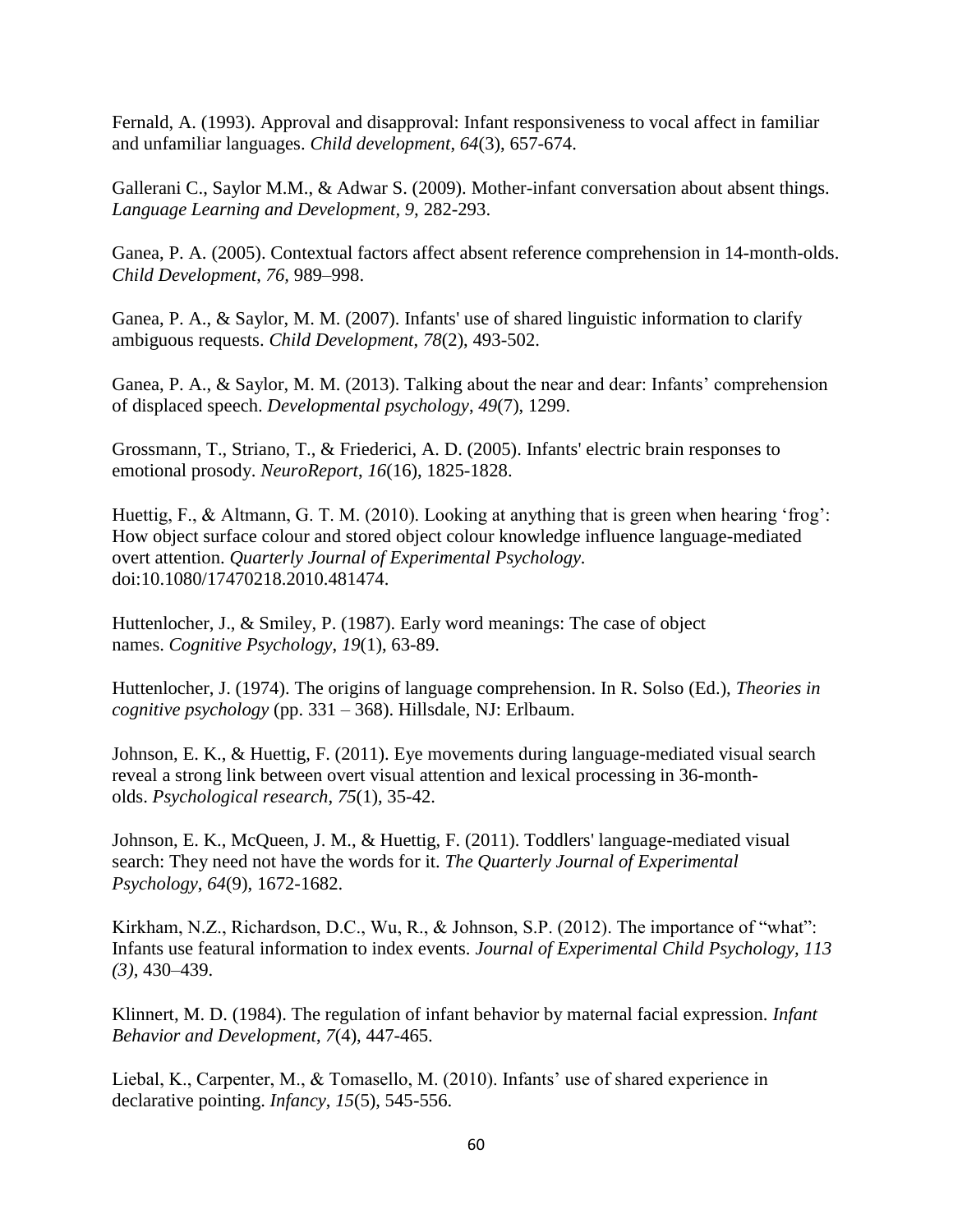Liszkowski, U., Schäfer, M., Carpenter, M., & Tomasello, M. (2009). Prelinguistic infants, but not chimpanzees, communicate about absent entities. *Psychological Science, 20,* 654-660.

Mani, N., Johnson, E., McQueen, J. M., & Huettig, F. (2012). How yellow is your banana? Toddlers' language-mediated visual search in referent-present tasks.

Mervis, C. B., & Mervis, C. A. (1982). Leopards are kitty-cats: Object labeling by mothers for their thirteen-month-olds. *Child Development,* 267-273.

Miller, J. F., Chapman, R. S., Branston, M. B., & Reichle, J. (1980). Language comprehension in sensorimotor stages V and VI. *Journal of Speech and Hearing Research, 23,* 284–311.

Moll, H., Koring, C., Carpenter, M., & Tomasello, M. (2006). Infants determine others' focus of attention by pragmatics and exclusion. *Journal of Cognition and Development*, *7*(3), 411-430.

Moll, H., Carpenter, M., & Tomasello, M. (2007). Fourteen-month-olds know what others experience only in joint engagement. *Developmental Science*,*10*(6), 826-835.

Moll, H., & Tomasello, M. (2007). How 14-and 18-month-olds know what others have experienced. *Developmental Psychology*, *43*(2), 309.

Morford, J.P., & Goldin-Meadow, S. (1997) From here to there and now to then: The development of displaced reference in homesign and English. *Child Development, 68,* 420–435.

Osina, M. A., Saylor, M. M., & Ganea, P. A. (2013). When familiar is not better: 12-month-old infants respond to talk about absent objects. *Developmental psychology*, *49*(1), 138.

Osina, M. A., Saylor, M. M., & Ganea, P. A. (2014). Object locations, identity and absent reference understanding at 12 months. *Infancy*, *19*(1), 65-81.

Pegg, J. E., Werker, J. F., & McLeod, P. J. (1992). Preference for infant-directed over adultdirected speech: Evidence from 7-week-old infants. *Infant Behavior and Development*, *15*(3), 325-345.

Rossano, F., Carpenter, M., & Tomasello, M. (2012). One-year-old infants follow others' voice direction. *Psychological science*, *23*(11), 1298-1302.

Samuelson, L. K., & Smith, L. B. (1998). Memory and attention make smart word learning: An alternative account of Akhtar, Carpenter, and Tomasello. *Child Development*, *69*(1), 94-104.

Sorce, J. F., Emde, R. N., Campos, J. J., & Klinnert, M. D. (1985). Maternal emotional signaling: Its effect on the visual cliff behavior of 1-year-olds. *Developmental Psychology*, *21*(1), 195.

Southgate, V., Chevallier, C., & Csibra, G. (2010). Seventeen-month-olds appeal to false beliefs to interpret others' referential communication. *Developmental science*, *13*(6), 907-912.